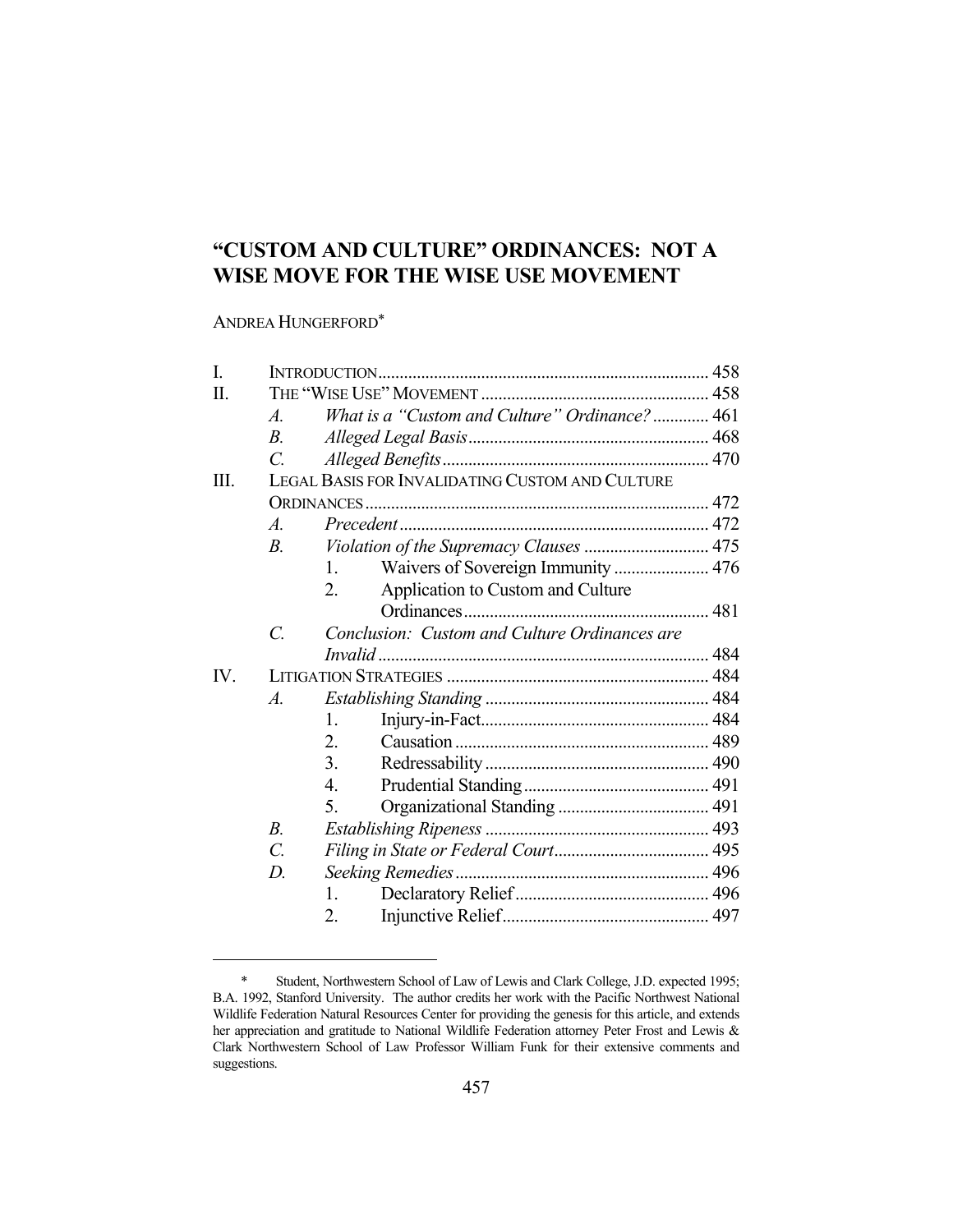### 458 *TULANE ENVIRONMENTAL LAW JOURNAL* [Vol. 8

### I. INTRODUCTION

 In 1991, Catron County, New Mexico passed the first "custom and culture" ordinance, mandating that the federal government "coordinate and consult" with the County and take into consideration the County's custom and culture before managing public lands.<sup>1</sup> Since passage of the Catron County ordinance, similar ordinances have stealthily spread throughout the western states, received very little statewide publicity, and often very little publicity within the county itself. Little has been written about the ordinances, and very few court challenges have been initiated against the ordinances.

 This article addresses the content, impact, and future of custom and culture ordinances. Section II examines the movement spearheading the ordinances and outlines the basic features of the ordinances. Section III considers past administrative and judicial challenges to the ordinances and analyzes the manner in which local attempts to regulate the federal government violate the federal Constitution. Section IV examines various procedural considerations that play a role in legal challenges to the ordinances, including standing, ripeness, and legal strategy. Section V concludes that custom and culture ordinances merit legal challenges, regardless of their actual effectiveness.

### II. THE "WISE USE" MOVEMENT

 During the late 1970s, a loose coalition of industry-funded, development-oriented groups headed by former Secretary of the Interior James Watt instigated the inappropriately named "Wise Use" Movement. Beginning with the "Sagebrush Rebellion" and gaining steam throughout the Reagan and Bush presidencies, the Movement worked toward having undeveloped federal lands in the West transferred to the private sector for commercial exploitation. The Movement also waged a self-styled war against public land ownership, pressing two themes: that environmentalists destroy communities, and that private property rights are paramount. Wise Use proponents preached the gospel of private

 <sup>1.</sup> Catron County, N.M., Ordinance No. 004-91 (May 21, 1991) (repealed by Catron County, N.M. Ordinance No. 003-92 (Oct. 6, 1992)).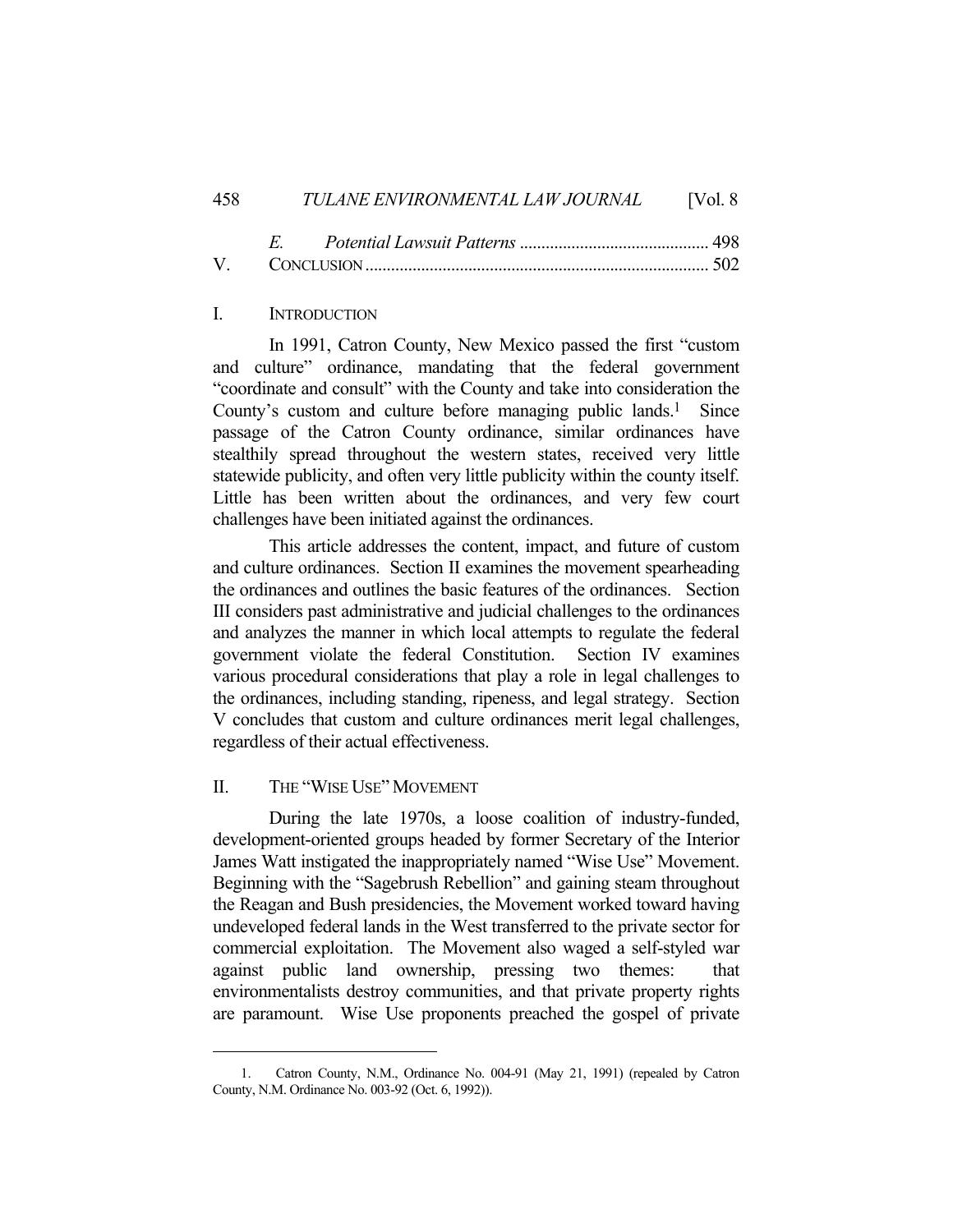property and self-determination, and the evils of interfering government agencies.2

 The Wise Use Movement claims that its battle is waged against two enemies. Enemy number one is the federal government, as illustrated by the preamble to one custom and culture ordinance: "Federal and state agents threaten the life, liberty, and happiness of the people of Klamath County. They present a clear and present danger to the land and livelihood of every man, woman, and child. A state of emergency prevails that calls for devotion and sacrifice."<sup>3</sup> Enemy number two are the environmentalists, whom Wise Use proponents characterize as "yuppies" who have "no conception or feel for the land"4 and "who know as much about the environment as a crocodile does about becoming a vegetarian."5 According to the Wise Use Movement, environmentalists "will only become content when *ALL* humankind is relegated to the life-style of the Stone Age and *ALL* land has been locked

*Id*.

 5. James Faulkner, *How to Save Your County From the State and Federal Agencies*, FEDERAL LANDS UPDATE, April 1993, at 4.

> The majority of the middle class who profess to be "environmentalists" command a high 5 figure salary, own 3.5 cars, have 2.4 children, know as much about the "environment" as a crocodile does about becoming a vegetarian.

> To hear the Green Activists lament, you would think that the citizens' right to bring custom, culture and economic consideration into play is tantamount to dirty pool.

 <sup>2.</sup> Ron White, *Using County Government to Protect Your Customs*, *Culture*, *and Economy*, FEDERAL LANDS UPDATE, Aug. 1993, at 2. "Constitutionally protected rights, especially property rights, are the foundation of private enterprise—the system we live in. Contrasted to communism—the failed system currently being discarded around the world—private enterprise has created unprecedented prosperity and liberty." *Id*.

 <sup>3.</sup> Klamath County, Or., Land and Water Management Plan, at xviii (May 1994).

 <sup>4.</sup> Wray Schildknecht, *Hope for the Future: Why the County Government Movement was Born*, FEDERAL LANDS UPDATE, June 1993, at 2.

Most Green Activists have been raised in large towns and cities and have no conception or feel for the land. They have lost their understanding of: (1) the qualities and principles which made our county great; (2) where the urban umbilical cord leads-back to production of food and fiber from the land. For them, milk and meat comes from cartons and packages in the grocery store. For them tax dollars, rural economies, and people must be sacrificed to satisfy their own selfish interest. And most seriously, for them integrity does not get in their way. Anyone who is a qualified environmentalist and who has real experience in the management of natural resources recognize that the activist groups are not bound by any requirement to be truthful in their statements about the environment or those who oppose their ideas.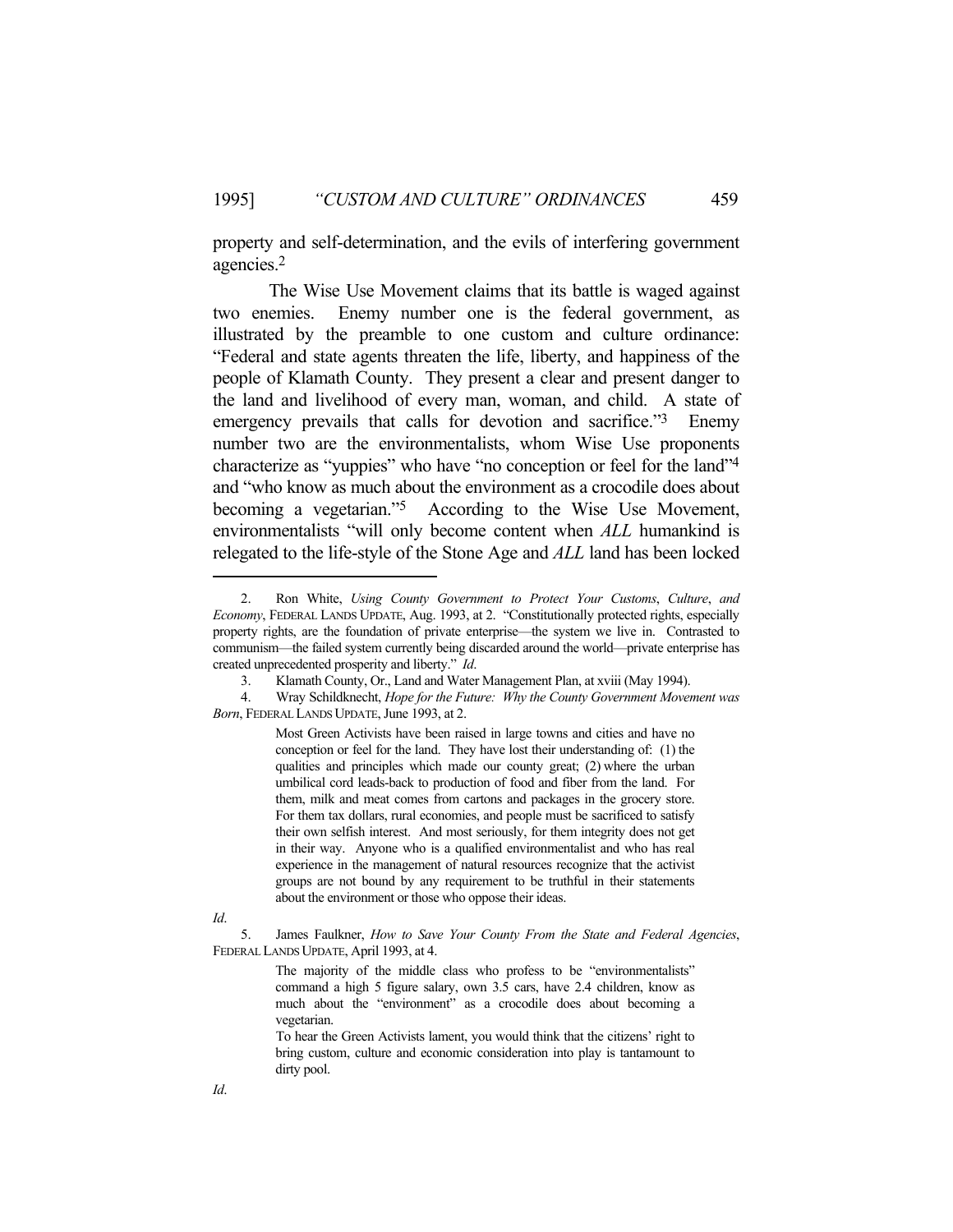up."6 The Movement claims that the government agencies, "staffed by power and money hungry bureaucrats" are in league with the environmentalists, "pushing their loony but well-financed agendas and wrecking much of the environment."7

 The end of the Reagan and Bush years brought an end to executive support for the programs and policies of the Wise Use Movement. Searching for a new way to foster local control over federally owned public lands, the Movement has recently taken a different tack, focusing on local governments throughout the West. Movement members are securing passage of custom and culture county ordinances, which require local approval for federal land management practices and make it a criminal offense for federal employees to carry out their duties if they conflict with the county ordinances.

 These ordinances have begun springing up all across the West, beginning in Catron County, New Mexico, in 1990.<sup>8</sup> The Movement has also begun holding "how-to" conferences around the West, providing instructions on how to get these ordinances passed. The National Federal Lands Conference, created in 1989, has become a major player in the Movement, hosting how-to conferences and selling copies of the Catron County ordinance to interested counties for \$250 apiece. The Conference is staffed with attorneys, as well as ranchers, including James Watt's protégé Karen Budd.

 Budd initiated her involvement with the movement in 1980, while doing public relations work for the Reagan/Bush campaign. She was subsequently appointed to the Department of the Interior, where she worked under James Watt. Budd and Watt took their cause to the courtrooms while working for the conservative Mountain States Legal Foundation, and Budd is now "the hired gun of choice for ranchers facing court action from federal agencies."9 Budd was involved in the formulation of the original Catron County ordinances, and cites her own experience as a rancher in support of the ideas promulgated by the movement. "You know," Budd has said, "we've been living in the same house, working in the same land for five generations. Now, if we were as

<sup>6.</sup> *Id*. (emphasis in original).

 <sup>7.</sup> White, *supra* note 2, at 1.

 <sup>8.</sup> Catron County, N.M., Ordinance No. 004-91.

 <sup>9.</sup> James N. Baker, John Taliaferro, & Patricia King, *Who's Who: 20 for the Future*, NEWSWEEK, Sept. 30, 1991, at 33.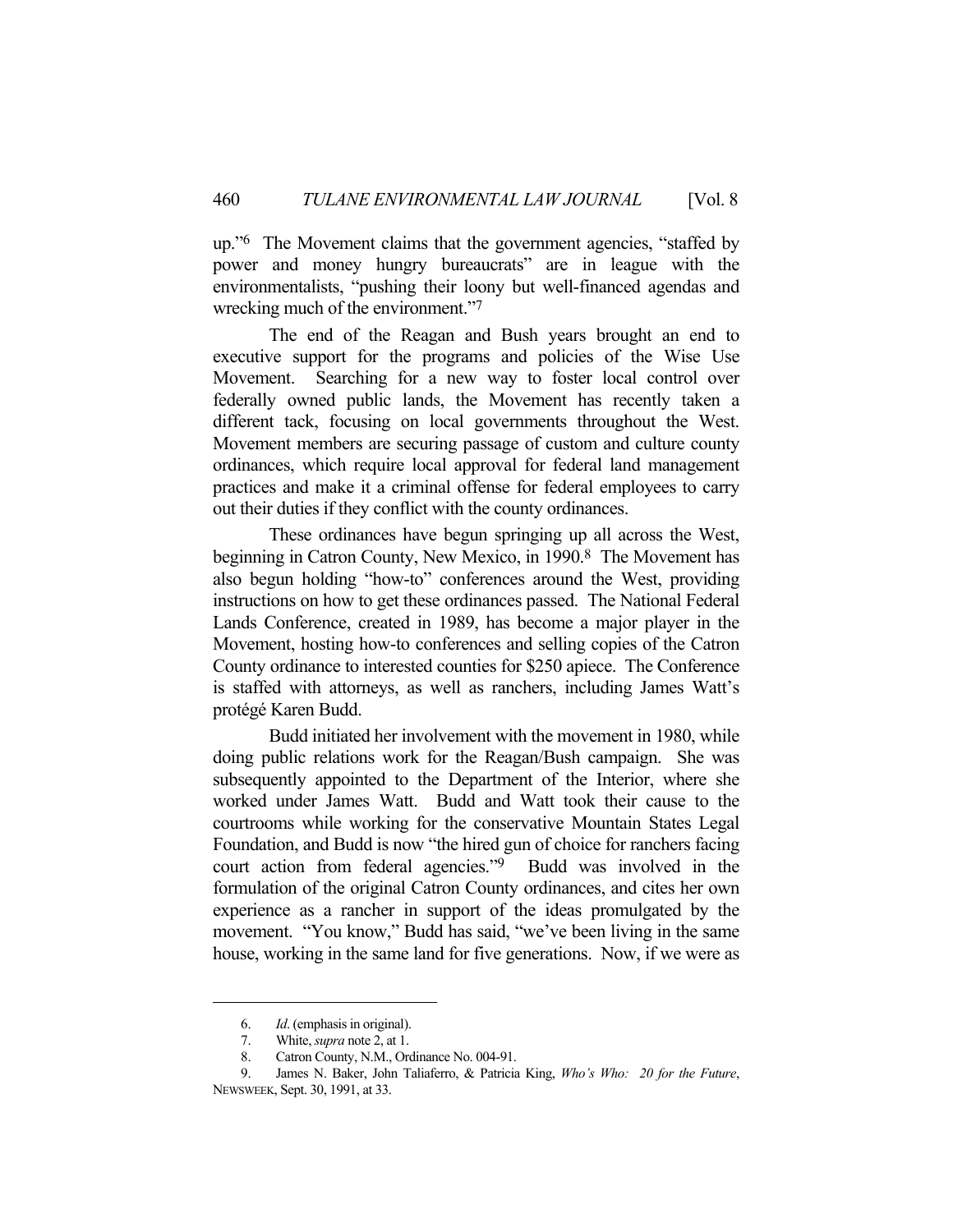bad as they say we are, we wouldn't have lasted five generations."<sup>10</sup> Budd also promotes the belief that all grazing permits, including her own, constitute private property which, under the Fifth Amendment, cannot be taken without just compensation.<sup>11</sup>

#### *A. What is a "Custom and Culture" Ordinance?*

 The provisions of most custom and culture ordinances are applicable to both federal and state activities on federally owned and state-owned lands.12 In addition, at least one ordinance mandates that its provisions are also to be applied to private lands within the county owned by non-profit organizations, associations, or corporations.13

 The first basic component in all custom and culture ordinances is language that requires the federal government to consider the county's custom and culture. General language within the ordinances insists that the guiding principle behind federal land management of public lands within the county be preservation and enhancement of the county's custom and culture.14 Although not specifically stated, the custom and culture deserving of protection in these counties is the century-old tradition of land use for the purposes of ranching, grazing, farming, and timber harvesting.15 Some of the ordinances also include private

*Id*.

 <sup>10.</sup> Diane Knox, *Home on the Range*, THE AMERICAN LAWYER, at 112.

 <sup>11.</sup> *Id*.

 <sup>12.</sup> Lake County, Or., Ordinance No. 24, § 1.0 (Aug. 19, 1992); Walla Walla County, Wash., Ordinance No. 219, § 19.04.010 (Dec. 21, 1993); Catron County, N.M., Ordinance 004-91; Lincoln County, N.M., Ordinance No. 91-7 (Jan. 14, 1992).

 <sup>13.</sup> Lake County, Or., Ordinance No. 24, § 1.0.

 <sup>14.</sup> Walla Walla County, Wash., Ordinance No. 219, § 19.04.050. Specifically, the ordinance calls for:

To the fullest extent required or permitted by law, including this Ordinance, all federal and state agencies shall, in all actions considered, proposed or taken, that affect or have the potential of affecting the use of land or natural resources within Walla Walla County: ... consider the effects such actions have on (i) community stability; (ii) maintenance of custom, culture and economic stability; and (iii) conservation and use of the environment and natural resources, as part of the action taken. . . .

 <sup>15.</sup> Scott W. Reed, *The County Supremacy Movement: Mendacious Myth Marketing*, 30 IDAHO L. REV. 525, 549 (1993/1994). "The promoters of the county governments assume that 'custom and culture' are almost entirely the local extractive or resource-dependent industries such as logging, mining, ranching, and farming." *Id*.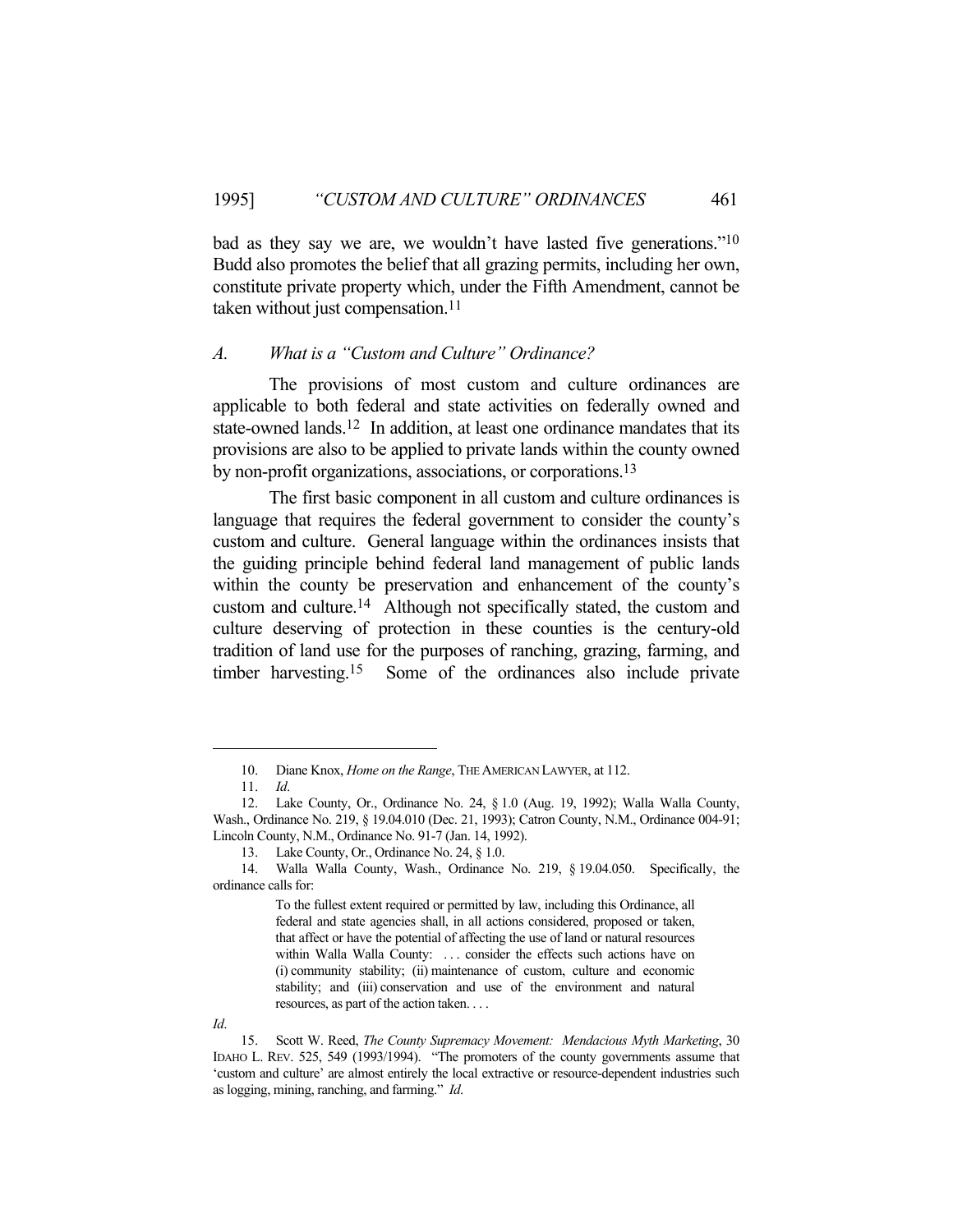property ownership and "self-determination" as part of the county's custom and culture.16

 In conjunction with the mandate in custom and culture ordinances that a county's custom and culture be maintained, many of the ordinances require that current levels of grazing,  $17 \text{ farming}, 18$  and timber harvesting<sup>19</sup> continue, or that federal agencies ensure that their actions on public lands do not render these activities financially infeasible.20 Even more extreme, some ordinances place control of grazing permits<sup>21</sup> and timber sales<sup>22</sup> in the hands of the county. Similarly, the ordinances may mandate that all federal agency actions concerning recreational use and

 <sup>16.</sup> Catron County, N.M., Ordinance No. 004-91 at 3-4. "[W]e declare that all natural resource decisions affecting Catron County shall be guided by the principles of protecting private property rights, protecting local custom and culture, maintaining traditional economic structures through self-determination, and opening new economic opportunities through reliance on free markets." *Id*.; *see also* Lincoln County, N.M., Ordinance No. 91-7 at 2. "The nature and intent of Lincoln County government land use planning is to protect the custom and culture of County citizens through protection of private property rights and private rights in public lands . . . to ensure self-determination by local communities and individuals." *Id*.

 <sup>17.</sup> Catron County, N.M., Ordinance No. 004-91, at 9. "[G]razing livestock on federal and state lands should be continued at levels consistent with custom and culture. . . ." *Id*.; *see also* Lincoln County, N.M., Ordinance No. 91-7, § III(A)(1); Lake County, Or., Ordinance No. 24, § 5.2 "Lands that have been dedicated to grazing will continue to be dedicated to grazing."

 <sup>18.</sup> Catron County, N.M., Ordinance No. 004-91, at 90. "Federal and state governments should not obstruct agricultural opportunities on their respective lands." *Id*.; Lake County, Or., Ordinance No. 24, § 5.1 "Opportunities for agriculture on Federal and State lands shall be continued at levels consistent with historical custom and culture...." *Id*.; "Federal and State governments should not obstruct agricultural opportunities on their respective lands." *Id*. at § 5.3.

 <sup>19.</sup> Catron County, N.M., Ordinance No. 004-91, at 11-72. "Opportunities for a sustainable wood products industry shall be continued at levels consistent with custom and culture . . . ." *Id*.; *see also* Walla Walla County, Wash., Ordinance No. 219, § 19.04.070(B). "To the extent permitted by law, federal and state agencies shall avoid taking actions that reduce opportunities for a timber and wood products industry to be continued at levels consistent with the custom, culture and economy of Walla Walla County." *Id*.; Lake County, Or., Ordinance No. 24, § 6.16. "Lands dedicated to timber production will continue to be dedicated to timber production." *Id*.

 <sup>20.</sup> Walla Walla County, Wash., Ordinance No. 219, § 19.04.060(C). "To the extent permitted by law, federal and state agencies shall avoid taking actions that have the effect of obstructing, or making financially inefficient, agricultural and livestock production within Walla Walla County." *Id*.; *see also* Catron County, N.M., Ordinance No. 004-91, at 10. "Incentives for improving grazing lands and promoting good land stewardship shall be developed through" fee schedules and increasing grazing capacity. *Id*.

 <sup>21.</sup> Boundary County, Idaho, Ordinance No. 92-2, § 3 ¶ 4 (Aug. 3, 1992) (mandating that all grazing on federal lands must be approved by the County).

 <sup>22.</sup> Boundary County, Idaho, Ordinance No. 92-2, § 3(A)(4) (providing that the County is charged with management and sale of timber on federal lands within the County boundaries and that federal agencies must get County approval before making changes in timber sales or volume projections).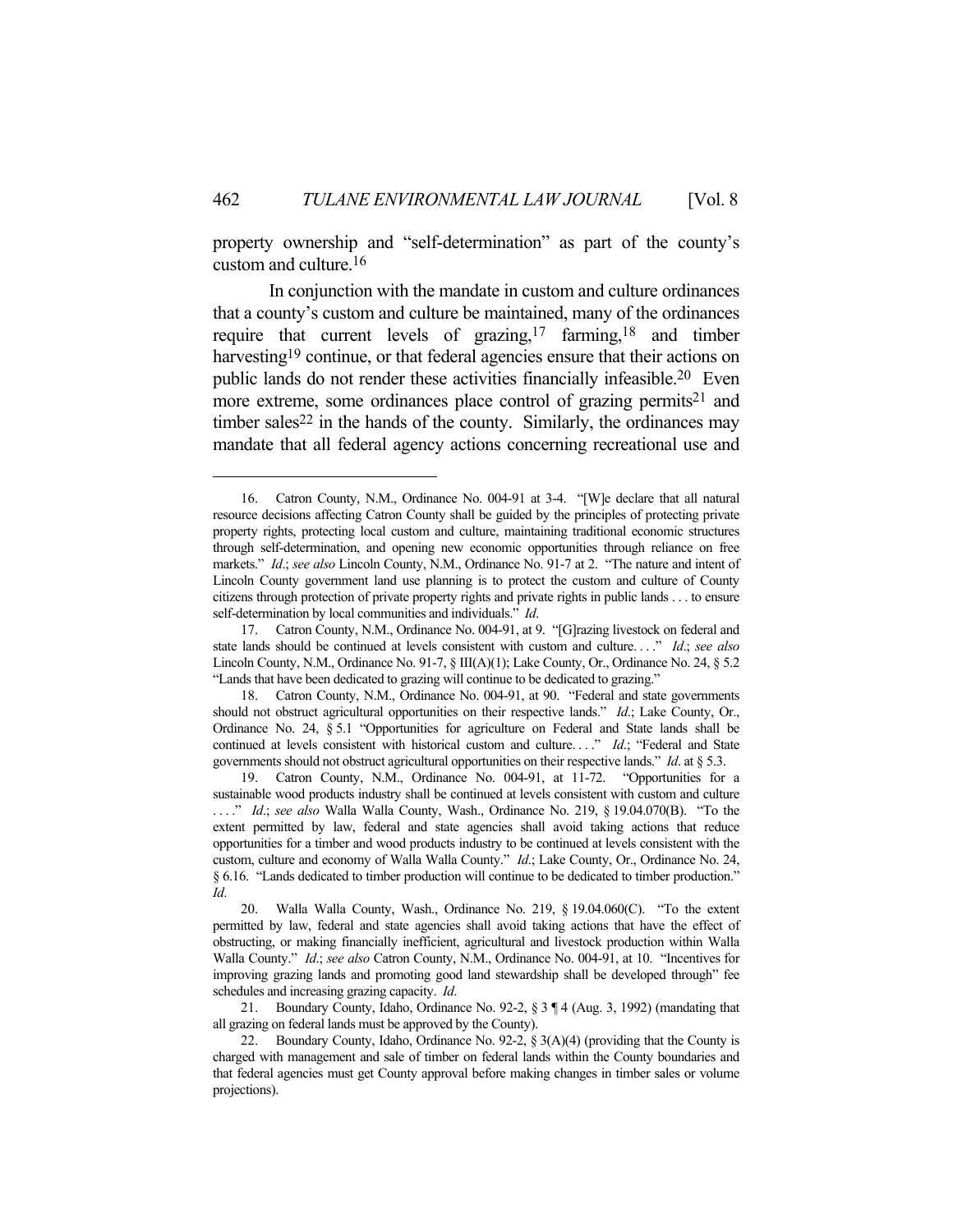wildlife management on the public lands be consistent with the county's custom and culture.23

 The second basic component in all custom and culture ordinances is language requiring the federal agencies to coordinate and consult with the county on all land management and planning issues concerning the public lands located within the county. Some of the ordinances contain a general provision insisting that the federal agencies consult with the county on all land management issues, $24$  while others specify consultation and coordination for specific land uses, such as grazing or wildlife management.<sup>25</sup> The ordinances may add to these general consult and coordinate mandates by requiring that the federal agencies prepare written reports,  $26$  conduct economic impact studies,  $27$  or undertake additional measures before implementing land management policies.28

28. Walla Walla County, Wash., Ordinance No. 219, § 19.04.050(B), (C), (E), (F), & (H).

 <sup>23.</sup> *See*, *e.g.*, Walla Walla County, Wash., Ordinance No. 219, § 19.04.080(B). "Federal and state agencies shall avoid taking actions affecting recreational, cultural, wilderness, and wildlife opportunities within Walla Walla County that are incompatible with local custom, culture and economic stability or preservation and use of the environment, or that otherwise fail to protect private property rights and local determination." *Id*.; *see also* Lake County, Or., Ordinance No. 24, §§ 12.5-.6 (providing that federal agencies must develop, implement, and coordinate with the County noxious weed, predator, and rodent control plans consistent with "recognized husbandry practices").

 <sup>24.</sup> Boundary County, Idaho, Ordinance No. 92-2, § 2. "[A]ll federal and state agencies shall comply with the Boundary County Land Use Policy Plan and coordinate with the County Commission for the purpose of planning and managing federal and state lands within the geographic boundaries of Boundary County, Idaho." *Id*.; *see also* Catron County, N.M., Ordinance No. 004-91, at 10. "Federal and state land managing agencies shall coordinate with the [County] Board on all matters affecting livestock grazing on public lands." *Id*.

 <sup>25.</sup> Lincoln County, N.M., Ordinance No. 91-7, § 111(A)(3) (federal agencies must coordinate with the County Board on all public land agricultural matters); *see also* Catron County, N.M., Ordinance No. 004-91, at 12. "Federal and state land and wildlife management and enforcement agencies shall coordinate with that [County] Committee on all matters regarding wildlife." *Id*.

 <sup>26.</sup> Boundary County, Idaho, Ordinance No. 92-2, § 2, (Federal agencies must submit written reports of all proposed actions to the county before it may undertake any action); Lake County, Or., Ordinance No. 24, § 1.4 (Federal agencies must submit written reports to the County analyzing the purposes, objectives, and impacts of proposed federal actions on public lands).

 <sup>27.</sup> Boundary County, Idaho, Ordinance No. 92-2, § 3(A)(6) (economic impact statement and mitigation measures, subject to county approval, must be prepared before federal agencies may change any land use).

To the fullest extent required or permitted by law, including this Ordinance, all federal and state agencies shall, in all actions considered, proposed or taken, that affect or have the potential of affecting the use of land or natural resources within Walla Walla County: ... coordinate procedures to the fullest extent possible with the County, on an equal basis and not with the County as subordinate, prior to and during the taking of any federal or state action; ...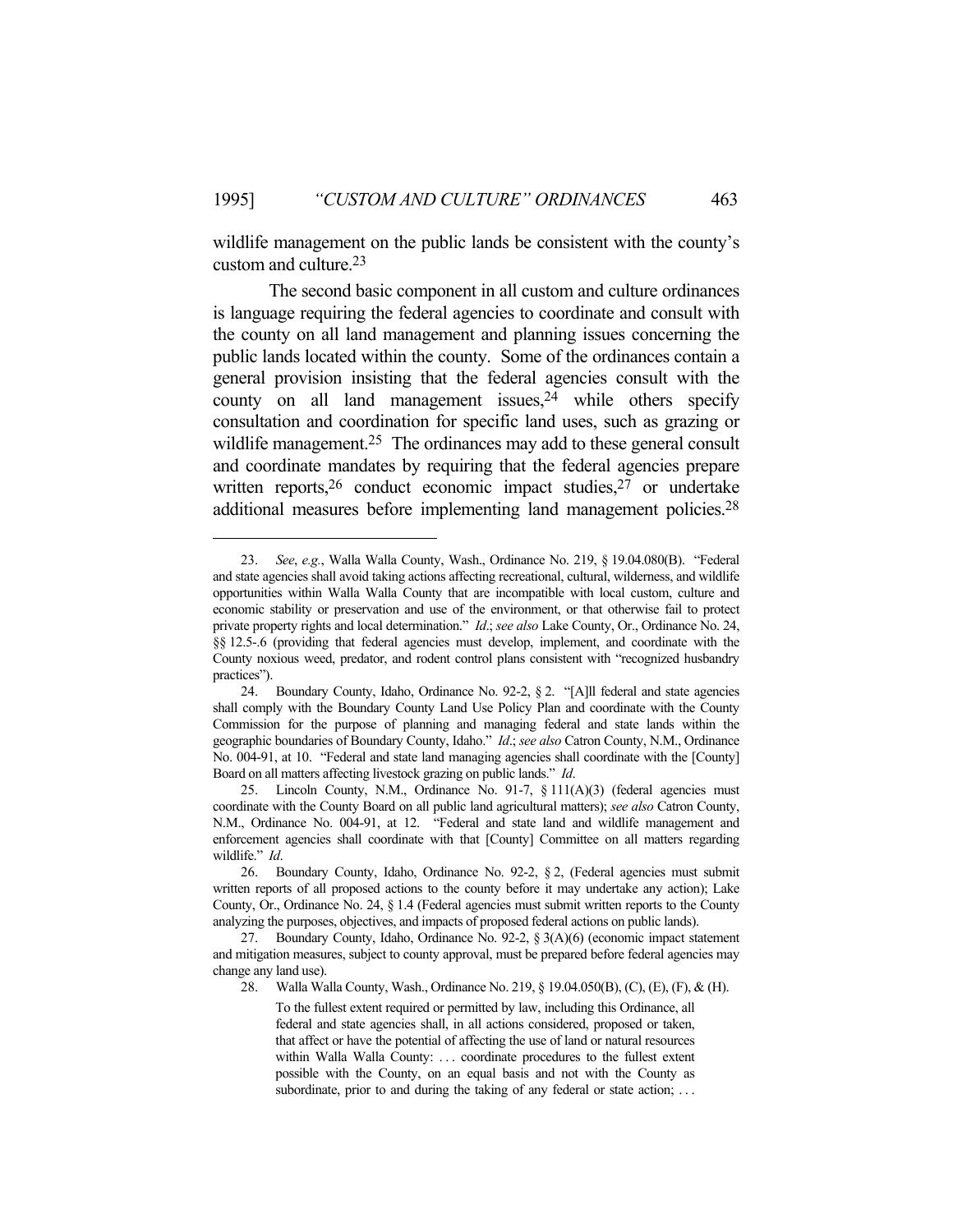Some ordinances go beyond requiring federal agencies to merely coordinate and consult with the counties by mandating that the county itself assume primary responsibility for public land management,<sup>29</sup> or by forbidding federal agencies' implementation of any land management policies or procedures without first obtaining county approval.30 In addition to coordination and consultation, many of the ordinances require that federal agencies explore alternatives that will cause less disruption to custom and culture, and adopt mitigation measures that will lessen the impact of federal land management on the county's custom and culture.<sup>31</sup>

> meet with the County to establish, through a memorandum of understanding or otherwise, the process for such coordination, including joint planning, joint environmental research and data collection, joint hearings, and joint environmental assessments; . . . not, in any environmental impact statement or otherwise, assume that any proposed actions would be consistent with County conditions or would have a non-significant impact, without coordination and consultation with the County and review of data specific to the County; . . . in absence of a direct constitutional conflict, coordinate with the County so as to comply with federal and state statutes and regulations, and County laws, policies and plans, including the Comprehensive Plan; . . . not violate through regulatory means or otherwise any private property rights of citizens of Walla Walla County.

*Id*.

 29. Boundary County, Idaho, Ordinance No. 92-2, § 3(A)(4) (County designated as lead planning agency for all federal lands, state lands, waters, and natural resources).

 30. *Id*. (federal agencies must obtain county approval before taking management or planning action on public lands).

31. *Id.* at § 3(A)(6) (economic impact statement and mitigation measures, subject to county approval, must be prepared before federal agencies may change any public land use); *see also* Catron County, N.M., Ordinance No. 004-91, at 5. "Before federal and state land agencies can change land use, adverse impact studies on uses shall be conducted and mitigation measures adopted with concurrence from Catron County. Adverse impact studies shall address community stability [and] local custom and culture. . . ." *Id*.; Walla Walla County, Wash., Ordinance No. 219, § 19.04.050(D) & (G):

> To the fullest extent required or permitted by law, including this Ordinance, all federal and state agencies shall, in all actions considered, proposed or taken, that affect or have the potential of affecting the use of land or natural resources within Walla Walla County: . . . submit a list and description of alternatives in light of possible conflicts with the County's laws, policies and plans, including the Comprehensive Plan; consider reconciling the proposed action with the County's laws, policies, and plans, including the Comprehensive Plan; and after such consideration, take all practical measures to resolve such conflict and display the results of such consideration in appropriate documentation; . . . take appropriate mitigation measures adopted with the concurrence of the County to mitigate adequately adverse impacts on culture, custom, economic stability or protection and use of the environment . . . . Lake County, Or., Ordinance No. 24, § 3.6 (Federal agencies must prepare cultural and economic impact studies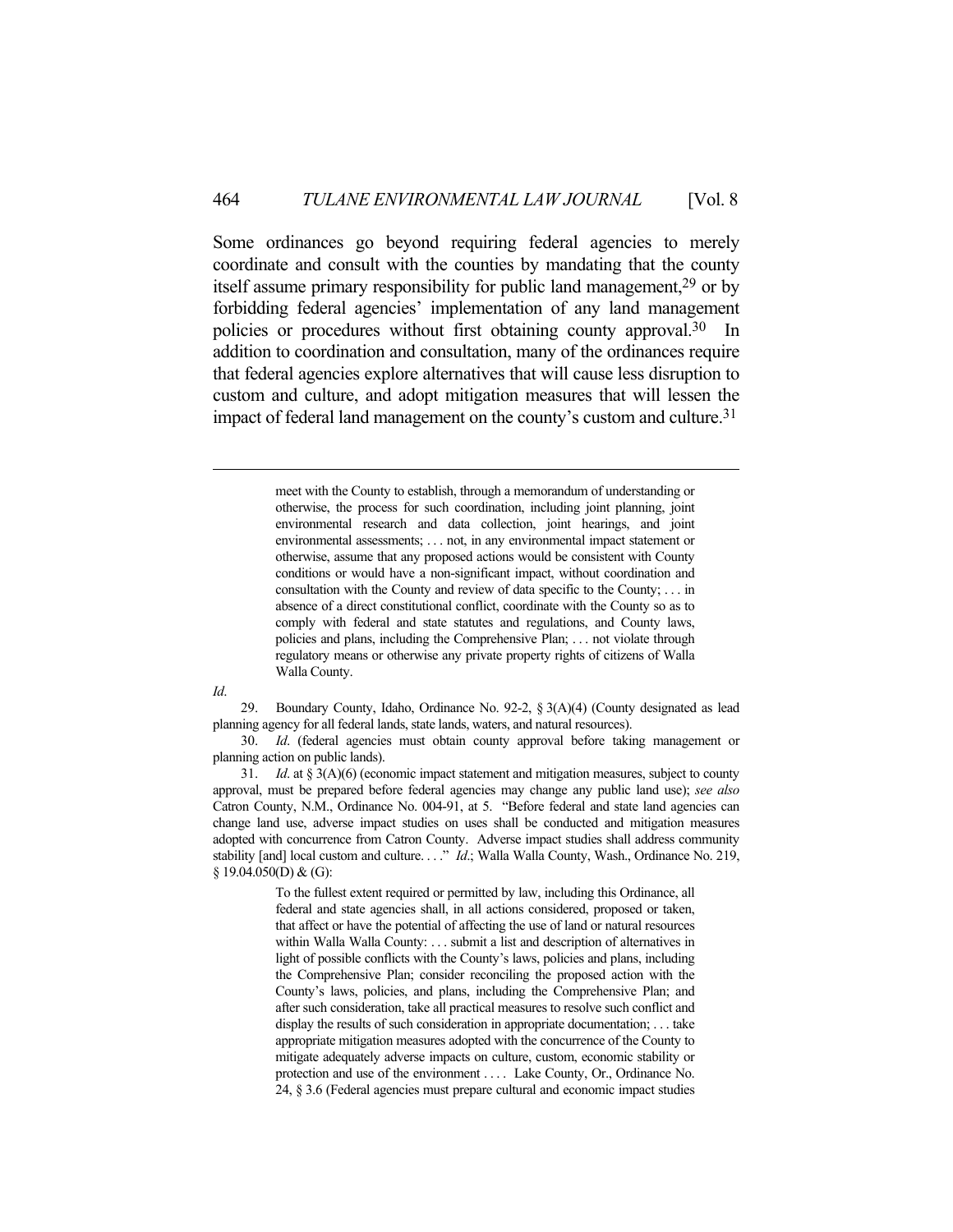Custom and culture ordinances also contain provisions that address specific agency actions, such as disposition of public lands within the county. For instance, an ordinance may prohibit the federal government from acquiring more public land within the county, unless the government offsets its acquisition by transferring an equivalent amount of public land to private ownership.32 In fact, several ordinances require county approval prior to any disposition of public lands.33 Other ordinances simply mandate that all federal land disposals and exchanges must "benefit" the citizens of the county.<sup>34</sup>

 In addition to targeting particular types of agency actions, custom and culture ordinances also target agency actions in specific environmental arenas, including water resources, grazing, air pollution controls, and wildlife management. In the area of water resources, ordinances reserve for the county the right to designate wetlands,<sup>35</sup> limit

*Id.*

Federal land agencies should not acquire any additional private lands, public lands or rights in private lands within Lake County without first ensuring that . . . a minimum parity exists in land ownership status between private, State, and Federally owned land; and . . . all private property interests are protected and enhanced.

#### *Id.*

 34. Lincoln County, N.M., Ordinance No. 91-7, § I (all federal and state land disposals must benefit County citizens); *see also* Walla Walla County, Wash., Ordinance No. 219, § 19.04.090. "[T]he design and development of all federal and state land acquisitions, including by forfeiture, donation, purchase, eminent domain or trust, and disposals, including adjustments and exchanges, [shall] be carried out to the benefit of the citizens of Walla Walla County." *Id*.

35. Walla Walla County, Wash., Ordinance No. 219, § 19.04.100(C).

To the extent permitted by law, Walla Walla County shall have the authority to define and designate wetlands, and to the extent such authority is exercised,

and adopt mitigation measures in coordination with the County before changing any public land use).

 <sup>32.</sup> Boundary County, Idaho, Ordinance No. 92-2, § 3(A)(2) (Federal government cannot add land to its public holdings without offsetting an equivalent amount by transfer from public to private ownership); *see also* Lincoln County, N.M., Ordinance No. 91-7, § I(A)(1) & (2) (Federal government cannot obtain private land unless parity is maintained) and the amount of nonfederal land within the County will be increased); Catron County, N.M., Ordinance No. 004-91, at 45. "Federal land agencies shall not acquire any private lands . . . without first ensuring . . . [t]hat private property interests are protected and enhanced." *Id*.; Lake County, Or., Ordinance No. 24, § 3.2.

 <sup>33.</sup> Boundary County, Idaho, Ordinance No. 92-2, § 3(A)(4) (federal acquisition, disposal or exchange of public lands is subject to County approval); *see also* Catron County, N.M., Ordinance No. 004-91, at 5. "The general public, the state of New Mexico and local communities shall be notified of, consulted about, and otherwise involved in all federal and state land adjustments in Catron County. Catron County concurrence shall be required prior to any such land adjustments." *Id*.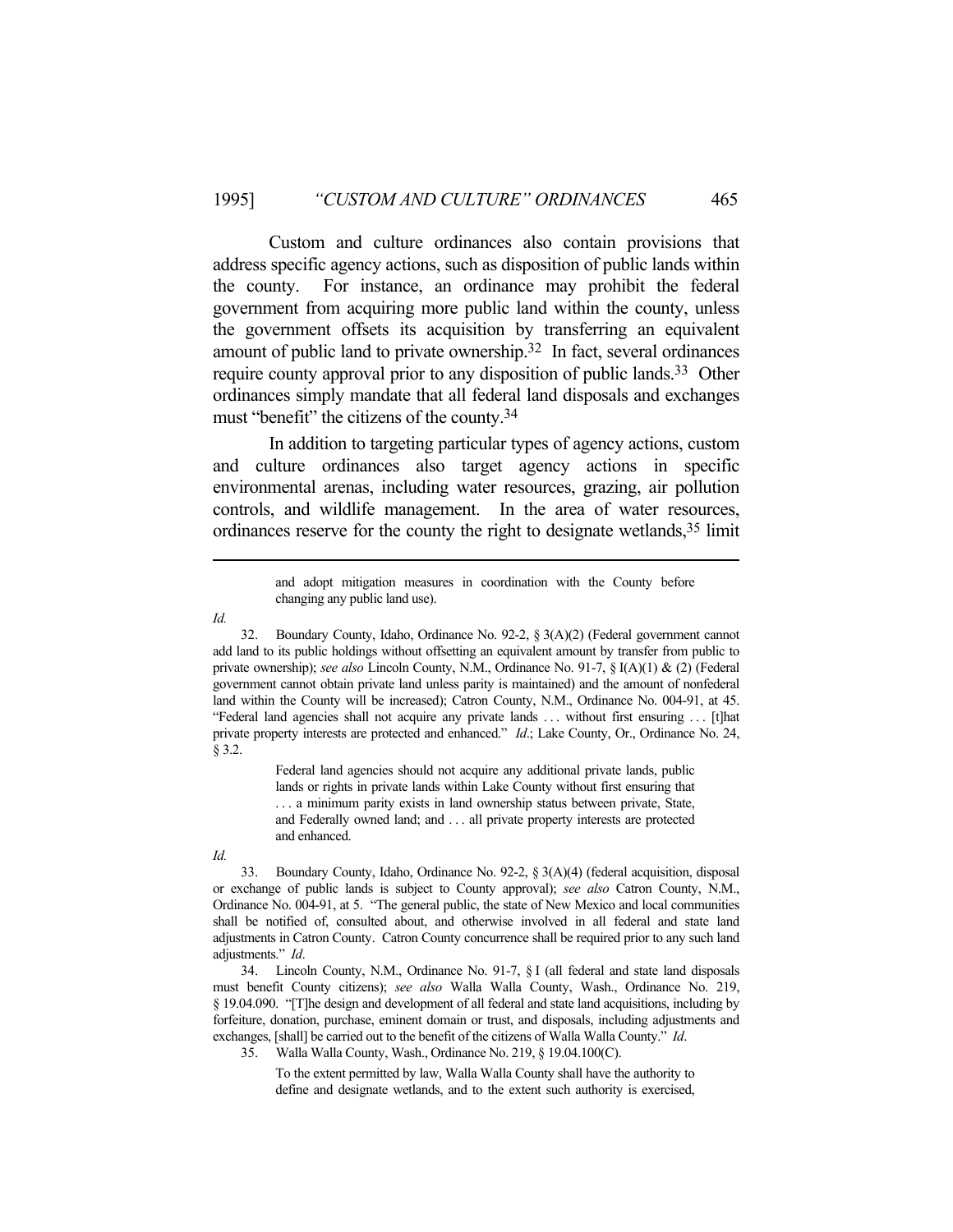the federal government's ability to acquire water rights,  $36$  and nullify the prohibition against filling or dredging a wetland without a permit.37 In the air pollution category, ordinances state that designation of nonattainment areas within the county pursuant to the Clean Air Act<sup>38</sup> must comply with all county air quality standards and use plans.<sup>39</sup> Some ordinances also address wilderness by requiring county approval before any additional lands within the county may be designated as wilderness  $a$ reas<sup>40</sup> or by forbidding outright any future wilderness designation.<sup>41</sup>

 Custom and culture ordinances also influence the manner in which federal agencies enact and enforce protection of wildlife and habitat, as mandated by the Endangered Species Act<sup>42</sup> and the Wild and Scenic Rivers Act.<sup>43</sup> For instance, an ordinance may condition federal designation of wild and scenic rivers upon compliance with the county's water use plan,<sup>44</sup> or may place the power to designate rivers as wild and

*Id*.

 36. Walla Walla County, Wash., Ordinance No. 219, § 19.04.100(F). "[F]ederal and state agencies shall not acquire for any public purpose any interest in water rights within Walla Walla County without (i) first coordinating and consulting with the County, and (ii) ensuring that private water rights are protected." *Id*.; *see also* Lake County, Or., Ordinance No. 24, § 4.1. "[A]ny water right transfers shall result in no net loss of irrigated lands on the county tax base." *Id*.

 37. Boundary County, Idaho, Ordinance No. 92-2, § 4(A)(1) (the federal government may implement or enforce § 404 of the Clean Water Act only if the County consents).

38. Clean Air Act, 42 U.S.C. §§ 7401-7671g (1988 & Supp. IV 1992).

 39. Walla Walla County, Wash., Ordinance No. 219, § 19.04.110(B). "Any proposed designation of federal or state pollution non-attainment areas and any other federal or state action that has any effect on air resources within Walla Walla County shall be coordinated with the County and shall comply with all County air quality standards and use plans." *Id*.

 40. Boundary County, Idaho, Ordinance No. 92-2, § 3(A)(4) (federal agencies must get County approval before making changes in primitive or wilderness designation).

 41. *Id*. at § 7(A)(3) (no wilderness designation is permitted within the County); Lake County, Or., Ordinance No. 24, § 7.3. "No additional Wilderness, roadless or research natural areas shall be designated in Lake County."

42. Endangered Species Act of 1973, 16 U.S.C. §§ 1531-43 (1988 & Supp. V 1993).

43. Wild and Scenic Rivers Act, 16 U.S.C. §§ 1271-87 (1988 & Supp. V 1993).

 44. Boundary County, Idaho, Ordinance No. 92-2, § 4, ¶ 3 (any federal proposal regarding wild and scenic river designation within the County must comply with the County's water use plan); *see also* Catron County, N.M., Ordinance No. 004-91, § II.7 (Any federally proposed designation of Wild and Scenic Rivers shall be coordinated with the County Commission and shall

and otherwise in accordance with law, federal and state agencies shall act in compliance with acceptance and enforcement of such definitions and designations. In addition, the County may continue to develop, in coordination with private land owners and governmental agencies, water management plans that encompass water resources on both governmentally owned and privately owned lands.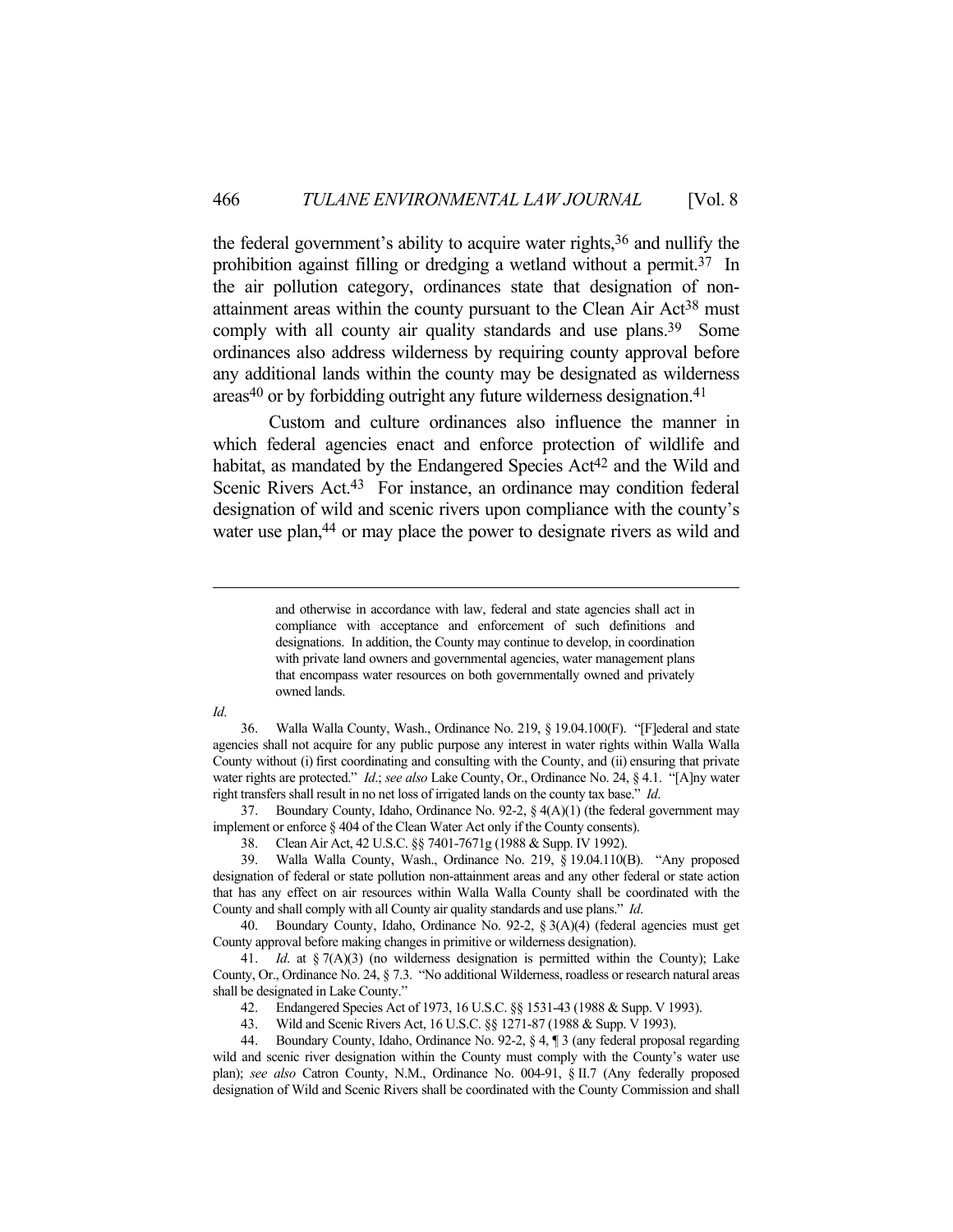scenic in the hands of the county.<sup>45</sup> The ordinances may require that federal agencies implement Endangered Species Act recovery plans that will have the least impact on the county's custom and culture, 46 or the ordinances may prohibit federal agencies from even enacting recovery plans unless and until the county consents.47

 To ensure compliance, custom and culture ordinances contain enforcement language, often providing for criminal prosecution of any violators. Many ordinances state that anyone violating any provision of the ordinance will be guilty of a misdemeanor, and punished by either a

comply with all County water use plans.); Lake County, Or., Ordinance No. 24, § 4.8 ("Lake County may develop Wild and Scenic River policies of it [sic] own design.").

 <sup>45.</sup> Catron County, N.M., Ordinance No. 004-91, § II.10 ("Catron County shall develop Wild and Scenic River Designations of its own design and shall require full federal compliance in the acceptance and enforcement of such designations."); *see also* Boundary County, Idaho, Ordinance No. 92-2, § 4(A)(4) (Wild and Scenic Rivers Act can be implemented by federal agencies only if the County consents, and the County will design its own Wild and Scenic Rivers designation).

 <sup>46.</sup> Lincoln County, N.M., Ordinance No. 91-7, § II(A)(1)(b) (federal agencies must consult with the County concerning all Endangered Species Act protection plans); *see also* Walla Walla County, Wash., Ordinance No. 219, § 19.04.080(C).

In connection with any action related to sensitive, threatened or endangered plan or animal species, a federal or state agency shall . . . (ii) Base the listing of a species on the best scientific and commercial data relating specifically to Walla Walla County and not generalized over a wider geographic area; (iii) List a species as threatened or endangered only after taking into account the efforts of Walla Walla County to conserve the species . . . (v) In designing critical habitat, base the designation on the best scientific data available and, after taking into consideration economic impacts, exclude as critical habitat all impacted areas unless, based upon the best scientific and commercial data available, failure to designate would result in extinction of the species ... (viii) Not develop protective regulations or recovery plans if a Walla Walla County plan is in place to protect effectively the species within Walla Walla County; (ix) Protect the species through alternatives with the least impact on the custom, culture and economic stability and preservation and use of the environment of Walla Walla County; and (x) To the extent permitted by law, take appropriate mitigation measures adopted with the concurrence of the County to mitigate adequately any impact on custom, culture, economic stability, and protection and use of the environment, including any impact on public use and access and private property rights.

Lake County, Or., Ordinance No. 24, § 7.1 (the County may oversee all federal protection and recovery activities for federally listed threatened and endangered species).

 <sup>47.</sup> Boundary County, Idaho, Ordinance No. 92-2, § 3(A)(4) (federal agencies must get County approval before making changes in wildlife recovery plans); *see also* Boundary County, Idaho, Ordinance No. 92-2 (the Endangered Species Act may be enforced by federal agencies only if the County consents).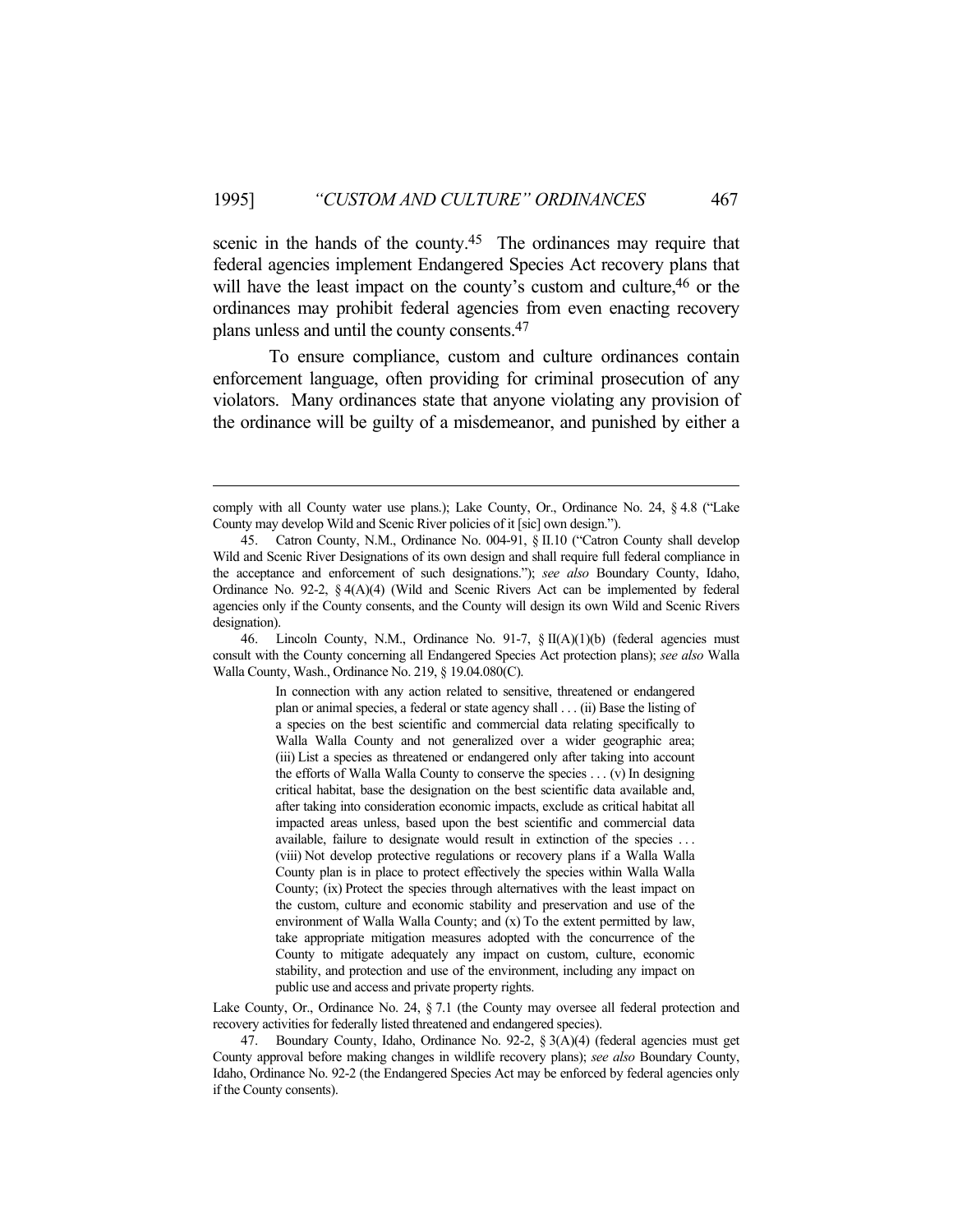jail term or a fine, or both.<sup>48</sup> Finally, several custom and culture ordinances contain additional miscellaneous provisions. For instance, the Lake County, Oregon custom and culture ordinance requires that all public hearings regarding management of public land be held within the county.49

### *B. Alleged Legal Basis*

 In asserting that custom and culture ordinances are legal and consistent with federal environmental laws and the federal Constitution, proponents of the ordinances rely on several existing statutes and regulations. First, in support of their position that counties' custom and culture must be protected, Wise Use proponents point to one of six broad policy directives included in section 101 of the National Environmental Policy Act of 1969 (NEPA),<sup>50</sup> which states:

> In order to carry out the policy set forth in this chapter, it is the continuing responsibility of the Federal Government to use all practicable means, consistent with other essential considerations of national policy, to improve and coordinate Federal plans, functions, programs, and resources to the end that the Nation may . . . preserve important historic, cultural, and natural aspects of our national heritage, and maintain, wherever possible, an environment which supports diversity and variety of individual choice . . . .51

Wise Use proponents focus on the provision concerning "historic, cultural, and natural aspects," isolating "cultural" and looking to Webster's Dictionary to find that "culture" is defined as including "customary beliefs."52 However, the proponents had to go to the 1867

 <sup>48.</sup> Boundary County, Idaho, Ordinance No. 92-2, § 10, ¶ 2 (violations of the County ordinance carried a penalty of a \$300 fine, six months in jail, or both); *see also* Walla Walla County, Wash., Ordinance No. 219, § 19.04.170(D).

Every person, who under color of law, statute, ordinance, regulation, or custom, willfully subjects any person within Walla Walla County to the deprivation of any property rights secured or protected by this Ordinance shall be guilty of a misdemeanor punishable by not more than 30 days in jail, a fine of not more than \$500, or both.

 <sup>49.</sup> Lake County, Or., Ordinance No. 24, § 13.1.

 <sup>50. 42</sup> U.S.C. §§ 4321-70d (1988 & Supp. IV 1992).

 <sup>51. 42</sup> U.S.C. § 4331(b)(4) (1988).

 <sup>52.</sup> WEBSTER'S THIRD NEW INTERNATIONAL DICTIONARY 522 (1971).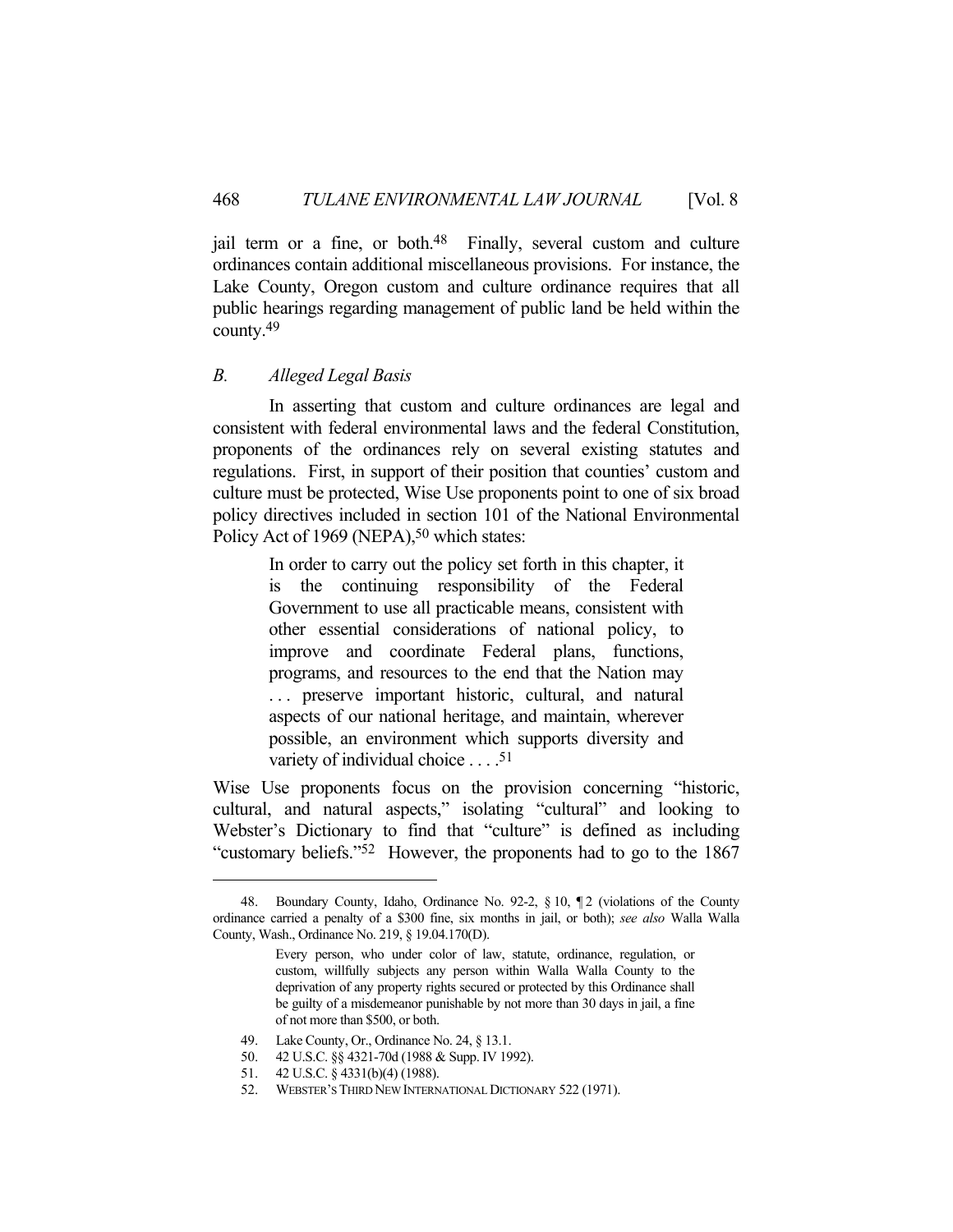edition of Bouvier's Law Dictionary<sup>53</sup> to find a definition of "culture" that included "custom."54 "The [approach of Wise Use proponents] is to take 'cultural' out of context, alter the word to 'culture,' find an outdated dictionary that includes 'customary' within a definition of 'culture' and then transmute 'customary' to 'custom.'"55 Only through this creative distortion of statutory construction<sup>56</sup> are Wise Use proponents able to cohesively argue that NEPA requires the preservation of culture, and thus requires the active protection of local customs such as grazing, mining, and logging.57

 Second, in support of their position that the ordinances' coordination and consultation requirements do not conflict with federal law, Wise Use proponents point to the Federal Land Planning and Management Act (FLPMA) and related Forest Service and Bureau of Land Management (BLM) regulations, which require that the public be allowed to comment on and participate in public land management, and that federal agencies coordinate their activities with affected state and local governments.<sup>58</sup> Wise Use proponents take the position that "local government land use plans and policies are to be considered on equal

<sup>53.</sup> JOHN BOUVIER, BOUVIER'S LAW DICTIONARY 530 (12th ed. 1867).

 <sup>54.</sup> Handout from Karen Budd to attendees at the National Federal Lands Conference meetings (list of citations) (on file with author).

 <sup>55.</sup> Reed, *supra* note 15, at 550.

 <sup>56.</sup> The term "custom and culture" is not found in any of the statutes or regulations of the U.S. Forest Service, the Fish and Wildlife Service, the Bureau of Land Management, the National Environmental Policy Act, the Endangered Species Act, or the Wild and Scenic Rivers Act. *Id*. at 551.

<sup>57.</sup> *County Ordinance Movement: Wanting Control of Federal Lands*, FRONTLINE REPORT, Dec. 1993/Jan. 1994, at 7.

<sup>58.</sup> *See* Federal Lands Planning and Management Act, 43 U.S.C. § 1712(f) (1988); 43 C.F.R. § 1610.4 (1993). "At the outset of the planning process, the public, other Federal agencies, State and local governments and Indian tribes shall be given an opportunity to suggest concerns, needs, and resource use, development and protection opportunities for consideration in the preparation of the resource management plan." *Id.*; 16 U.S.C. § 1604 (1988). "The Secretary of Agriculture shall develop, maintain, and, as appropriate, revise land and resource management plans for units of the National Forest System, coordinated with the land and resource management planning processes of State and local governments and other Federal agencies." *Id*.; 36 C.F.R. § 219.7(a) (1994). "The responsible line officer shall coordinate regional and forest planning with the equivalent and related planning efforts of other Federal agencies, State and local governments, and Indian tribes" *Id*.; 40 C.F.R. § 1506.(2)(b) (1994). "Agencies shall cooperate with State and local agencies to the fullest extent possible to reduce duplication between NEPA and State and local requirements. . . ." *Id*.; Jeanette Burrage, *The County Movement: A Review by the Northwest Legal Foundation*, *a Public Interest Law Firm*, FEDERAL LANDS UPDATE, Nov. 1993, at 3.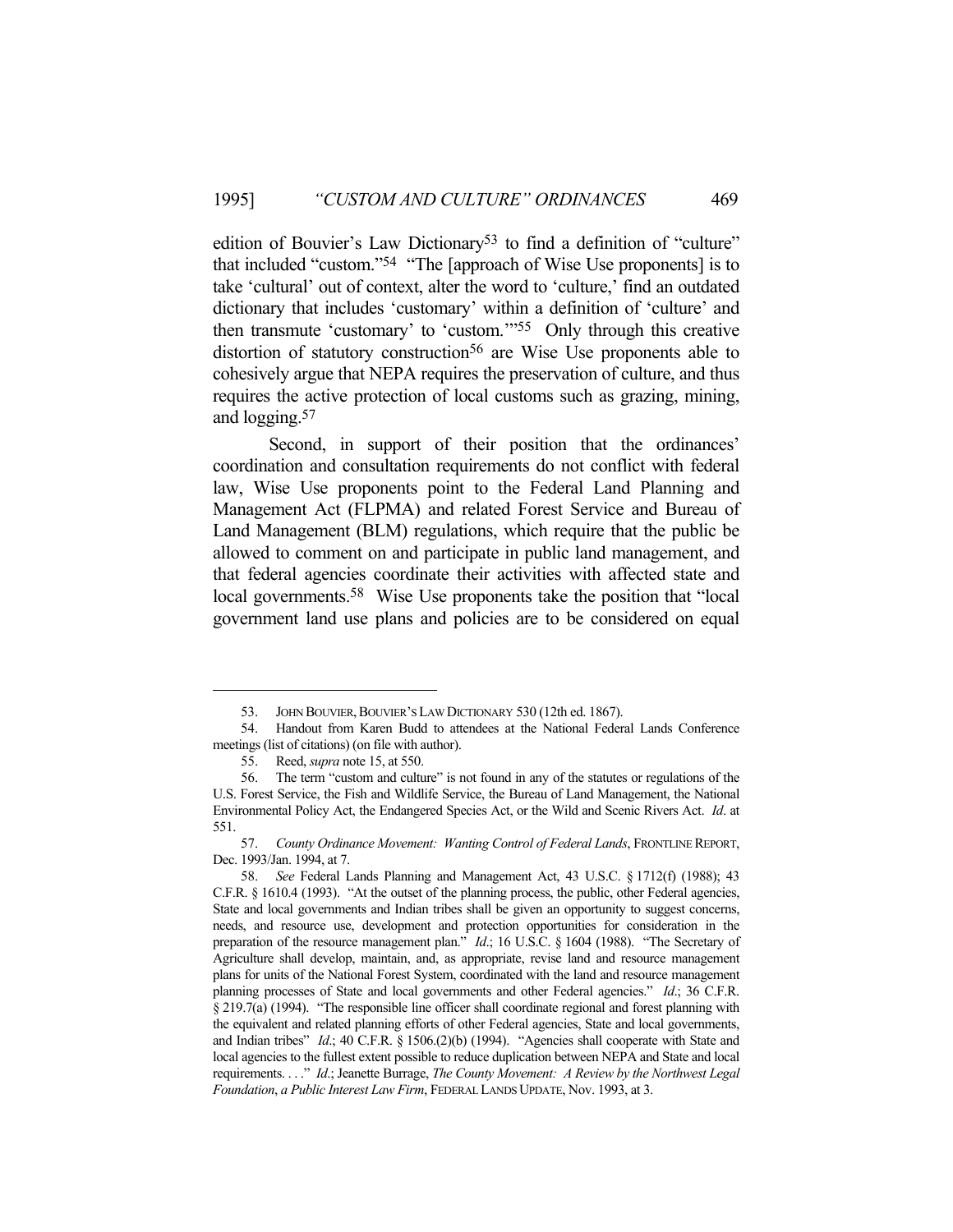footing and should have the same weight in the decision making process as federal land use plans."59

### *C. Alleged Benefits*

 Wise Use proponents claim that the underlying purpose behind securing passage of custom and culture ordinances in counties throughout the western United States is encouragement of the "American tradition of self-government."60 According to the Wise Use Movement, the ordinances encourage a reduction in bureaucracy, increased economic stability for the counties, and reaffirmation of the American tradition of self-determination.<sup>61</sup> The Movement claims that the ordinances are designed to combat recent county economic losses caused by transfer of private property ownership to tax-exempt organizations, and by loss of jobs dependent on use of federal lands.<sup>62</sup> In general, the Wise Use Movement characterizes the enactment of county ordinances as an opportunity to go on the offensive, after years of defending against claims brought by environmental groups:

> The best offense we have is the county land planning process devised by Catron County. The Green activists have admitted that it is the most serious threat to their agenda and must be stopped at all costs. By using the county land planning process, we have taken the offensive for the first time, and have the other side on the defensive. Between 85 and 95 counties have passed land plans or are in the process of doing so. The Green activists have admitted that they are incapable of combating this process as it grows and spreads across the country.63

 Opponents of the Wise Use Movement counter that the Movement encourages counties to pass custom and culture ordinances in order to harass and intimidate federal agencies and local citizens, place

<sup>59.</sup> *County Ordinance Movement: Wanting Control of Federal Lands*, FRONTLINE REPORT, Dec. 1993/Jan. 1994, at 7 (quoting Karen Budd).

 <sup>60.</sup> Burrage, *supra* note 58, at 3.

<sup>61.</sup> *Id*. at 7.

 <sup>62.</sup> Karen Budd, *County Governments and Federal Lands Part II*, FEDERAL LANDS UPDATE, May 1991, at 1.

 <sup>63.</sup> James Faulkner and Ruth Kaiser, *Know Your Adversary*, FEDERAL LANDS UPDATE, Jan. 1993, at 4.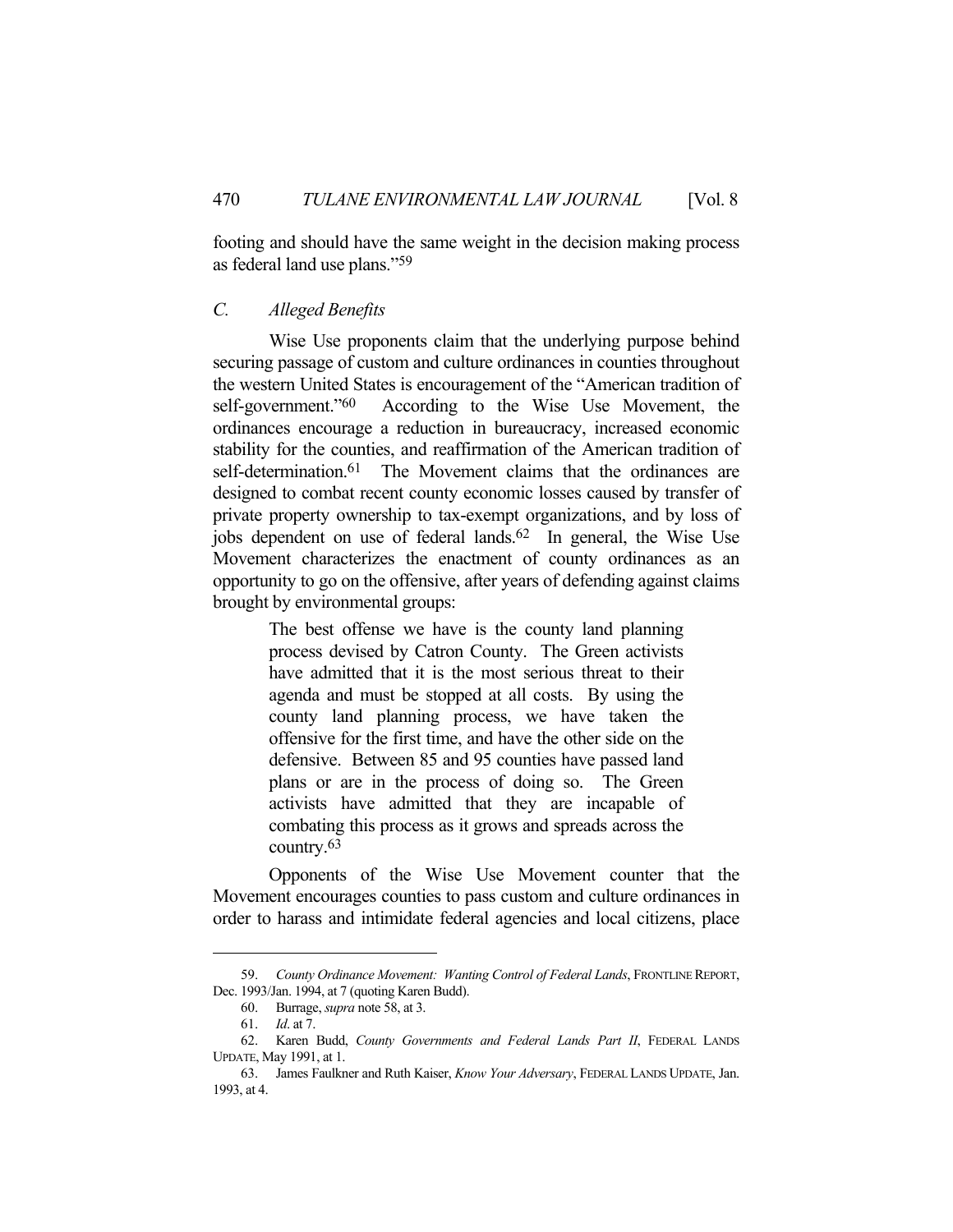additional burdens on federal agencies, pursue court challenges in hopes of being heard by a conservative judiciary, and garner publicity and support for passage of state and federal "takings" legislation.<sup>64</sup> In support of these conclusions, the opposition points to slogans propagated by the Wise Use Movement like, "Join the County Government Movement, It's your only hope!"<sup>65</sup> In fact, many opponents of the Movement believe that the Movement has achieved its short-term goals: influencing agency behavior, enacting anti-environmental county ordinances, and generating grassroots support.66 "The Wise Use Movement has certainly gotten the attention of the affected agencies ... which may have been its motivation in the first place."<sup>67</sup>

 Because of the difficulty of monitoring local government proceedings, it is unknown how many custom and culture ordinances have been passed to date. The National Federal Lands Conference claimed in June 1993 that 175 of 200 counties in the western United States have passed, are in the process of passing, or are considering passing custom and culture ordinances.68 Locations where ordinances currently exist include counties in New Mexico, <sup>69</sup> Idaho, <sup>70</sup> Washington,<sup>71</sup> and Oregon.<sup>72</sup>

 A typical pattern adopted by proponents of the custom and culture ordinances is to first adopt the ordinances as interim emergency measures. Wise Use proponents claim that these interim plans are policy declarations regarding the use of public lands within the county.73 Citizen committees then prepare final plans which supersede the interim

 <sup>64.</sup> Kevin Bixby, A Report on the County Movement with Emphasis on its Activities in New Mexico 3 (Oct. 1, 1992) (on file with author).

 <sup>65.</sup> Schildknecht, *supra* note 4, at 4.

 <sup>66.</sup> Bixby, *supra* note 64, at 21.

 <sup>67.</sup> Anita P. Miller, *All is Not Quiet on the Western Front*, 25 THE URBAN LAWYER 827, 840 (1993).

 <sup>68.</sup> Schildknecht, *supra* note 4, at 4.

 <sup>69.</sup> Lincoln County, N.M., Ordinance No. 91-7 (Jan. 14, 1992).

 <sup>70.</sup> Boundary County, Idaho, Ordinance No. 92-2 (Aug. 3, 1992).

 <sup>71.</sup> Walla Walla County, Wash., Ordinance No. 219 (Dec. 21, 1993).

 <sup>72.</sup> Klamath County, Or., Land and Water Management Plan (May 1994); Lake County,

Or., Ordinance No. 24 (Aug. 19, 1992); Union County, Or., Ordinance No. 1993-5 (Jul. 21, 1993); Malheur County is correctly considering passing a custom and culture ordinance (telephone conversation with Malheur County Clerk's Office, Sept. 23, 1994).

 <sup>73.</sup> *See generally* Thomas D. Lustig, *Goading the Federal Beast with Local Land Use Ordinances While Bootstrapping Your Way Past the Straight Face Test*, LOCAL CONTROL OF PUBLIC LANDS (1993).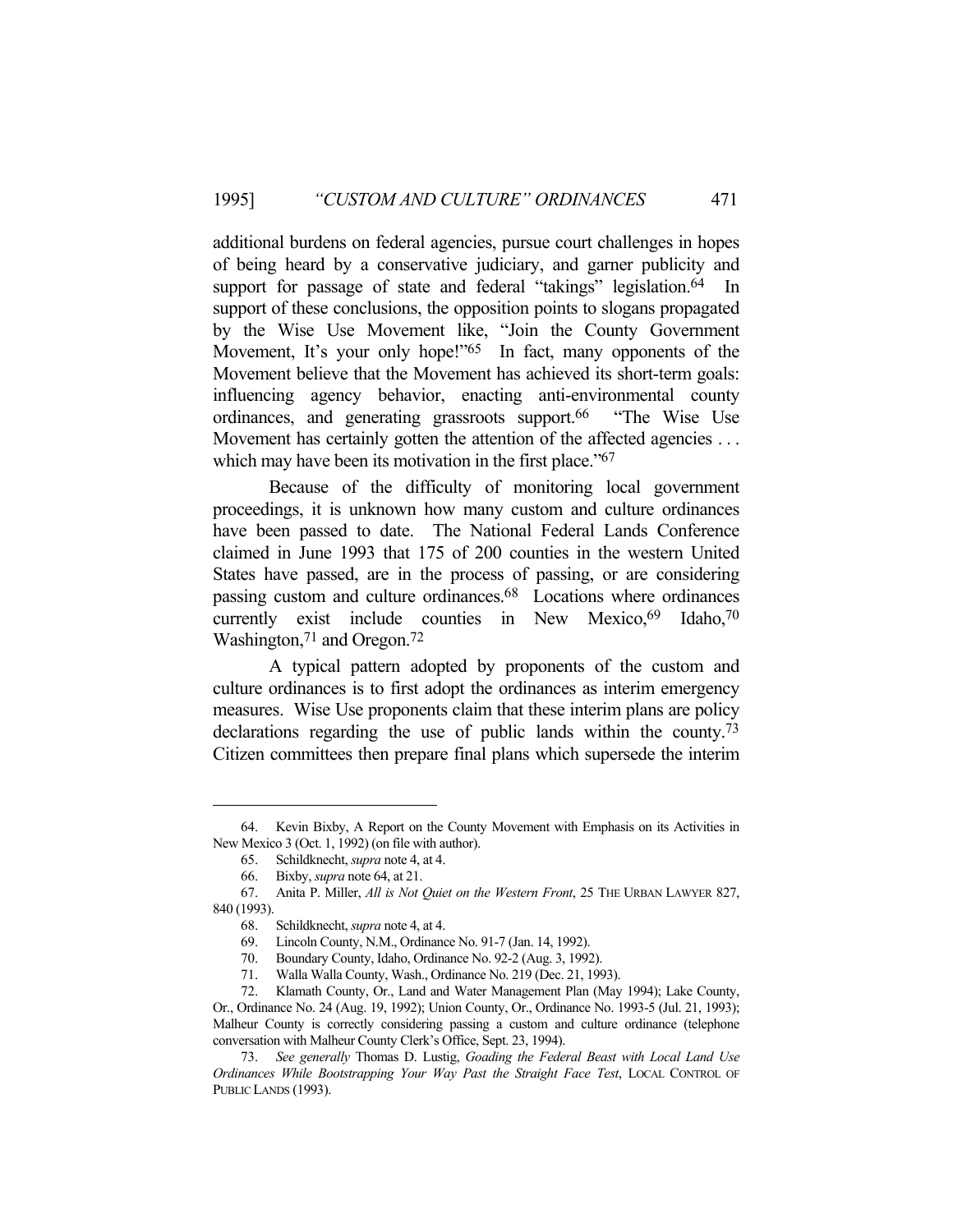plans.74 This procedure was initiated in Catron County, which passed an emergency interim land use plan in 1990, and then codified the interim plan in a comprehensive county land use plan, passed in 1992. In addition, several counties have passed other complementary laws, meant to fortify the policies set forth in the custom and culture ordinances. For instance, in addition to a custom and culture ordinance, Catron County has also adopted the federal Civil Rights Act as a county ordinance, providing that federal land grazing permits constitute property rights, and deprivation of those rights violate the Civil Rights Act.75 Catron County also adopted as county ordinances the Public Rangelands Improvement Act of 197876 and Reagan's Executive Order 12630,77 which defines property rights protected under the Fifth Amendment as including "investment backed expectations."78

- III. LEGAL BASIS FOR INVALIDATING CUSTOM AND CULTURE **ORDINANCES**
- *A. Precedent*

 The legality of custom and culture ordinances is largely untested. Catron County, which passed the first such ordinance, was advised by the Department of Agriculture in 1990 that the ordinance was "null and void as applied to the administration of any federal lands by any officer or official of the Forest Service."79 The Department clarified that the ordinance violated the Property and Supremacy Clauses of the federal Constitution and was unconstitutionally vague as to what actions were proscribed because "the County cannot in any way proscribe or dictate land management functions undertaken by the Forest Service pursuant to federal laws, regulations or policies."80 The Department informed Catron County that any attempt to enforce the ordinance against any

<sup>74.</sup> *County Ordinance Movement*, *supra* note 57, at 7.

 <sup>75.</sup> Barry Sims, *Private Rights in Public Lands?* THE WORKBOOK (Southwest Research & Information Center, Albuquerque, N.M.) Summer 1993, at 55.

 <sup>76. 43</sup> U.S.C. §§ 1901-08 (1988).

 <sup>77.</sup> Exec. Order No. 12,630, 53 Fed. Reg. 8859 (1988).

 <sup>78.</sup> Knox, *supra* note 10, at 112.

 <sup>79.</sup> Lustig, *supra* note 73 (quoting letter from James Perry, Assistant General Counsel, United States Department of Agriculture, to Buddy Allred, Catron County Commission Chairman (Sept. 7, 1990)).

<sup>80.</sup> *Id*.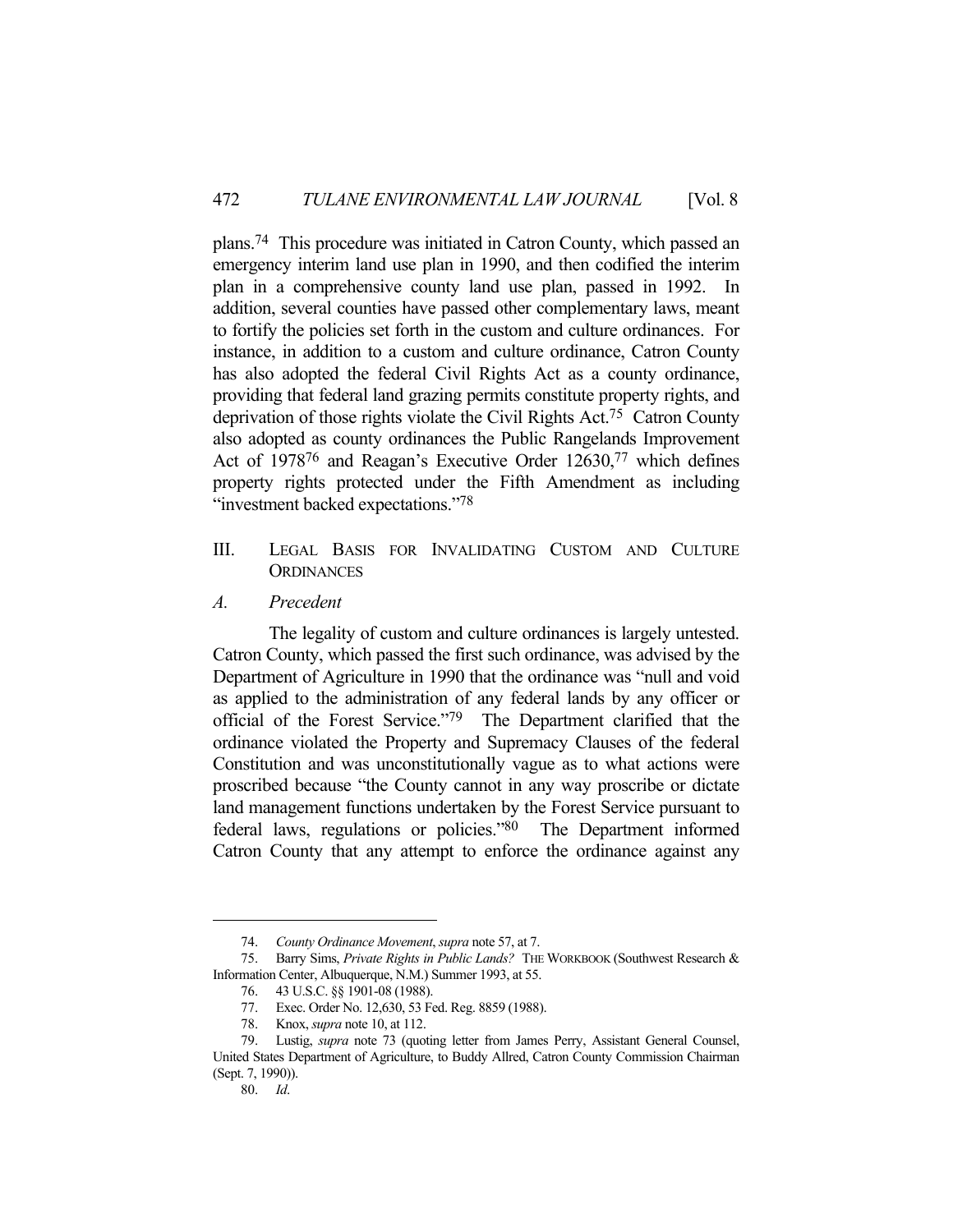Department employee would constitute a felony pursuant to 18 U.S.C. § 111.81

 Several years later, Montana Attorney General Joseph P. Mazurek reached the same conclusion concerning the legality of custom and culture ordinances in an advisory letter requested by Custer and Lewis & Clark Counties.<sup>82</sup> With regard to the coordination and consultation provisions of the ordinances, the Montana Attorney General advised the counties that, although existing regulations and statutes do require federal agencies to allow public comment and participation, and do require federal agencies to coordinate their actions with the planning efforts of local governments, "these coordination provisions do not *require* federal officials to follow local government plans or ordinances."83 Further, with regard to provisions of the ordinances restricting the federal government's disposition of public lands, the Montana Attorney General stated that "a county government does not have the authority to prevent the federal government from acquiring lands within a county."84

 Lincoln County, New Mexico, initiated the first appearance of these ordinances in a courtroom. The Lincoln County ordinance mandated that federal acquisition and exchange involving private lands must maintain the existing parity between private and federal lands.<sup>85</sup> While the Lincoln County ordinance was in effect, the BLM initiated a land exchange with a private landowner, exchanging 1,015 acres of incounty private land and 330 acres of in-county water rights for out-ofcounty federal land. As a result of the exchange, Lincoln County faced a net loss of privately owned land within the County.

 Lincoln County sued both the BLM and the landowner in state court for violating the Lincoln County ordinance by failing to maintain

<sup>81.</sup> *Id*.

 <sup>82.</sup> Letter from Joseph P. Mazurek, Attorney General for the State of Montana, to Mike McGrath, Lewis and Clark County Attorney, and Keith D. Haker, Custer County Attorney (June 11, 1993) (on file with author).

<sup>83.</sup> *Id*. (emphasis added).

<sup>84.</sup> *Id*.

 <sup>85.</sup> Lincoln County, N.M., Ordinance No. 91-7, § I(A)(2)(a) "[A]n overriding goal of any land sale, transfer or exchange is to maintain parity in land ownership status between public and private entities." *Id*.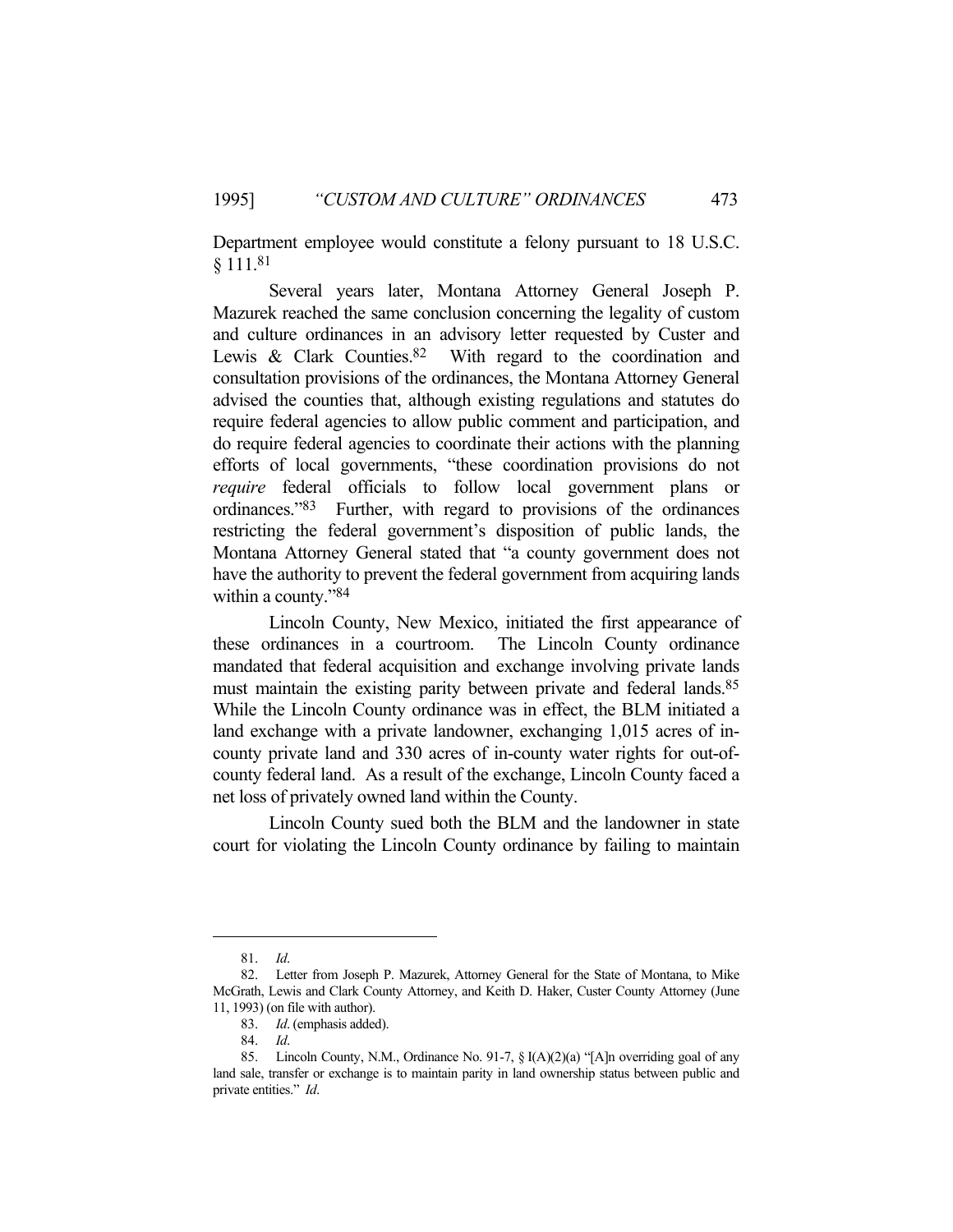parity when engaging in a land exchange.<sup>86</sup> Lincoln County also sued the BLM in federal district court for failing to consult and coordinate with the County.87 However, the Lincoln County Commission later voted not to pursue the lawsuits, and instead signed a Memorandum of Understanding with the BLM, assuring a role for the County in future BLM land use actions.88

 The only custom and culture ordinance that has proceeded completely through either a state or federal court is an ordinance passed by Boundary County, Idaho, that was subsequently challenged by environmental groups in Idaho state court. Petitioners alleged that Boundary County Ordinance No. 92-289 was preempted by federal law, and thus violated the Property and Supremacy Clauses of the federal Constitution.90 Defendants contended that the ordinance's provisions were consistent with existing federal laws that require consultation and coordination with local land use plans. Any other provisions, defendants

 <sup>86.</sup> County of Lincoln v. United States, No. CV-92-223 (12th Dist. Ct., County of Lincoln, State of New Mexico) (the federal government subsequently removed the lawsuit to federal district court).

 <sup>87.</sup> County of Lincoln v. United States, No. CIV-92-1474 JP (Dist. Ct. N.M.).

 <sup>88.</sup> Miller, *supra* note 67, at 838-39; *see also* Sims, *supra* note 75, at 57.

 <sup>89.</sup> Boundary County, Idaho, Ordinance No. 92-2 (Aug. 3, 1992): federal agencies must obtain County approval before taking management or planning action on federal lands (§ 3(A)(4)); federal acquisition, disposal or exchange of public lands is subject to County approval  $(\S 3(A)(4))$ ; the federal government is prohibited from acquiring private lands unless approved by the County, parity is maintained, and private property rights are enhanced ( $\S 3$ ,  $\P 2$ ); federal agencies cannot change wildlife habitat, recovery plans, timber sales or volume projections, restricted access, road closures, or wilderness designation unless approved by the County  $(\S 3(A)(4))$ ; the County is designated as the lead planning agency for management and planning of federal public lands, waters, and natural resources  $(\S 3(A)(4))$ ; federal agencies must prepare detailed impact statements and mitigation measures, subject to County approval, before making any change in public land use  $(\S$  3(A)(6)); the federal government may implement or enforce  $\S$  404 of the Clean Water Act only if the County consents (§ 4(A)(1)); the federal government may enforce the Endangered Species Act only if the County consents  $(\S$  3(A)(4);  $\S$  7(A)(1)); the Wild and Scenic Rivers Act may be implemented by the federal government only if the County consents, and the County will design its own Wild and Scenic Rivers designation (§ 4(A)(4)); all grazing on federal lands must be approved by the County  $(\S 3(A)(4))$ ; the County is charged with the management and sale of timber on federal lands  $(\S 3(A)(4))$ ; control of wildlife on federal lands is subject to approval by a County committee (§ 7(A)(2)); no federal lands may be designated as wilderness (§ 7(A)(3)); access to and across federal lands is subject to County limitations (§ 9); the penalty for violating this ordinance is a \$300 fine, six months in jail, or both  $(\S 10(A)(2))$ .

 <sup>90.</sup> Plaintiffs' Brief in Support of Motion for Summary Judgment at 17-31, Boundary Backpackers v. Boundary County, No. CV 93-9955 (1st Jud. Dist. of Idaho Jan. 27, 1994).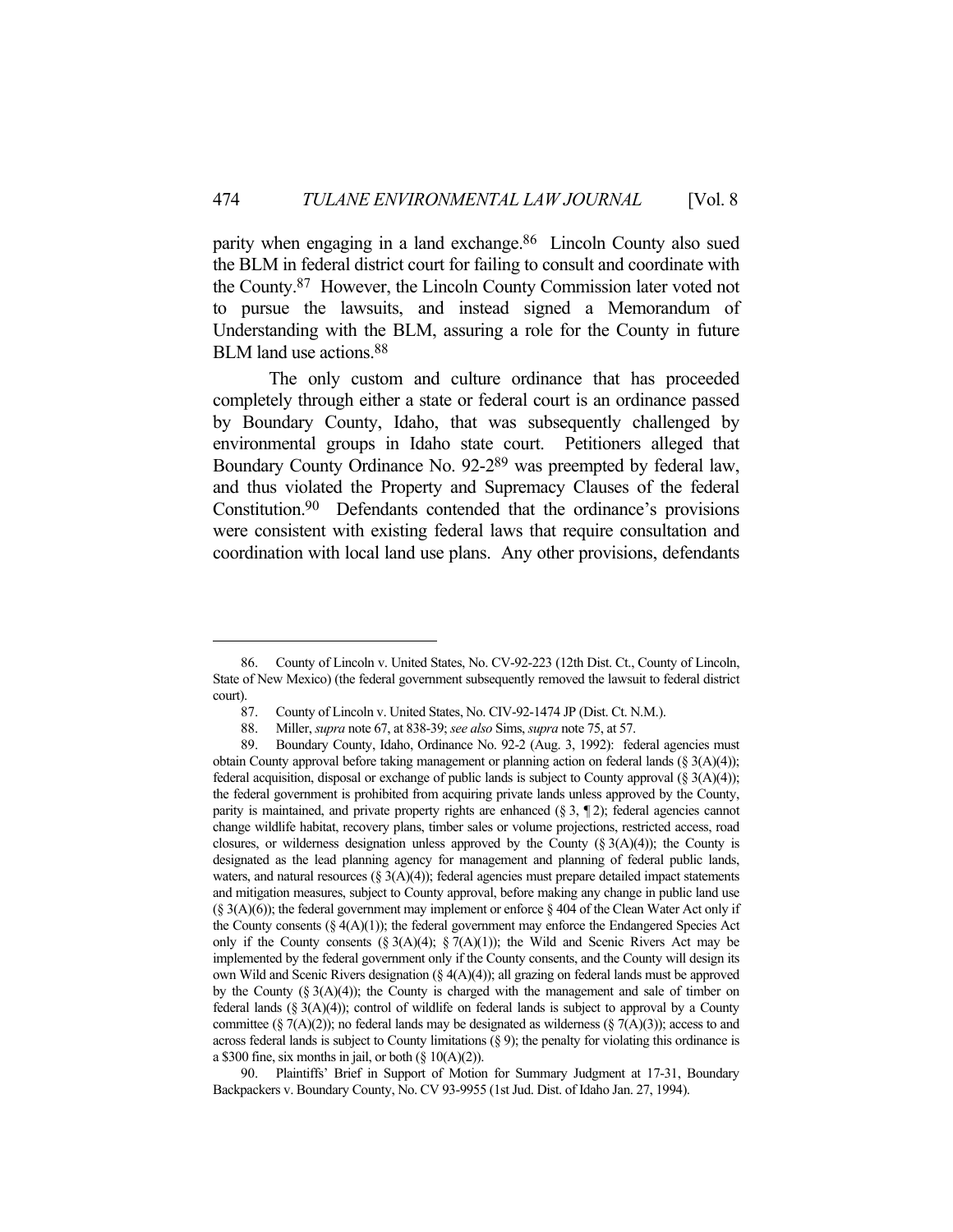claimed, merely reflected policy statements and County land use recommendations.91

 The Idaho state court sided with petitioners, issuing a declaratory ruling that the Boundary County ordinance was unconstitutional. The court found that the consultation and coordination provisions of the ordinance violated the Supremacy Clause, because

> [a]lthough Congress may direct federal officials to consult with state and local governments in coordination of land and resource management planning, the federal provisions do not require federal officials to follow local government plans or ordinances. Local governments may enact land use plans or ordinances that affect federal public lands so long as the ordinances do not conflict with federal land use or federal law.92

The court also held that other provisions of the ordinance, such as the clause prohibiting the federal government from acquiring more public lands or exchanging public for private lands were also preempted, and thus also violated the Supremacy Clause.<sup>93</sup>

#### *B. Violation of the Supremacy Clauses*

 The Supremacy Clause of the United States Constitution provides that, when federal and state laws conflict, federal law will prevail as the controlling law.94 The effect of the Supremacy Clause is to preclude state regulation of the federal government's activities. The Supreme Court first articulated this doctrine in *McCulloch v. Maryland*95 when, relying on generalized notions of federal supremacy, the Court invalidated a state tax on a federal bank. "[T]he constitution and the laws made in pursuance thereof are supreme; that they control the constitution

 <sup>91.</sup> Defendants' Memorandum of Points and Authorities in Support of Motions to Dismiss and Opposing Plaintiffs' Motion for Summary Judgment at 13, Boundary Backpackers v. Boundary County, No. CV 93-9955 (1st Jud. Dist. of Idaho Jan 27, 1994).

 <sup>92.</sup> Boundary Backpackers v. Boundary County, No. CV 93-9955, slip op. at 14 (1st Jud. Dist. of Idaho Jan. 27, 1994).

<sup>93.</sup> *Id*. at 15.

 <sup>94.</sup> U.S. CONST., art. VI, cl. 2 ("This Constitution, and the Laws of the United States which shall be made in Pursuance thereof . . . shall be the supreme Law of the Land; and the Judges in every State shall be bound thereby, any Thing in the Constitution or Laws of any State to the Contrary notwithstanding.").

 <sup>95. 17</sup> U.S. (4 Wheat.) 316 (1819).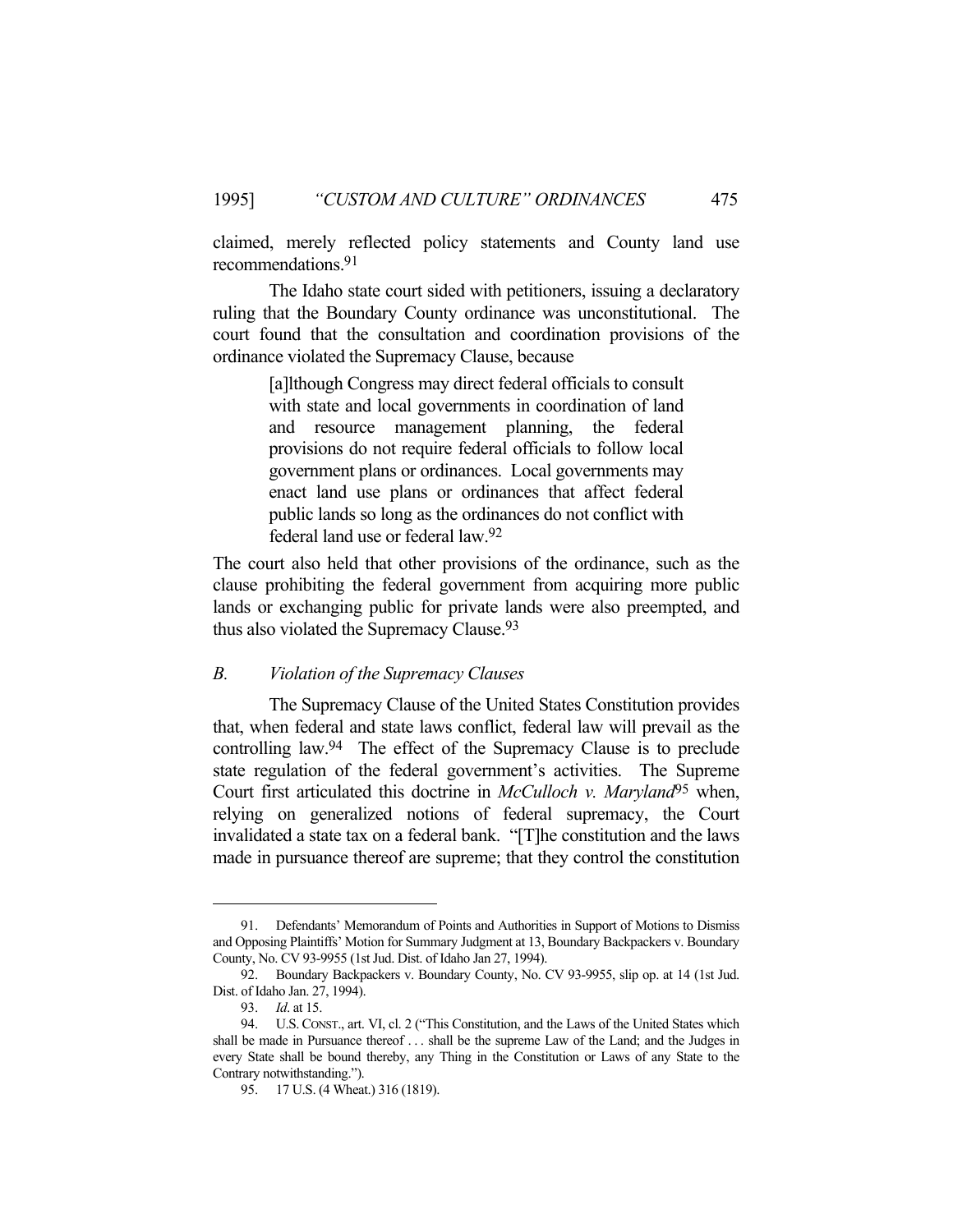and laws of the respective States, and cannot be controlled by them."96 Therefore, absent a congressional waiver of this sovereign immunity, the "activities of the Federal Government are free from regulation by any state."97

 Custom and culture ordinances are specifically designed to exert local control over the federal government's activities on public lands. The ordinances' provisions specify what the federal government may or may not do, or what prerequisites the federal government must satisfy before it may act. Thus, this attempt to locally regulate the federal government's activities violates the Supremacy Clause.

 Of course, Congress may choose to waive sovereign immunity and authorize states to regulate federal instrumentalities.<sup>98</sup> However, such a waiver cannot be implied, but must be "unequivocally expressed."99 Congress' decision to subject the federal government to state law must constitute a clear congressional mandate, comprised of specific legislation which makes the congressional authorization of state control clear and unambiguous.100

1. Waivers of Sovereign Immunity

 Although on its face the custom and culture ordinance is a local attempt to regulate the federal government, in violation of the Supremacy Clause, proponents of the ordinances may argue that various federal environmental statutes have expressly waived the federal government's claim of sovereign immunity. Three major environmental statutes contain waiver provisions: the Resource Conservation and Recovery Act (RCRA),101 the Federal Water Pollution Control Act (Clean Water

*Id.* (citations omitted); *see also* Citizens and Landowners Against the Miles City/New Underwood Powerline v. Secretary, United States Dep't of Energy, 683 F.2d 1171, 1178 (8th Cir. 1982).

 <sup>96.</sup> *Id*. at 426.

 <sup>97.</sup> Mayo v. United States, 319 U.S. 441, 445 (1943).

<sup>98.</sup> *Id*. at 446.

 <sup>99.</sup> United States v. Testan, 424 U.S. 392, 399 (1976) (citations omitted).

 <sup>100.</sup> Hancock v. Train, 426 U.S. 167, 179 (1976).

Because of the fundamental importance of the principles shielding federal installations and activities from regulation by the states, an authorization of State regulation is found only when and to the extent there is "a clear congressional mandate", "specific congressional action" that makes this authorization of state regulation "clear and unambiguous."

 <sup>101. 42</sup> U.S.C. § 6961(a) (1988).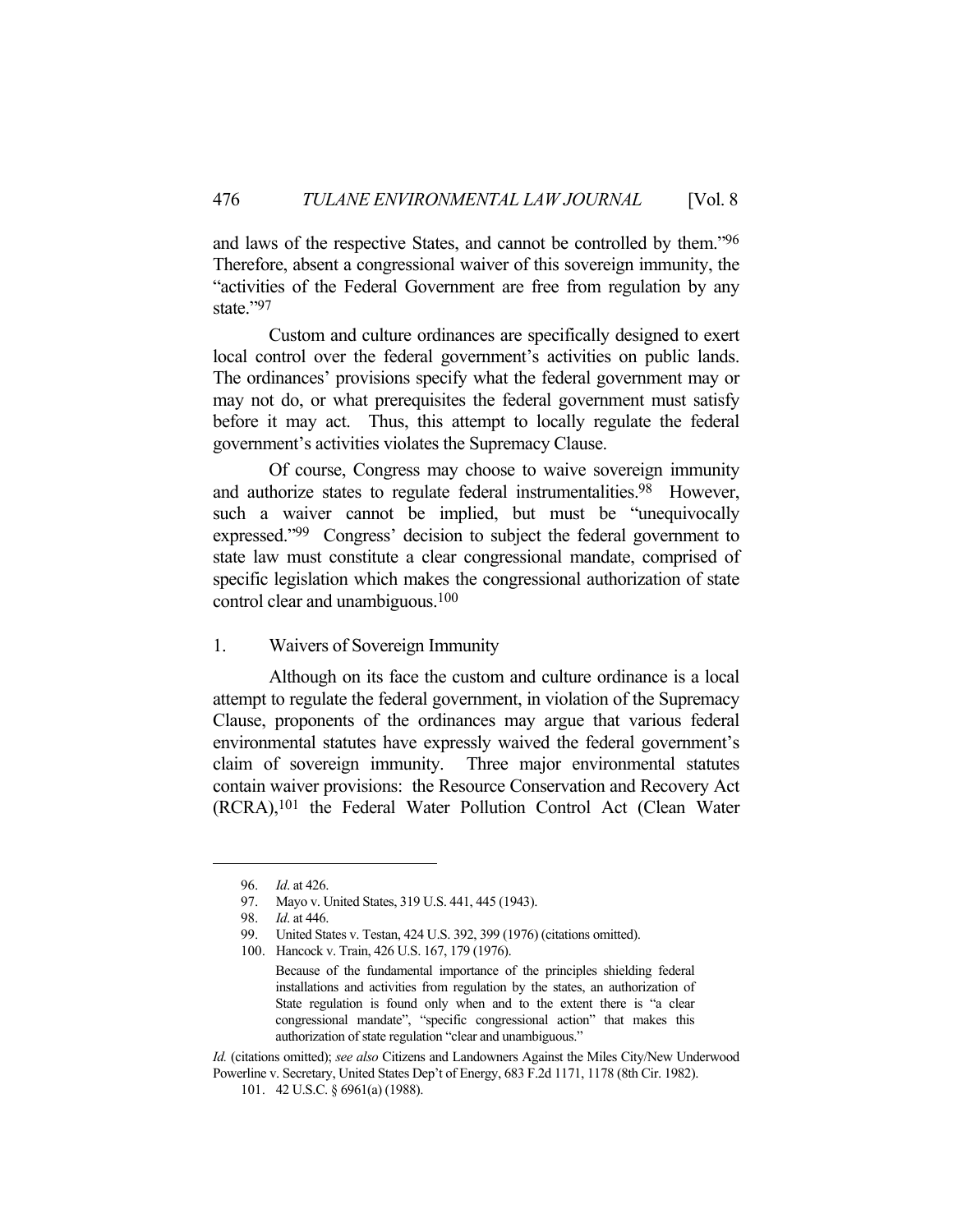Act),<sup>102</sup> and the Clean Air Act.<sup>103</sup> These waiver provisions have resulted in judicial rulings that the federal government must comply with state environmental laws in certain instances.104

 The Supreme Court decided two companion cases in 1976 that have become the seminal interpretation of the waiver provisions contained in these environmental statutes. *Hancock v. Train*105 concerned the waiver provision in section 118 of the Clean Air Act,<sup>106</sup> and *Environmental Protection Agency v. California State Water Resources Control Board*107 concerned the waiver provision in section 313 of the Clean Water Act.108 In both cases federal facilities were emitting pollution in states that required such polluters to obtain state permits.

 The Supreme Court held that federal installations are not required to submit to state regulatory permit procedures absent clear and unambiguous congressional authorization. Neither the Clean Water Act nor the Clean Air Act evinced a clear and unambiguous intent to require federal installations to obtain state permits, but they did show a sufficient congressional intent to require the federal agencies to comply with the substantive pollution standards established by the state laws. The Court's reasoning was based on the fact that the statutes waived federal immunity only with regard to state requirements. Examining the language and legislative history of the statutes, the Supreme Court concluded that the statutory term "requirements" was synonymous with "standards," and that "standards" meant only state-established emission and effluent levels.109

[W]e are not convinced that Congress intended to subject federal agencies to state permits. We are unable to find in § 118, on its face or in relation to the Clean Air Act as a whole, or to derive from the legislative history of the

 <sup>102. 33</sup> U.S.C. § 1323(a) (1988).

 <sup>103. 42</sup> U.S.C. § 7418(a) (1988).

<sup>104.</sup> *See* California v. United States, 438 U.S. 645, 656-57 (1978) (federal reclamation projects must follow state water laws); Hancock v. Train, 426 U.S. 167, 178-80 (1976) (federal government must comply with state air pollution standards); California v. Environmental Protection Agency, 511 F.2d 963, 968-69 (9th Cir. 1975) (federal agencies must comply with state environmental standards); Columbia Basin Land Protection Ass'n v. Schlesinger, 643 F.2d 585, 604-06 (9th Cir. 1981) (federal government must comply with state environmental standards).

 <sup>105. 426</sup> U.S. 167 (1976).

 <sup>106. 42</sup> U.S.C. § 7418 (1970).

 <sup>107. 426</sup> U.S. 200 (1976).

 <sup>108. 42</sup> U.S.C. §7613 (1970).

 <sup>109.</sup> *Hancock*, 426 U.S. at 180.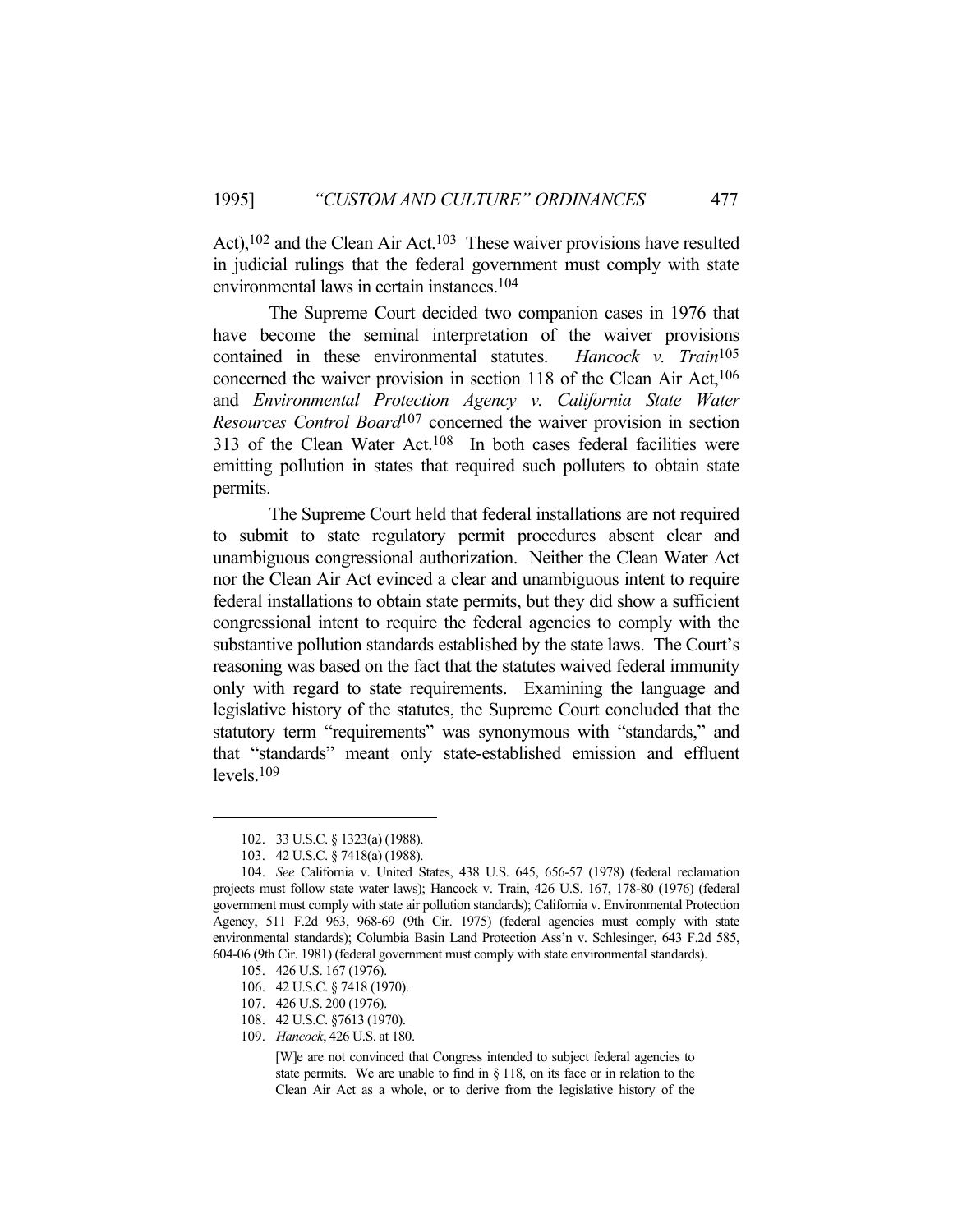Furthermore, the Court found that requiring federal agencies to obtain state permits would have accorded states undue control over federal instrumentalities.<sup>110</sup> The applicable state regulatory scheme empowered the state to deny permits to and forbid operation by an installation even if it complied with all state substantive standards. The Court concluded that it could not find an intent to delegate such power to the state absent a clearer congressional expression in the language or legislative histories of the statutes.111 Hence, the Court concluded that pollution from federal installations could not exceed the emission or effluent levels set by the state, but that the federal installations need not comply with state permitting procedures.<sup>112</sup>

 This holding was overturned by Congress in 1977 through its amendments to RCRA,<sup>113</sup> the Clean Water Act,<sup>114</sup> and the Clean Air

*Id*.

111. *Id*.

In view of the undoubted congressional awareness of the requirement of clear language to bind the United States, our conclusion is that with respect to subjecting federal installations to state permit requirements, the Clean Air Act does not satisfy the traditional requirement that such intention be evinced with satisfactory clarity . . . we can only conclude that to the extent it considered the matter in enacting § 118 Congress has fashioned a compromise which, while requiring federal installations to abate their pollution to the same extent as any other air contaminant source and under standards which the States have prescribed, stopped short of subjecting federal installations to state control.

*Id*. at 198-99.

 112. In contrast, the Court ruled in *California v*. *United States*, that compliance with state water appropriation permit procedures was required by the clear and unambiguous language of § 8 of the Reclamation Act, which states:

> [N]othing in this Act shall be construed as affecting or intended to affect or to in any way interfere with the laws of any State or Territory relating to the control, appropriation, use, or distribution of water used in irrigation, . . . and the Secretary of the Interior, in carrying out the provisions of this Act, shall proceed in conformity with such laws . . . .

43 U.S.C. § 383 (1988). The Court found that this language plainly referred to compliance with all state laws, not merely standards, and that the nation's long history of state control of water resources and federal deference to state prerogatives concerning water policies was recognized by the Reclamation Act's legislative history. California v. United States, 438 U.S. 645, 674-75 (1978).

113. The Act states that:

Each department, agency, and instrumentality of the executive, legislative, and judicial branches of the Federal Government (1) having jurisdiction over any solid waste management facility or disposal site, or (2) engaged in any activity

Amendments any clear and unambiguous declaration by the Congress that federal installations may not perform their activities unless a state official issues a permit.

 <sup>110.</sup> *Id.* at 184.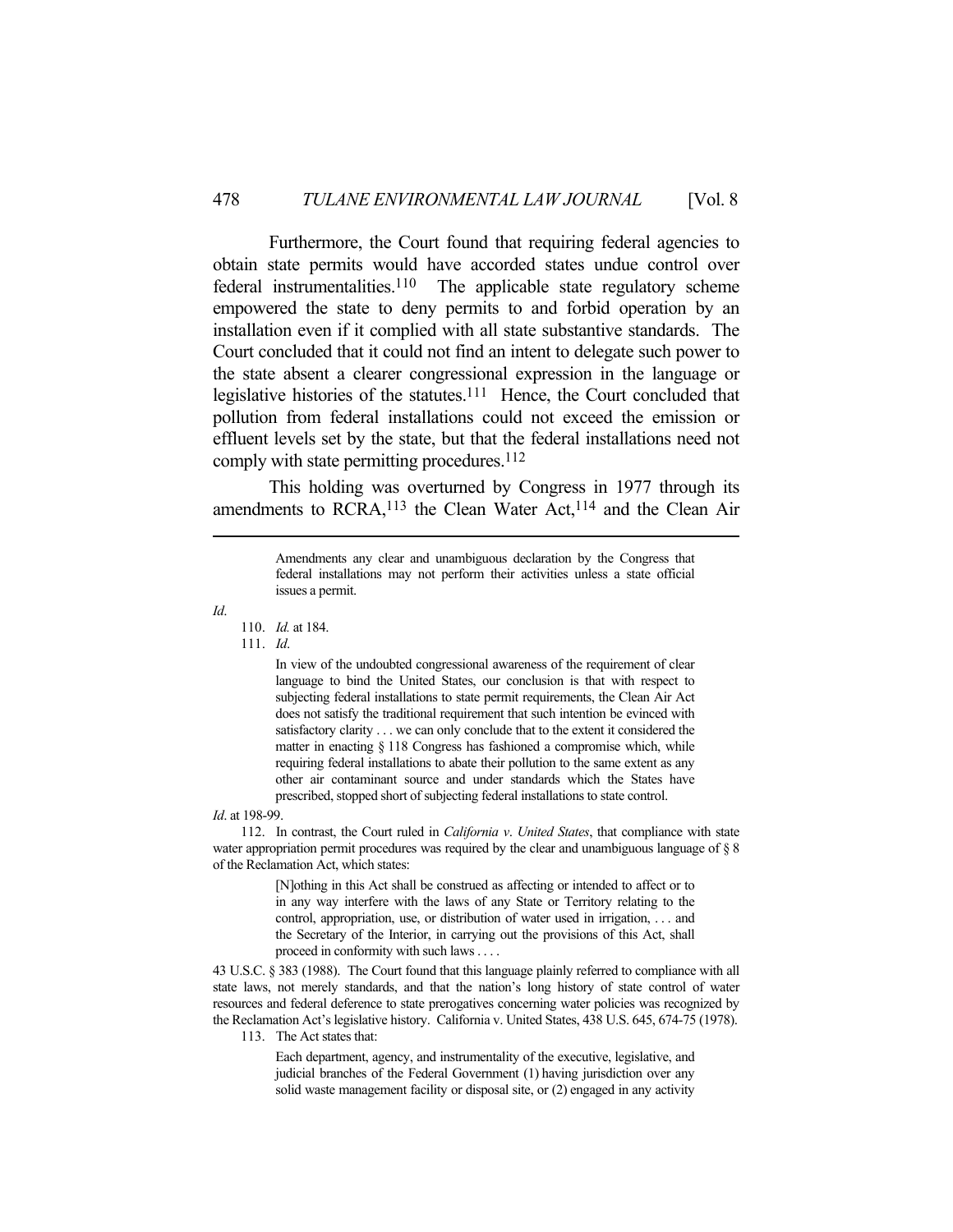Act.115 Subsequently, the Ninth Circuit ruled in *Parola v. Weinberger*116 that, as a result of the amended sovereign immunity waiver in RCRA, federal military installations must conform with a local regulation granting exclusive garbage collection rights within the city limits. Similarly, the Tenth Circuit ruled in *United States v. New Mexico*117 that state regulations concerning the incineration of hazardous waste fell within RCRA's waiver of federal sovereign immunity. The court reasoned that the conditions imposed by the state constituted an objective, preexisting state standard capable of uniform application, and thus qualified as a requirement under RCRA. Therefore, the conditions fell within RCRA's sovereign immunity waiver.<sup>118</sup> However, the courts have also held that the amended waiver provisions do not constitute a

> resulting, or which may result, in the disposal or management of solid waste or hazardous waste shall be subject to, and comply with, all Federal, State, interstate, and local requirements, *both substantive and procedural (including any requirement for permits or reporting or any provisions for injunctive relief and such sanctions as may be imposed by a court to enforce such relief*), respecting control and abatement of solid waste or hazardous waste disposal in the same manner, and to the same extent, as any person is subject to such requirements, including the payment of reasonable service charges.

- 42 U.S.C. § 6961 (italicized portion added by the 1977 amendment).
	- 114. The Clean Water Act provides that:

Each department, agency, or instrumentality of the executive, legislative, and judicial branches of the Federal Government (1) having jurisdiction over any property or facility, or (2) engaged in any activity resulting, or which may result, in the discharge or runoff of pollutants, and each officer, agent, or employee thereof in the performance of his official duties, shall be subject to, and comply with, all Federal, State, interstate, and local requirements, *administrative authority, and process and sanctions* respecting the control and abatement of water pollution in the same manner, and to the same extent as any nongovernmental entity including the payment of reasonable service charges.

- 33 U.S.C. § 1323(a) (1988) (italicized portion added by the 1977 amendment).
	- 115. The Clean Air Act provides that:

Each department, agency, and instrumentality of the executive, legislative, and judicial branches of the Federal Government (1) having jurisdiction over any property or facility, or (2) engaged in any activity resulting, or which may result, in the discharge of air pollutants, and each officer, agent, or employee thereof, shall be subject to, and comply with, all Federal, State, interstate, and local requirements, *administrative authority, and process and sanctions* respecting the control and abatement of air pollution in the same manner, and to the same extent as any nongovernmental entity.

- 42 U.S.C. § 7418(a) (italicized portion added by the 1977 amendment).
	- 116. 848 F.2d 956 (9th Cir. 1988).
	- 117. 32 F.3d 494 (10th Cir. 1994).
	- 118. *Id.* at 497.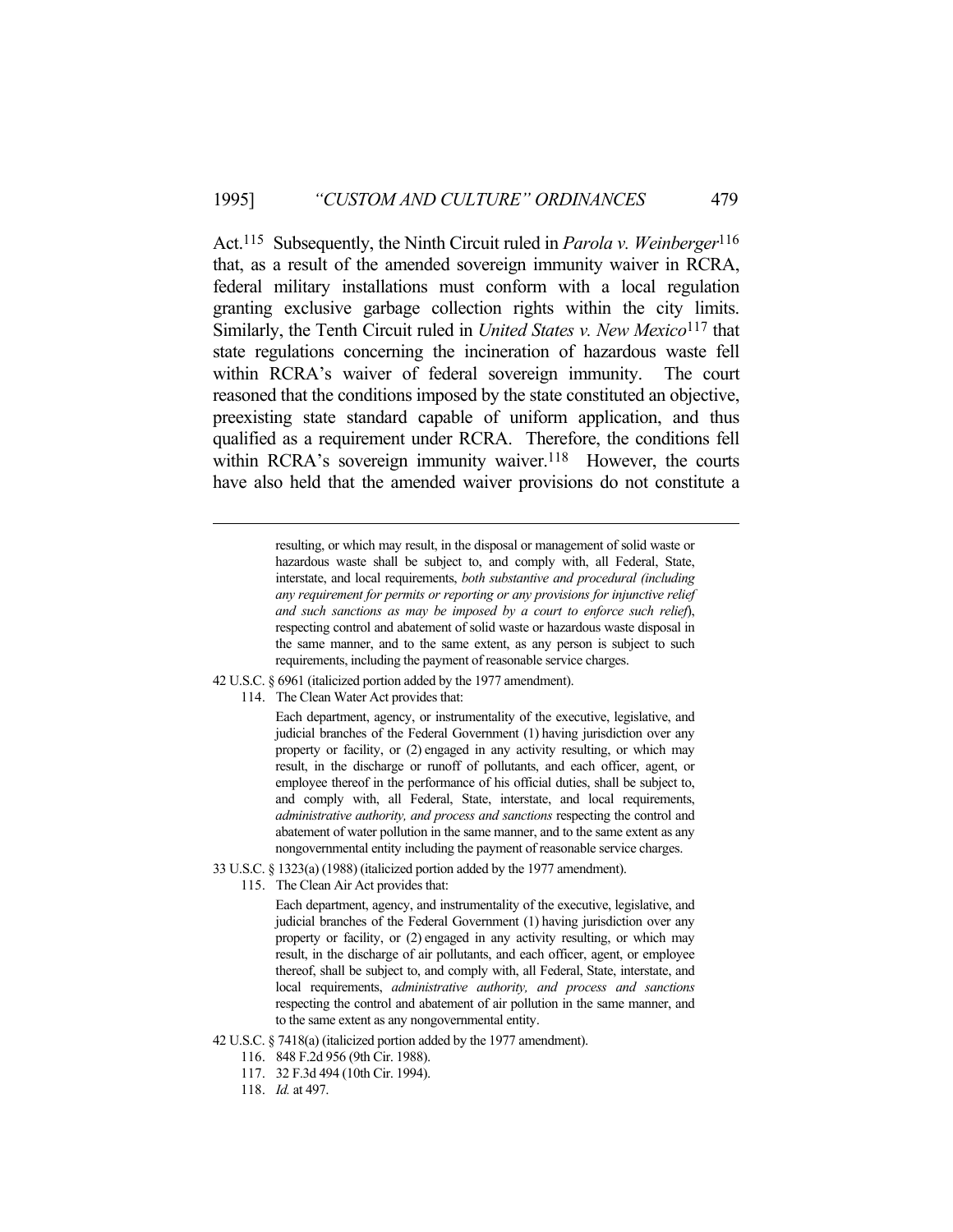waiver of sovereign immunity with respect to criminal sanctions<sup>119</sup> or civil penalties.120

Other federal statutes contain provisions that waive the federal

*Id*. at 979. In Mitzelfelt v. Department of Air Force, 903 F.2d 1293 (10th Cir. 1990), the Tenth Circuit held that the State of New Mexico's action to collect a fine from the Department of the Air Force for violating state hazardous waste laws was barred by sovereign immunity, because civil penalties did not constitute a "requirement" of state law, which federal agencies are required to adhere to under RCRA.

> [T]he word 'requirements' in section 6001 does not unambiguously include civil penalties.... The word can reasonably be interpreted as including substantive standards and the means for implementing those standards, but excluding punitive measures.

> [Further,] the circumstances surrounding the enactment of RCRA do not show a clear intention to waive federal sovereign immunity to state civil penalties. The legislative history is quite general and makes no reference to such measures. . . .

*Id*. at 1295.

. . .

 120. In United States Dep't of Energy v. Ohio, 112 S. Ct. 1627 (1992), the Supreme Court held that federal sovereign immunity from liability for civil fines imposed by the state for past violations of CWA or RCRA had not been waived. Instead, § 313 of the Clean Water Act subjected the federal government to liability only for civil penalties arising under federal law or imposed by state court to enforce its order of process.

> [T]he statute makes no mention of any mechanism for penalizing past violations, and this absence of any example of punitive fines is powerful evidence that Congress had no intent to subject the United States to an enforcement mechanism that could deplete the federal fisc regardless of a responsible officer's willingness and capacity to comply in the future.

> The drafters' silence on the subject of punitive sanctions becomes virtually audible after one reads the provision's final sentence, waiving immunity "from any process or sanction of any State or Federal Court with respect to the enforcement of any such injunctive relief." The fact that the drafter's only specific reference to an enforcement mechanism described "sanction" as a coercive means of injunctive enforcement bars any inference that a waiver of immunity from "requirements" somehow unquestionably extends to punitive fines that are never so much as mentioned.

 <sup>119.</sup> In California v. Walters, 751 F.2d 977 (9th Cir. 1985), the Ninth Circuit held that, while the Veterans Administration was required by RCRA to comply with state law governing disposal of hazardous waste, and had waived sovereign immunity with respect to sanctions of the nature of injunctive relief, it had not waived immunity with respect to criminal sanctions.

<sup>[</sup>The amended RCRA waiver provision] has enough clear and unambiguous language to overcome the government's sovereign immunity to permit requirements, ... [but does] not show at all, much less clearly and unambiguously, an intent to subject the United States to criminal sanctions in addition to permit requirements. Moreover, as the government points out, the legislative history of [RCRA] does not show a clear intent to waive the immunity to criminal sanctions.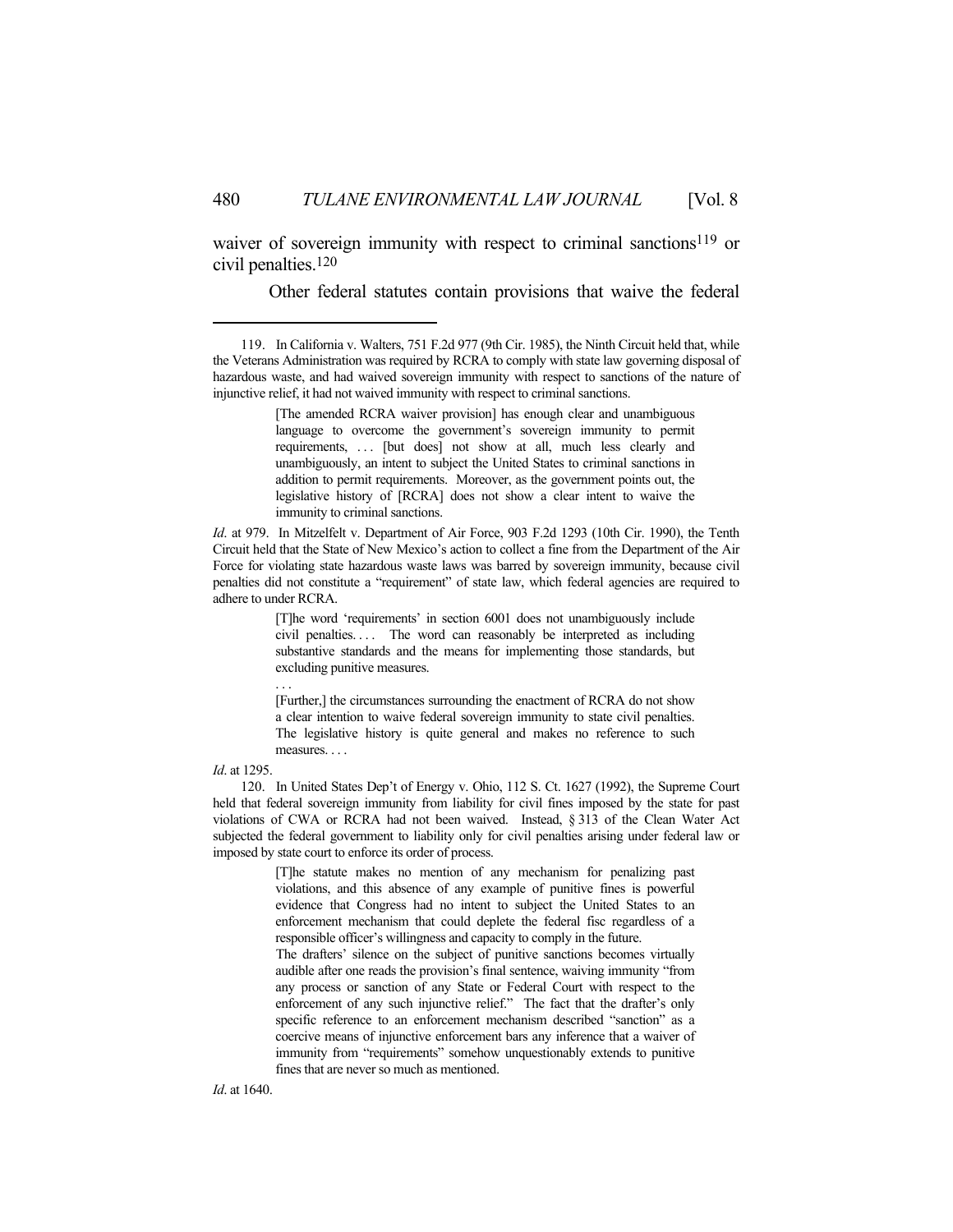government's sovereign immunity as well. For instance, the Supreme Court has held that section 8 of the Reclamation Act of 1902121 requires the federal government to comply with all state water appropriation permit procedures.122 Similarly, the Ninth Circuit has held in *Columbia Basin Land Protection Association v. Schlesinger*123 that section 505 of the Federal Land Management Planning Act of 1976 (FLPMA)124 requires the federal government to comply with state substantive environmental standards, but not state certification procedures. 125

### 2. Application to Custom and Culture Ordinances

 Although waiver of sovereign immunity provisions do exist in several environmental statutes, proponents of the custom and culture ordinances will be unable to effectively utilize these provisions to defend the constitutionality of the ordinances. First, most of the statutes that contain waiver provisions—RCRA, the Clean Water Act, and the Clean Air Act—deal with pollution management and abatement. In contrast, very few of the custom and culture ordinance provisions are concerned

123. 643 F.2d 585 (9th Cir. 1981).

 <sup>121. 43</sup> U.S.C. § 383 (1988).

<sup>122.</sup> *See* California v. United States, 438 U.S. 645 (1978).

 <sup>124. 43</sup> U.S.C. §§ 1701-84 (1988 & Supp. V 1993).

 <sup>125.</sup> Specifically, the Ninth Circuit noted:

 <sup>[</sup>O]ur inquiry is the statutory interpretation of § 505 of FLPMA, specifically the phrase "compliance with State standards." We find, first, that this clearly indicates congressional intent that the BPA meet the substantive standards of the State of Washington's Siting Act.... Our next inquiry is whether the [federal government] also must go through the certification process and get a certificate from the Governor. We hold that it does not. The statute refers to standards, it does not mention procedures . . . The statute never defines the term, nor does its legislative history, but the normal use of the term, and that used by the Supreme Court in *Hancock* and *EPA*, is "substantive requirements." Moreover, to require the [federal government] to receive a state certificate would imply that the state could deny the application, which would give them a veto power over the federal project. This clearly cannot be the meaning that Congress intended. Much stronger language would be needed for us to conclude that Congress was delegating so much power from the federal government to the states. Congress would not delegate such an important function as the decision of whether and where to distribute electric power from federal facilities to total state control in such a brief statement.

*Id*. at 605. *See also* Citizens and Landowners Against the Miles City/New Underwood Powerline v. Secretary, United States Dep't of Energy, 683 F.2d 1171 (8th Cir. 1982) (neither § 103 of Department of Energy Organization Act 42 U.S.C. § 7113 (1988) nor § 505 of FLPMA, 43 U.S.C. § 1765 (1988) evidenced the necessary congressional intent to require federal facilities to comply with a state statute and obtain a permit to construct a power line).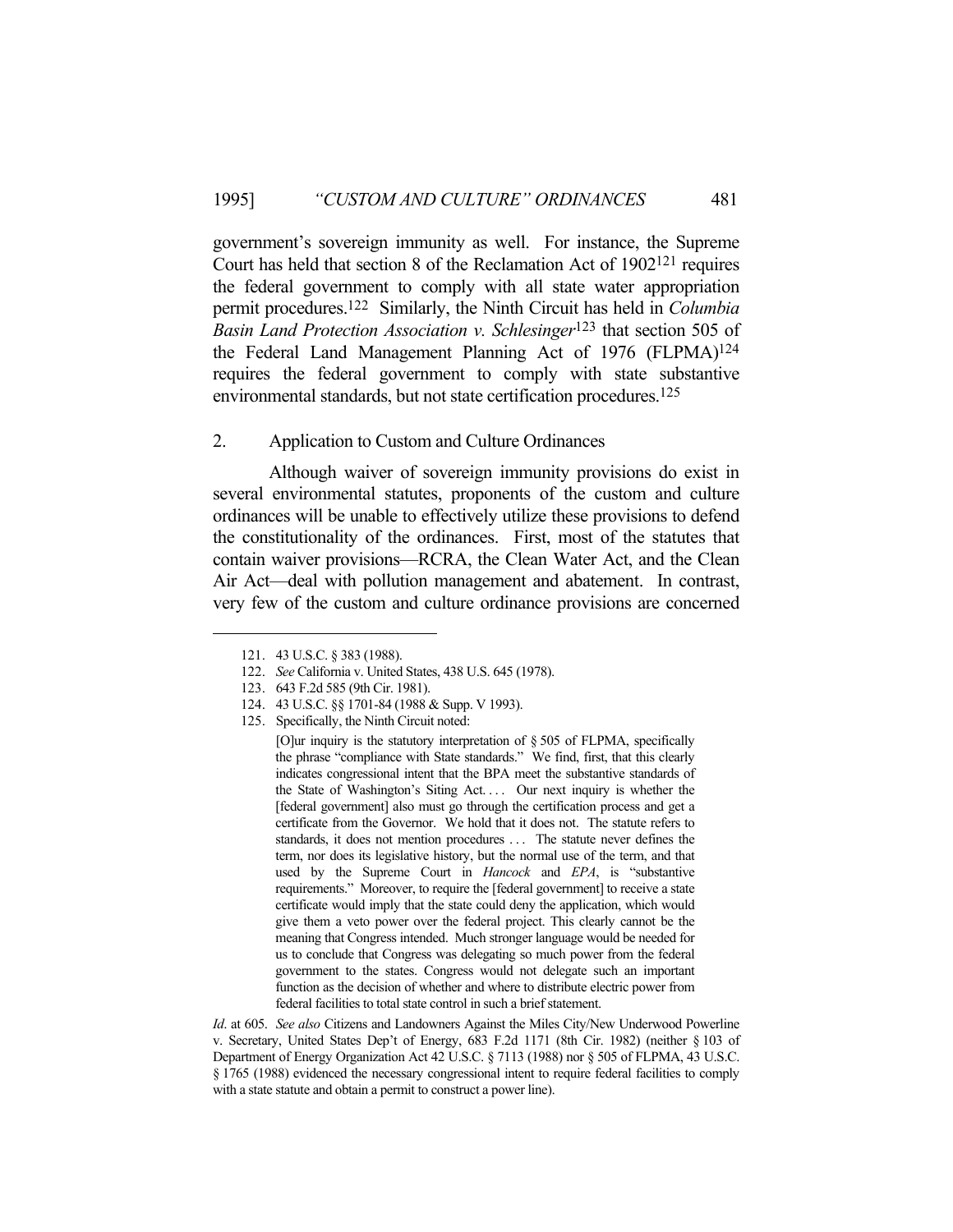with pollution control, but instead concentrate on issues of land management. For instance, none of the provisions in the Walla Walla County custom and culture ordinance relate to disposal or management of hazardous waste, and thus the RCRA waiver provision will prove useless to the ordinance's defense. Similarly, the Walla Walla ordinance does not speak to water pollution, but only to the right to designate wetlands.126

 However, at least a few of the provisions contained in a typical custom and culture ordinance concern matters that may be covered by the Clean Water Act and Clean Air Act waiver provisions.127 For instance, the Walla Walla ordinance addresses both the federal government's ability to acquire water rights<sup>128</sup> and federal compliance with county air quality standards and use plans.129 Thus, the county may be able to make a colorable argument that the waiver provisions in the Reclamation Act of 1902 and the Clean Air Act protect these provisions of the ordinance from invalidity under the Supremacy Clause.

 It is still likely that the custom and culture ordinances will not survive scrutiny, however, because the ordinances always single out the federal government for regulation, instead of treating the federal government like any other private party. Statutory provisions that waive sovereign immunity do not allow a state to discriminate against the federal government, but are merely an allowance on the part of the

*Id*.

 <sup>126.</sup> Walla Walla County, Wash., Ordinance No. 219, § 19.04.100(C). To the extent permitted by law, Walla Walla County shall have the authority to define and designate wetlands, and to the extent such authority is exercised, and otherwise in accordance with law, federal and state agencies shall act in compliance with acceptance and enforcement of such definitions and designations. In addition, the County may continue to develop, in coordination with private land owners and governmental agencies, water management plans that encompass water resources on both governmentally owned and privately owned lands.

 <sup>127.</sup> *See infra* notes 35-41 and accompanying text.

 <sup>128.</sup> *Id*. "[F]ederal and state agencies shall not acquire for any public purpose any interest in water rights within Walla Walla County without (i) first coordinating and consulting with the County, and (ii) ensuring that private water rights are protected." *Id*.; *see also* Lake County, Or., Ordinance No. 24, § 4.1. "[A]ny water right transfers shall result in no net loss of irrigated lands on the county tax base." *Id*.

 <sup>129.</sup> Walla Walla County, Wash., Ordinance No. 219, § 19.04.110(B). "Any proposed designation of federal or state pollution non-attainment areas and any other federal or state action that has any effect on air resources within Walla Walla County shall be coordinated with the County and shall comply with all County air quality standards and use plans." *Id*.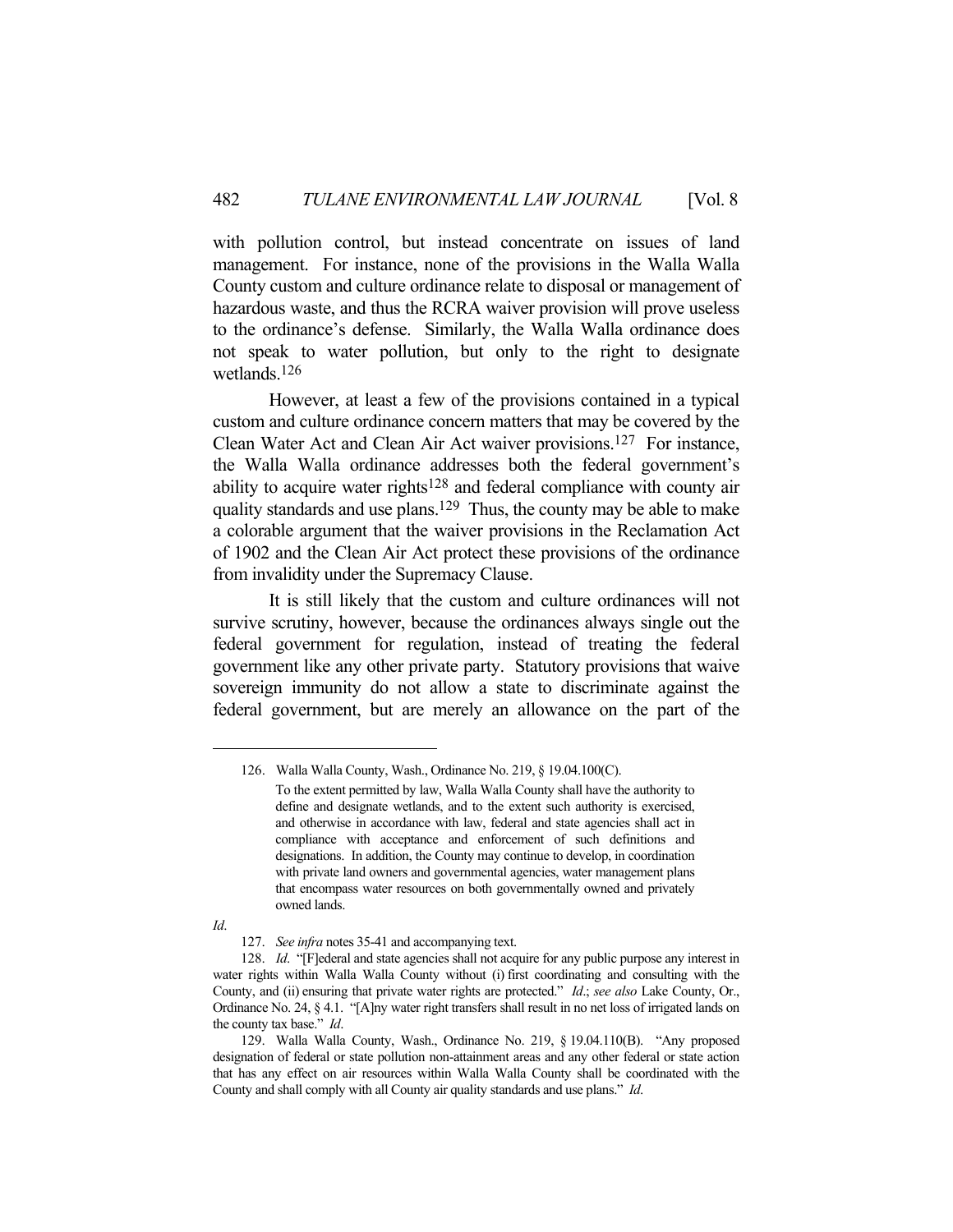federal government that it may be treated by the state as any other private party. For instance, section 313 of the Clean Water Act provides that federal facilities shall be subject to state and local requirements "in the same manner, and to the same extent as any nongovernmental entity."<sup>130</sup> The waiver provisions of both the Clean Air Act<sup>131</sup> and RCRA<sup>132</sup> contain similar language.

 Custom and culture ordinances, however, are not enacted in an attempt to regulate the federal government to the same degree as private parties. Instead, the ordinances single out the federal government as the only party to whom the ordinance applies. The land management activities of private citizens are not regulated by custom and culture ordinances; only the federal government (and, in some cases, the state government) must coordinate and consult with the county before engaging in certain activities, and must act in accordance with the county's custom and culture. Thus, the custom and culture ordinances do not fall within the purview of the waiver language in the Clean Air Act or the Clean Water Act.

 Of course, it would be possible for counties to formulate ordinances within the boundaries laid out by the statutory waiver provisions. For instance, a county could implement an ordinance that subjected all parties, both private and governmental, to a permitting process before any party undertook any activity that might result in the discharge of a pollutant into a navigable body of water.<sup>133</sup> In other words, any party who wished to undertake any use of water within the county would first have to obtain a permit. The county would then have the discretion to attach conditions to any permit that it subsequently granted in order to insure that permittees' activities did not cause water pollution. In addition, the county would be able to deny any party a permit unless the party complied with all substantive county water pollution standards. At the least, such a permitting process would enable the county to force the federal government to comply with the county's procedural processes.134

 <sup>130. 33</sup> U.S.C. § 1323(a) (1988).

 <sup>131. 42</sup> U.S.C. § 7418 (1988).

 <sup>132. 42</sup> U.S.C. § 6961 (1988).

<sup>133.</sup> *See* 33 U.S.C. § 1323(a) (1988).

<sup>134.</sup> *See* California v. United States, 438 U.S. 645 (1978).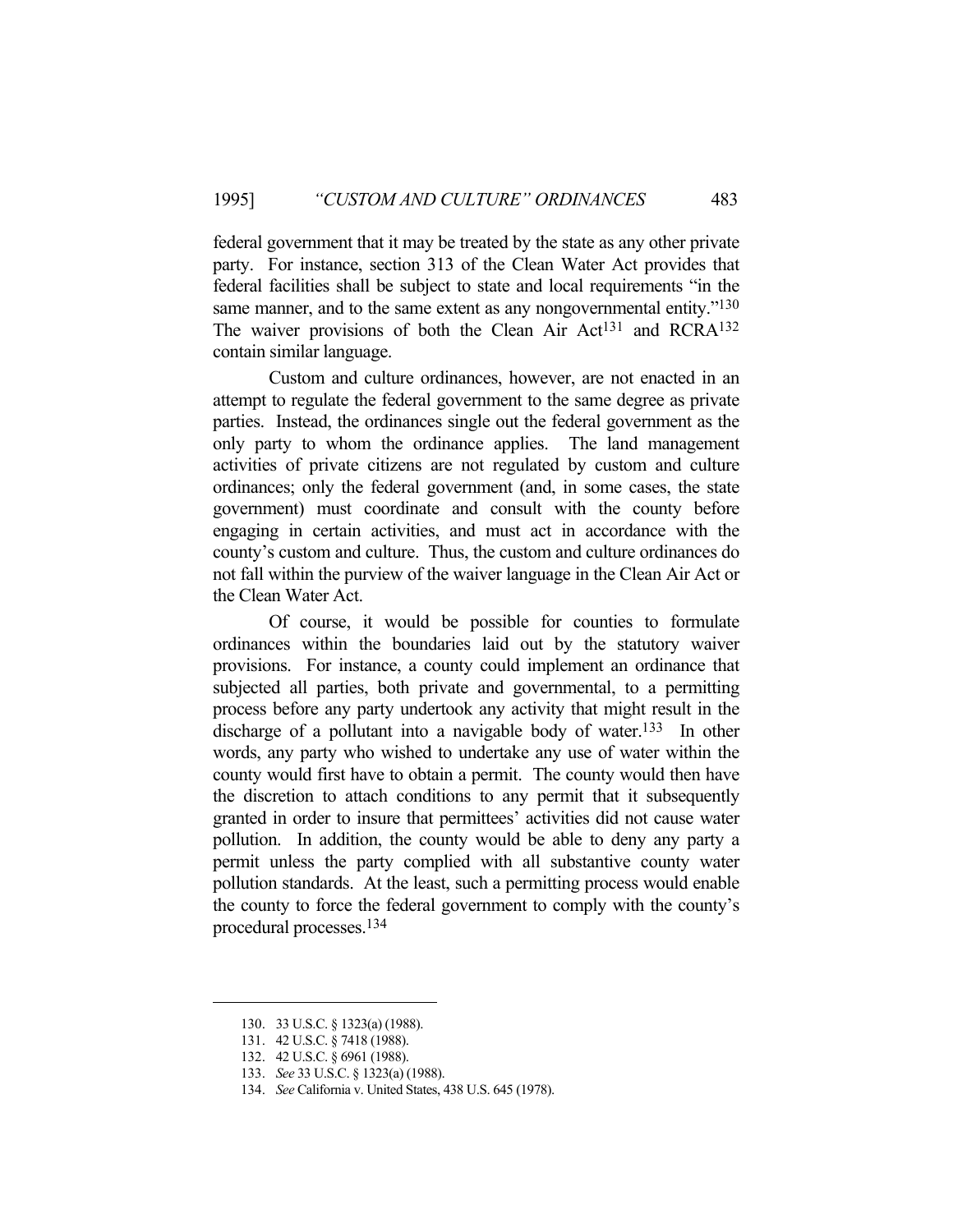### *C. Conclusion: Custom and Culture Ordinances are Invalid*

 The waiver of sovereign immunity that may be found in several federal environmental statutes can be used by counties interested in subjecting the federal government to regulatory procedures and substantive environmental laws. However, existing custom and culture ordinances do not satisfactorily take advantage of the waiver provisions in either RCRA, the Clean Water Act, or the Clean Air Act and, as written, violate the Supremacy Clause by attempting to locally regulate the federal government.

## IV. LITIGATION STRATEGIES

### *A. Establishing Standing*

 The requirement in Article III of the United States Constitution that a case or controversy must exist in order for a court to exercise jurisdiction over a cause of action requires a plaintiff to establish that it has standing, that its complaint is fit for judicial review, and that its cause of action is not moot. In order to establish standing in federal court, a plaintiff must satisfy a three-part test: (1) plaintiff must have suffered some actual or threatened injury as a result of the defendant's allegedly illegal conduct; (2) plaintiff's injury must be fairly traceable to the challenged action; and (3) plaintiff's injury must be likely to be redressed by a favorable decision.<sup>135</sup> So long as standing for one plaintiff is established, it is unnecessary to consider standing for other plaintiffs.<sup>136</sup>

1. Injury-in-Fact

 An injury-in-fact is an "invasion of a legally-protected interest which is . . . concrete and particularized, and . . . 'actual or imminent, not "conjectural" or "hypothetical."""137 In the past, environmental organizations have successfully asserted standing to pursue lawsuits on the basis of a wide variety of alleged environmental injuries. The Supreme Court has recognized that injury to environmental, recreational, and aesthetic interests is sufficient to establish standing138 and that "the

 <sup>135.</sup> Valley Forge Christian College v. Americans United for Separation of Church and State, Inc., 454 U.S. 464 (1982).

 <sup>136.</sup> Watt v. Energy Action Educ. Found., 454 U.S. 151 (1981); Village of Arlington Heights v. Metropolitan Housing Dev. Corp., 429 U.S. 252 (1977).

 <sup>137.</sup> Lujan v. Defenders of Wildlife, 112 S. Ct. 2130, 2136 (1992) (citations omitted).

 <sup>138.</sup> Sierra Club v. Morton, 405 U.S. 727 (1972).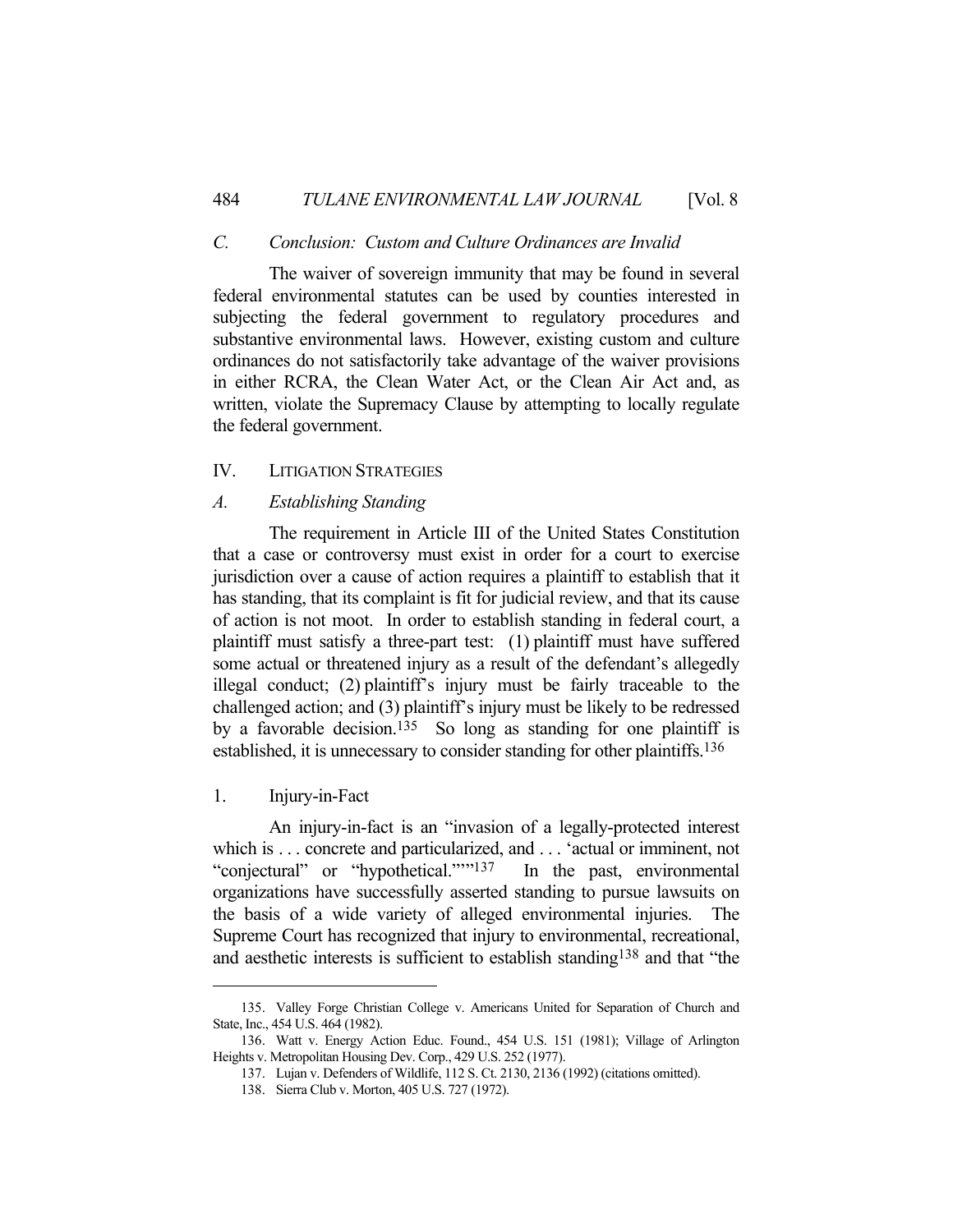desire to use or observe an animal species . . . is undeniably a cognizable interest for purpose[s] of standing."139 Individuals who enjoy the recreational use and aesthetic beauty afforded by the area at issue, including watching, feeding, and hunting the wildlife will be able to establish "'specific injury experienced by ascertainable individuals who' live in or recreate" in the area, sufficient to establish injury.<sup>140</sup>

 In fact, many courts have held that merely residing near an area threatened by environmental injury constitutes an injury sufficient to support standing.<sup>141</sup> However, the Supreme Court has held that an individual must point to use and enjoyment of a particular resource or area, and must allege that his use and enjoyment of that particular area will be harmed by the challenged conduct, in order to assert a sufficiently cognizable injury for purposes of standing.142

 In *Idaho Conservation League v. Mumma*, 143 the Ninth Circuit determined that Idaho Conservation League (ICL) members showed a personal stake in the matter at issue sufficient to support standing by alleging that the planned development of wilderness areas would destroy their enjoyment of those areas. The court noted that plaintiffs' failure to identify specific locations where harm would occur did not destroy plaintiffs' standing, because the development of specific locations had not yet been authorized.144 "To the extent that the *threat* of development in one specific area is sufficient . . . a similar threat to a number of specified areas also must suffice, so long as the plaintiffs have alleged that the injury would be felt by individual members."145

 Establishing standing will be the toughest hurdle for an environmental group challenging a custom and culture ordinance to

 <sup>139.</sup> *Lujan*, 112 S. Ct. at 2137.

 <sup>140.</sup> Nat'l Wildlife Fed'n v. Agric. Stabilization and Conservation Serv., 901 F.2d 673, 677 (8th Cir. 1990).

 <sup>141.</sup> Goos v. Interstate Commerce Comm'n, 911 F.2d 1283, 1290 (8th Cir. 1990); Pymatuning Water Shed Citizens For A Hygenic Env't v. Eaton, 506 F. Supp. 902, 903 (W.D. Pa. 1980), *aff'd*, 644 F.2d 995 (3d Cir. 1981); Loveladies Property Owners Ass'n, Inc. v. Raab, 430 F. Supp. 276, 280 (D.N.J. 1975), *aff'd*, 547 F.2d 1162 (3d Cir. 1976); Sierra Club v. Aluminum Co. of America, 585 F. Supp. 842, 848-49 (N.D.N.Y. 1984); State of Michigan v. City of Allen Park, 501 F. Supp. 1007, 1013 (E.D. Mich. 1980); Montgomery Envtl. Coalition v. Fri, 366 F. Supp. 261, 264 (D.D.C. 1973).

 <sup>142.</sup> United States v. Students Challenging Regulatory Agency Procedures, 412 U.S. 669 (1973).

 <sup>143. 956</sup> F.2d 1508 (9th Cir. 1992).

 <sup>144.</sup> *Id*. at 1517 (emphasis in original).

 <sup>145.</sup> *Id.*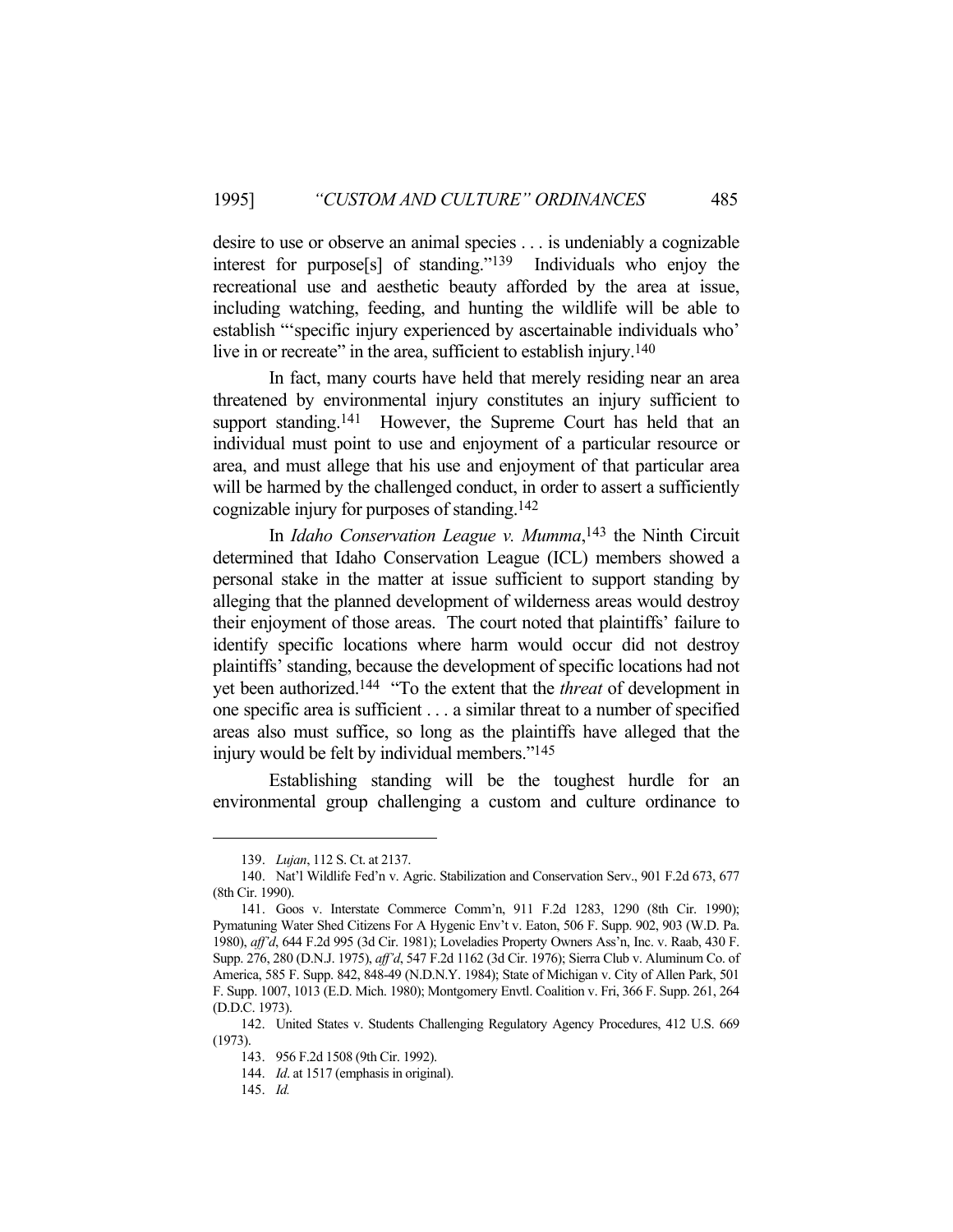surmount. The group will first have to assert that it consists of concerned citizens who regularly participate in the public land planning and management process within the county. The group will next have to assert that its members regularly enjoy, and plan to continue to enjoy, particular areas on the public lands within the county, where they bird watch, take photographs, camp, hike, and enjoy the wildlife and the aesthetics of the wilderness. Third, the group will have to assert that the custom and culture ordinances will effectively short-circuit the federal planning and management process, and thus the particular wilderness areas enjoyed by the members will be adversely affected.

 For instance, if a federal agency is required to explore alternatives to wildlife protection and mitigate the effects of that protection on the county's economic stability—neither of which requirements are found in the Endangered Species Act—then it is foreseeable that endangered species will not receive the same degree of protection that they currently receive under federal laws. Thus endangered species will be adversely impacted, which will in turn injure the members' interests. Or, for example, if federal agencies are forced to follow the guidelines within the ordinance which insist that the agencies take no actions that make livestock production financially inefficient within the county, then the agencies may be unable to take measures like reducing the number of Allotment Unit Months (AUMs) or halting grazing in certain environmentally damaged areas. As a result, the ecosystems in those areas will not only fail to improve, but will continue to deteriorate.

 This type of injury-in-fact is the same as asserted in *Boundary Backpackers v. Boundary County*<sup>146</sup> before the Idaho state court.<sup>147</sup> In their motion for summary judgment, plaintiffs argued that individuals and organization members would suffer the following harms: the backpacker organization would suffer injury because the ordinance prohibited the wilderness designation that the group had sought; Audubon Society members would suffer injury because the ordinance would interfere with protection for birds and their habitat; individual citizens who participated in the public lands planning and management process would suffer injury because the ordinance would interfere with their participation in Forest Service planning, management, and activities; individuals who observed

 <sup>146.</sup> Boundary Backpackers v. Boundary County, No. CV 93-9955 (1st Jud. Dist. of Idaho Jan. 27, 1994).

 <sup>147.</sup> Standing requirements for cases before the Idaho state courts are not identical to the requirements necessary to successfully assert standing in federal court discussed above.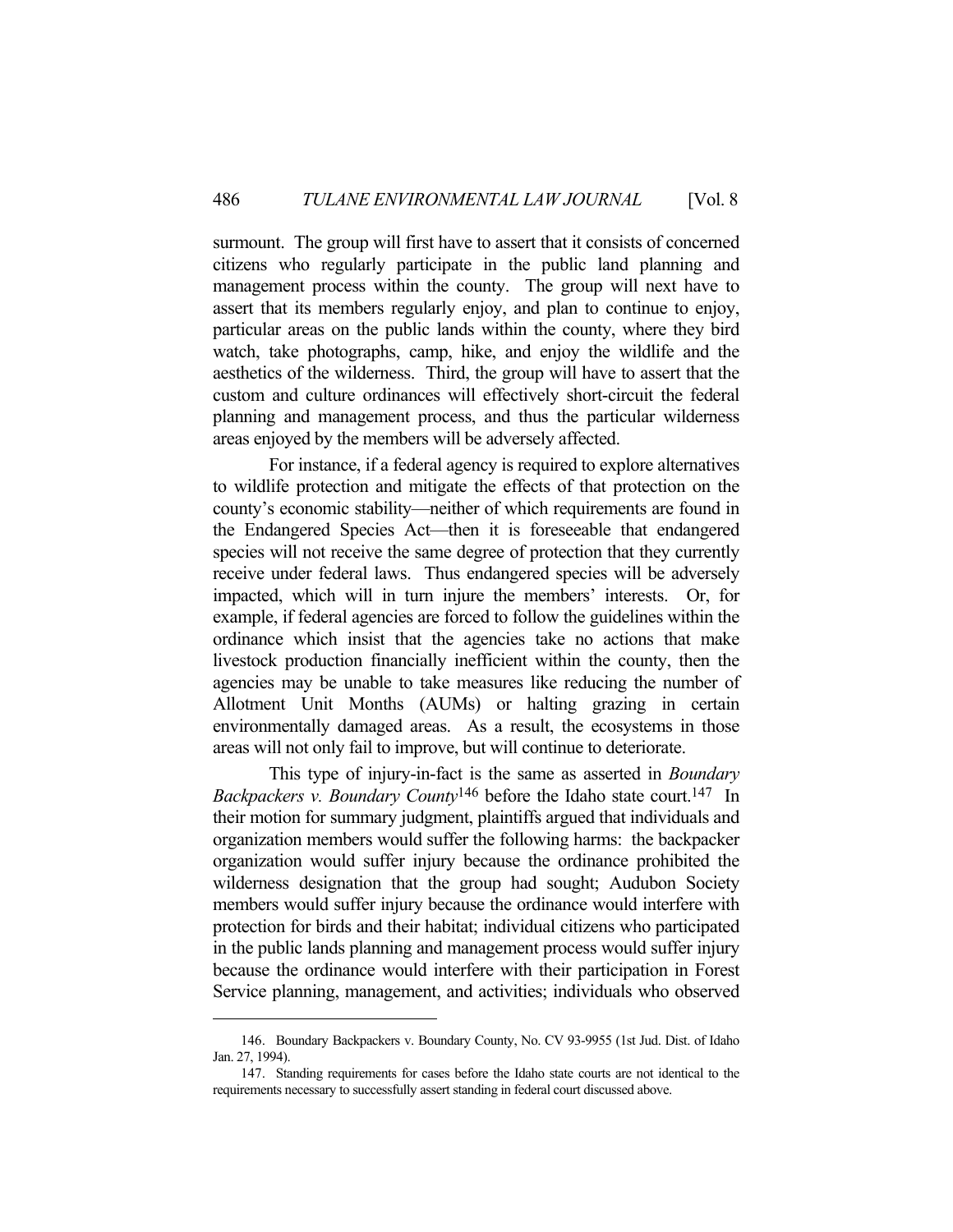and enjoyed wildlife would suffer injury because the ordinance might destroy Endangered Species Act protection activities; a private land owner would suffer injury because the ordinance would interfere with his decision to sell his land to the federal government; and a professional wilderness guide would suffer injury because the ordinance would interfere with his livelihood.148 The Idaho state court judge held that the petitioner environmental groups had standing because "[a] review of the affidavits establishes that one or more of the plaintiffs may suffer damage to recreational and aesthetic interests as a result of Defendants' enforcing provisions of the Ordinance."149

 Counties that have passed custom and culture ordinances may argue that the ordinances' interference with all of the above-listed interests is not a foregone conclusion, but environmental groups need not prove that these results will undoubtedly come about in order to maintain standing. However, for purposes of determining standing, it is a party's nonfrivolous claims that are determinative, not whether the party can sustain those claims by proof on the merits.<sup>150</sup> Further, the fact that the alleged injury is "threatened," rather than "actual" does not defeat the claim.151

 Counties defending custom and culture ordinances may also argue that any injury to environmentalists would be inflicted by federal actors, not by the ordinances *per se*. Thus, the counties could maintain that this chain of action—that the ordinance will interfere with federal land planning and management, which will in turn adversely affect the environment—is too tenuous to support a claim of standing.

 The fact that the alleged potential injury would be the result of a chain of events need not doom the standing claim.152 "In numerous cases, courts have ruled that a possible chain of third-party responses to agency action was sufficient to confer standing."153 Therefore, although the alleged potential injury would actually result from a third-party response—namely, federal agency inaction—the ordinance would be the

 <sup>148.</sup> Boundary Backpackers v. Boundary County, No. CV 93-9955, slip op. at 7-9 (1st Jud. Dist. of Idaho Jan. 27, 1994).

<sup>149.</sup> *Id*. at 8-9.

 <sup>150.</sup> City of St. Louis v. Department of Transp., 936 F.2d 1528 (9th Cir. 1991).

 <sup>151.</sup> Valley Forge Christian College v. Americans United for Separation of Church and State, Inc., 454 U.S. 464, 472 (1982); Heckler v. Mathews, 465 U.S. 728, 738 (1984); Oregon Envtl. Council v. Kunzman, 817 F.2d 484, 491 (9th Cir. 1987).

 <sup>152.</sup> Wilderness Society v. Griles, 824 F.2d 4, 12, 18 (D.C. Cir. 1987).

 <sup>153.</sup> Idaho Conservation League v. Mumma, 956 F.2d 1508, 1515 (9th Cir. 1992).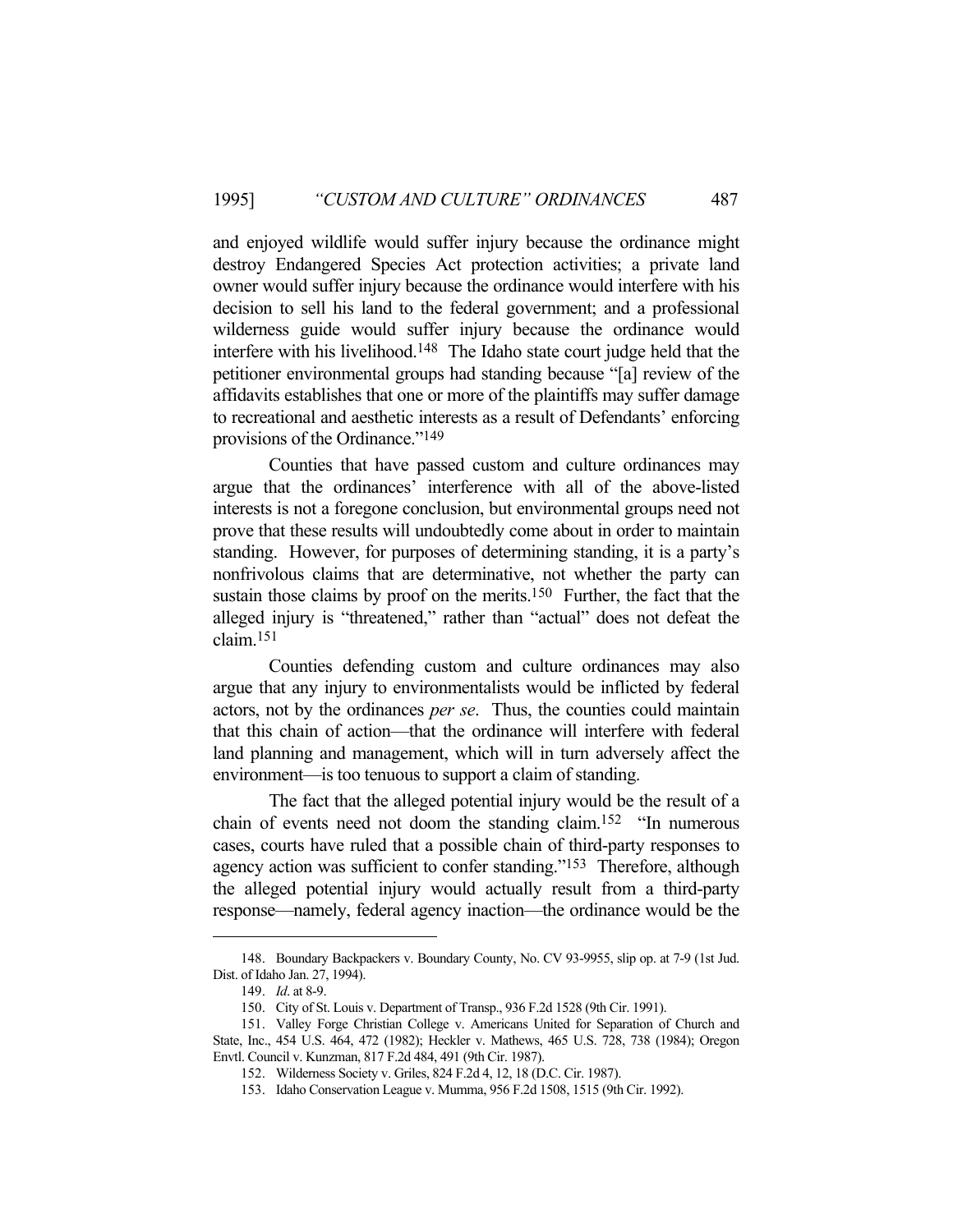cause of that inaction, and thus standing in a lawsuit opposing the ordinance would not necessarily be destroyed.

 The missing link in potential plaintiffs' position, however, is whether federal actors will actually pay any attention to custom and culture ordinances. In the past, at least one federal agency has made clear that it will consider the ordinances null and void.154 Assumably, then, the agency will ignore the ordinances and will not comply with their requirements. If federal employees do not engage in the activities required by the custom and culture ordinances, then environmentalists will not suffer any of the injuries referred to above.

 In order to survive this challenge to their claim of standing, environmental groups must find some way to show that the third party the federal actors—is at least likely to act according to the direction of custom and culture ordinances. Environmental groups may address this problem in several ways. One approach would be to try to locate a federal employee who would testify that he has complied with the requirements of a custom and culture ordinance in the past, or that he would comply with such requirements in the future, either because of instructions that he has received from his superiors, or on the basis of his own judgment.

 Second, potential plaintiffs might try to get a federal agency to work with them by conceding that it would not consider a custom and culture ordinance null and void unless so ordered by a court. Such testimony would imply that federal agencies would order their employees to comply with the requirements of custom and culture ordinances. This partnership would be in both parties' interests; not only would the plaintiff environmental group bolster its assertion of standing, but the federal government would help insure that an ordinance attempting to control its activities was struck down, without actually having to participate in a lawsuit, devote the necessary resources, and deal with the resulting publicity.

 Third, potential plaintiffs might be able to locate a county commissioner from a county that has passed a custom and culture ordinance who is willing to testify that his county plans to enforce the

 <sup>154.</sup> Letter from James Perry, Assistant General Counsel, United States Department of Agriculture, to Buddy Allred, Catron County Commission Chairman (Sept. 7, 1990), stating that the Department of Agriculture considered the ordinance "null and void as applied to the administration of any federal lands by any officer or official of the Forest Service."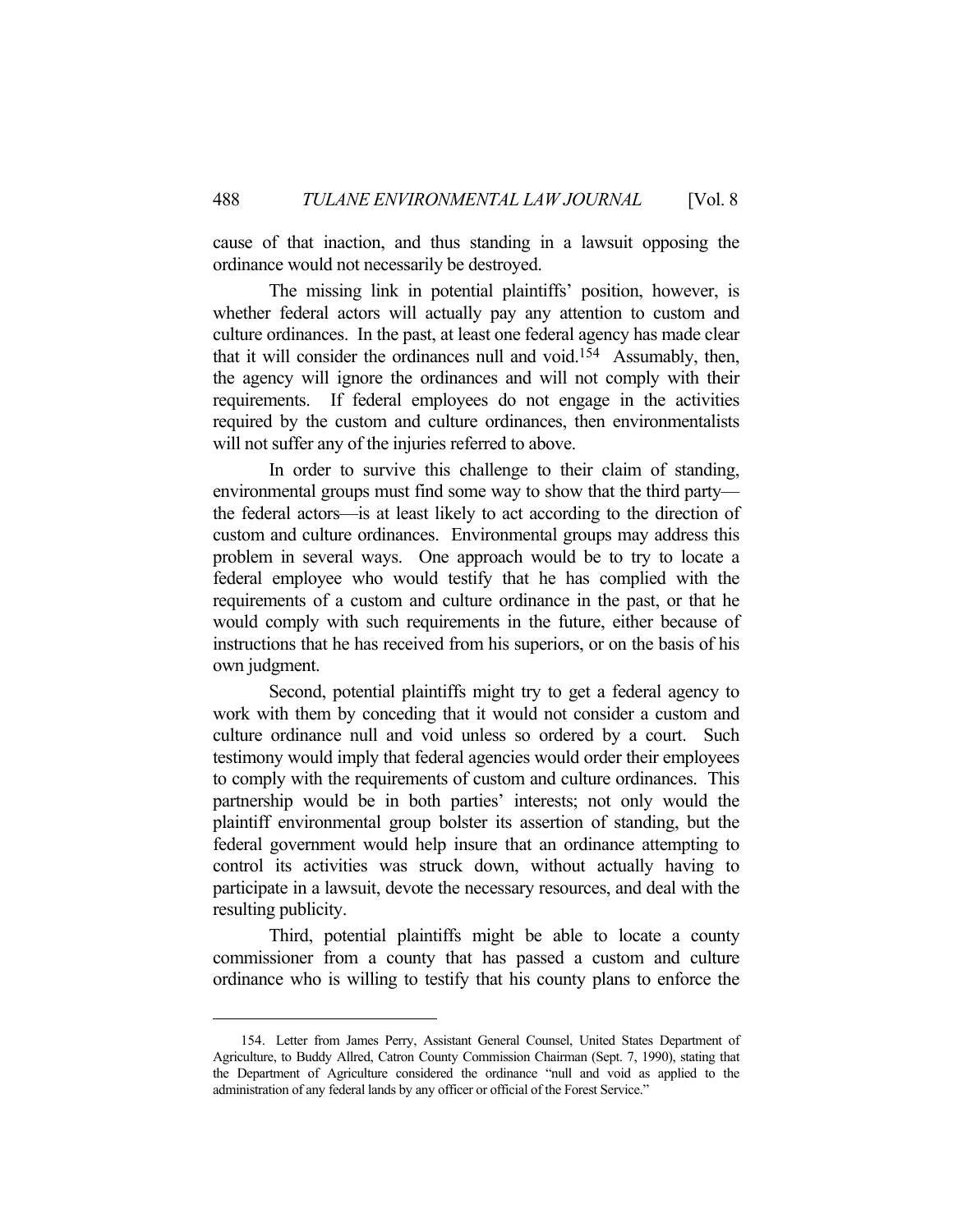ordinance and prosecute any federal employees who fail to comply with the requirements outlined in the ordinance. At first glance, this would appear to be a difficult assignment for potential plaintiffs, because it is only logical to assume that county commissioners who favor custom and culture ordinances will have no interest in helping plaintiffs establish standing to challenge such ordinances in court. However, it is possible that some county commissioners may be interested in insuring that the ordinances are legal and actually enforceable, instead of just having one on the books as a political or policy statement. Further, a commissioner might find it politically popular within his county to publicly state that he intends to enforce the county's custom and culture ordinance. On the other hand, potential plaintiffs might be able to find a commissioner who opposed passage of a custom and culture ordinance, but whose opposition was overruled. Such a commissioner would probably be more than willing to contribute to any effort to striking down an ordinance that he has already publicly opposed.

 In all of these instances, it would be most helpful if the potential plaintiff environmental groups were able to secure the testimony of a federal agent or county commissioner who was employed in the county at issue, or a federal agency that owns and manages land within the county at issue. If no such witness is available, the testimony of a federal employee or county commissioner from another county that has passed a custom and culture ordinance would still be valuable, but would only amount to anecdotal evidence. In such an instance, although the plaintiff's ability to establish standing would not be as assured, the plaintiff would at least have additional support for its contention that counties are likely to enforce custom and culture ordinances, and that federal employees are likely to abide by those ordinances.

### 2. Causation

 The second standing prong requires that the alleged injury be fairly traceable to the challenged action, and not the result of the independent action of some third party not before the court.155 However, plaintiffs need not show that the challenged action will inevitably lead to the threatened injury. If the challenged action makes it possible for the threatened injury to occur, plaintiffs need only demonstrate sufficient

 <sup>155.</sup> Lujan v. Defenders of Wildlife, 112 S. Ct. 2130, 2136 (1992) (citations omitted).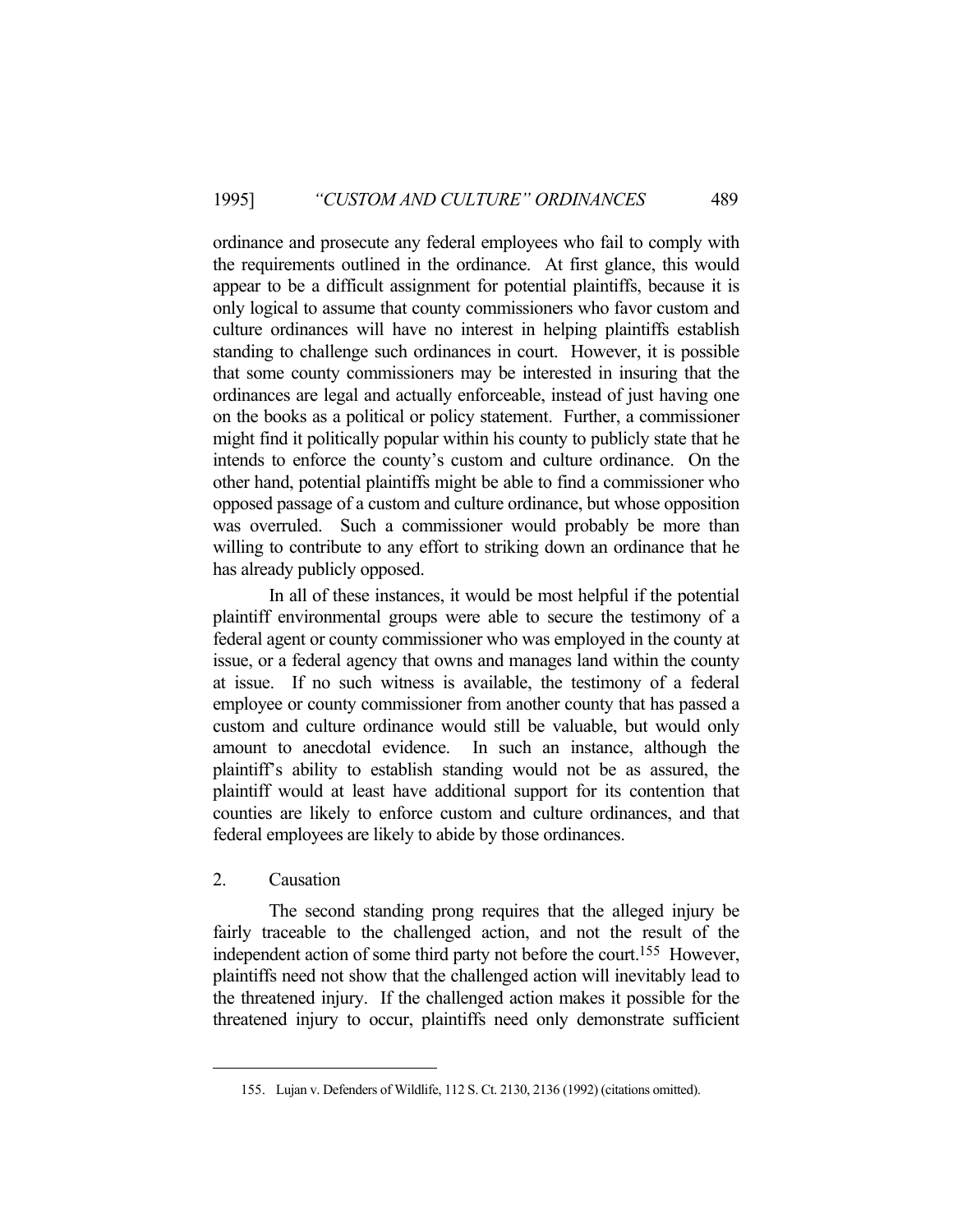likelihood of actual occurrence to meet their burden of showing causation.156

 Proponents of custom and culture ordinances may argue that plaintiffs' alleged injury would be caused not by the custom and culture ordinance, but by third parties' decisionmaking and resulting actions. However, the Ninth Circuit rejected such an argument in *Idaho Conservation League v. Mumma*. 157 The court noted that, where the failure to make wilderness recommendations would not have occurred but for the Secretary's decision, the fact that development in those areas might never take place or that a redrafted Environmental Impact Statement (EIS) might change the Secretary's recommendation was irrelevant.158 The court pointed to the fact that the asserted injury at issue was that, due to a deficient EIS, environmental consequences and reasonable alternatives might be overlooked. Therefore, the ultimate outcome after additional procedures were followed was not at issue.159

 The custom and culture ordinances could possibly cause a similar outcome. If the ordinances go into effect, the level of county control would interfere with the varied interests of plaintiffs noted above. It is irrelevant that any eventual injury to plaintiffs would be caused by federal agency action or inaction, because it is the ordinance that would compel that action or inaction. In accordance with this position, an Idaho state court judge held in *Boundary Backpackers* that petitioner environmental groups had adequately established causation: "The [Boundary County] Ordinance imposes an overlay of County control upon state and federal public lands, waters, and wildlife. Enforcement of the Ordinance could result in interference with the various interests claimed by Plaintiffs."160

3. Redressability

 In order to satisfy the third standing prong, plaintiffs must establish that it is likely, as opposed to merely speculative, that the alleged injury will be redressed by a favorable court decision.<sup>161</sup> Redressability for environmental groups' alleged injuries is easily dealt

 <sup>156.</sup> Wilderness Society v. Griles, 824 F.2d 4, 18 (D.C. Cir. 1987).

 <sup>157. 956</sup> F.2d 1508, 1518 (9th Cir. 1992).

 <sup>158.</sup> *Id.*

 <sup>159.</sup> *Id.*

 <sup>160.</sup> Boundary Backpackers v. Boundary County, No. CV 93-9955, slip op. at 10 (1st Jud. Dist. of Idaho Jan. 27, 1994).

 <sup>161.</sup> *Lujan*, 112 S. Ct. at 2136 (citations omitted).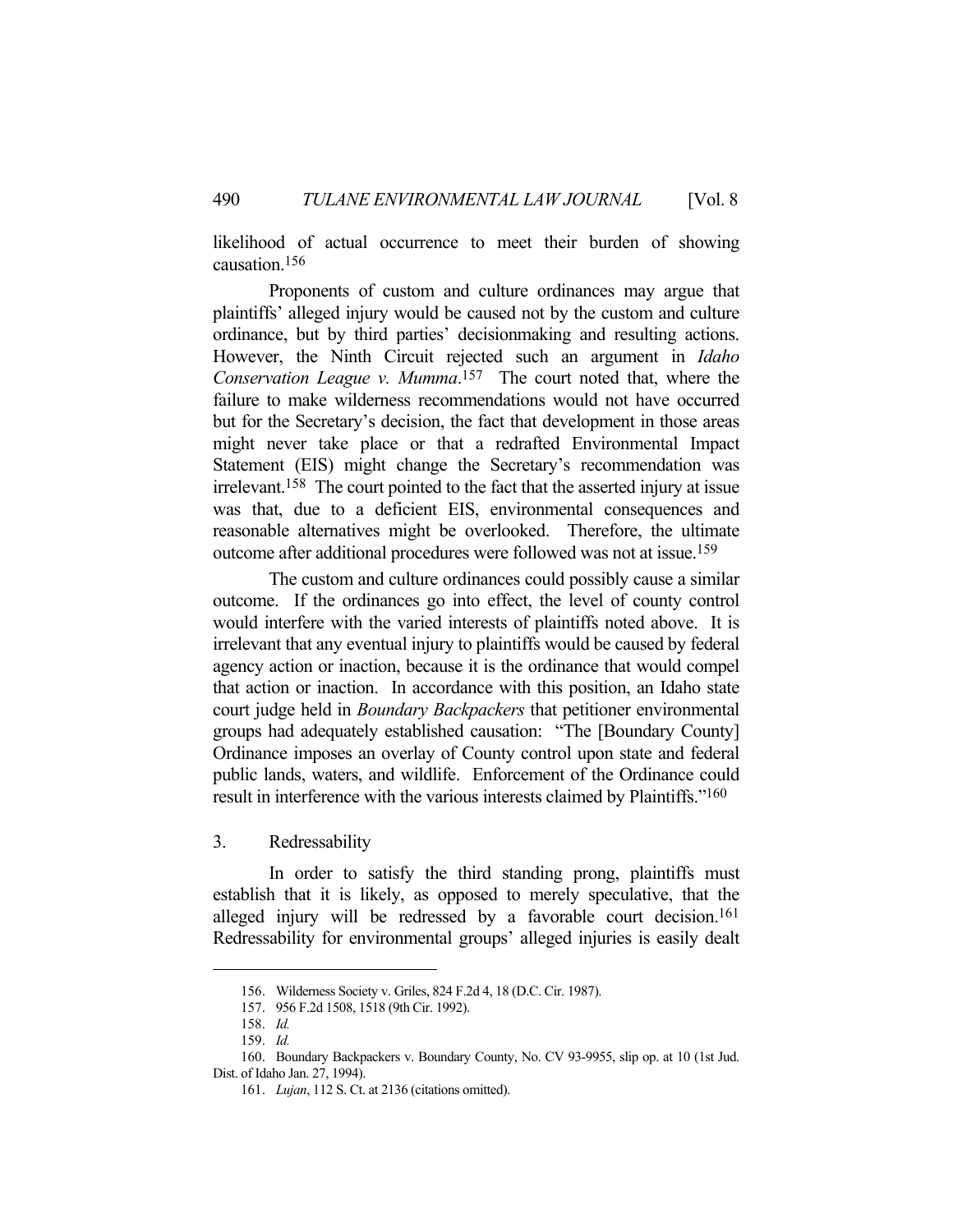with, because if the court grants declaratory judgment and determines that the ordinances are unconstitutional, and therefore illegal and unenforceable, plaintiffs' alleged injuries will be prevented.

### 4. Prudential Standing

 In addition to the standing requirements imposed on plaintiffs by Article III of the United States Constitution, plaintiffs must also meet judicially-developed prudential standing requirements. In order to do so, plaintiffs' complaint must fall within the "zone of interests to be protected or regulated by the statute or constitutional guarantee in question."162 Therefore, the matter at issue cannot be an "abstract question[] of wide public significance which amount[s] to [a] generalized grievance[]" best addressed in the representative branches.163 With regard to a lawsuit against a custom and culture ordinance, this issue may be dealt with summarily, as plaintiffs' interest in redressing the ordinance's constitutional violations is clearly within the zone of interests protected by the Supremacy Clause.

### 5. Organizational Standing

 In addition to the ability of individual members of environmental organizations to assert standing, the organizations themselves also have standing to pursue a cause of action against the county that has passed a custom and culture ordinance. An organization "may have standing in its own right to seek judicial relief from injury to itself."164

 There are several criteria that indicate whether an organization will be able to successfully assert standing. First, an organization is usually found to have standing if it has expended resources against the alleged illegal activity. An organization's "expenditure of resources to advocate against the [challenged action] and to assist its members in responding to the [challenged action] creates a cognizable injury to that organization."165 Second, an organization will be found to have standing where its members have been individually injured.<sup>166</sup> An injury to an

 <sup>162.</sup> Valley Forge Christian College v. Americans United for Separation of Church and State, Inc., 454 U.S. 465, 475 (1982) (citation omitted).

<sup>163.</sup> *Id*.

 <sup>164.</sup> Warth v. Seldin, 422 U.S. 490, 511 (1975).

 <sup>165.</sup> Finley v. National Endowment for the Arts, 795 F. Supp. 1457, 1470 (C.D. Cal. 1992) (citing Havens Realty Corp. v. Coleman, 455 U.S. 363, 378-79 (1982)).

 <sup>166.</sup> Sierra Club v. Morton, 405 U.S. 727, 739 (1972).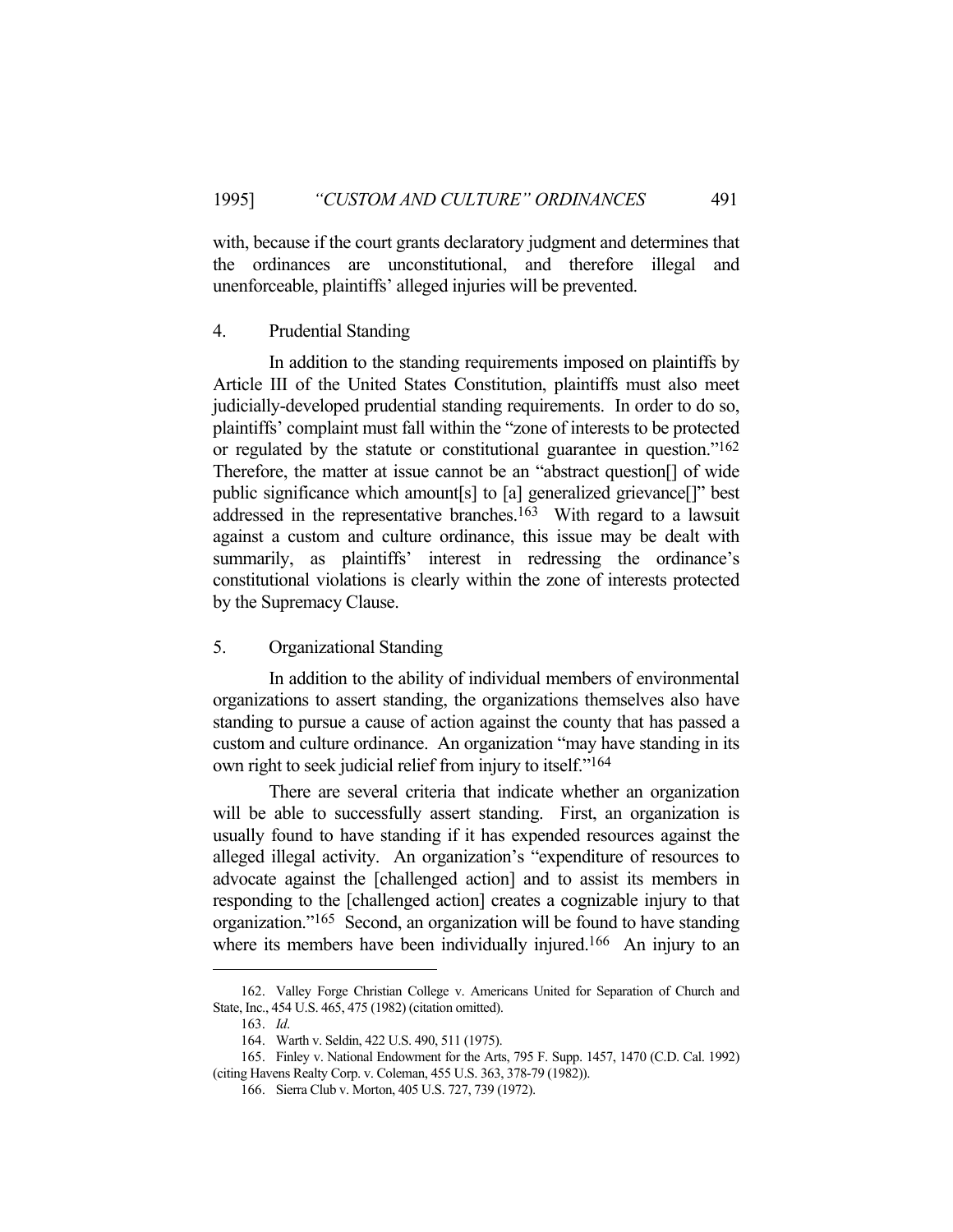organization's members occurs if the members are chilled in their work by the uncertainty of whether they are in compliance with the law.167 Third, while an organization must have more than a mere interest in the issue in order to assert standing,168 an interest in aesthetic, conservation, and recreational values will support standing when an organizational plaintiff alleges that its members use the area and will be adversely affected.169 The Ninth Circuit upheld a similar claim of organizational standing in *Mt. Graham Red Squirrel v. Espy*. 170 The court stated:

> In its complaint, Sierra Club alleged that "the organizations [bringing suit] and their members derive scientific, recreational, and aesthetic benefit and enjoyment from the existence in the wild of the Mt. Graham Red Squirrel." Sierra Club supports its claim to standing by arguing that these interests would be irreparably harmed if the squirrel were permitted to become extinct. The logic of such a position is hard to dispute. Moreover, there is no question that harm to these kinds of interests is sufficient to make out injury in fact under current standing doctrine.171

 An environmental group's cause of action against a county concerning the constitutionality of a custom and culture ordinance presents a similar situation. The environmental group may allege that its members derive recreational, aesthetic, and scientific benefit and enjoyment from the existence of the wildlife and their habitat on public lands within the counties. The environmental group may further allege that these interests will be injured if the ordinance is enforced, because federal agencies will be hindered in their protection of the environment pursuant to federal environmental statutes and, the wildlife and the habitat enjoyed by the members will be harmed. Thus, as in *Mt. Graham Red Squirrel,* the environmental organizations, along with individual members, may successfully assert standing.

 <sup>167.</sup> *Finley*, 795 F. Supp. at 1470.

 <sup>168.</sup> *Sierra Club*, 405 U.S. at 739.

 <sup>169.</sup> Defenders of Wildlife, Friends of Animals and their Env't v. Hodel, 851 F.2d 1035, 1040 (8th Cir. 1988); Coalition for the Env't v. Volpe, 504 F.2d 256, 167 (8th Cir. 1974).

 <sup>170. 986</sup> F.2d 1568, 1581 (9th Cir. 1993).

 <sup>171.</sup> *Id*. (brackets in original).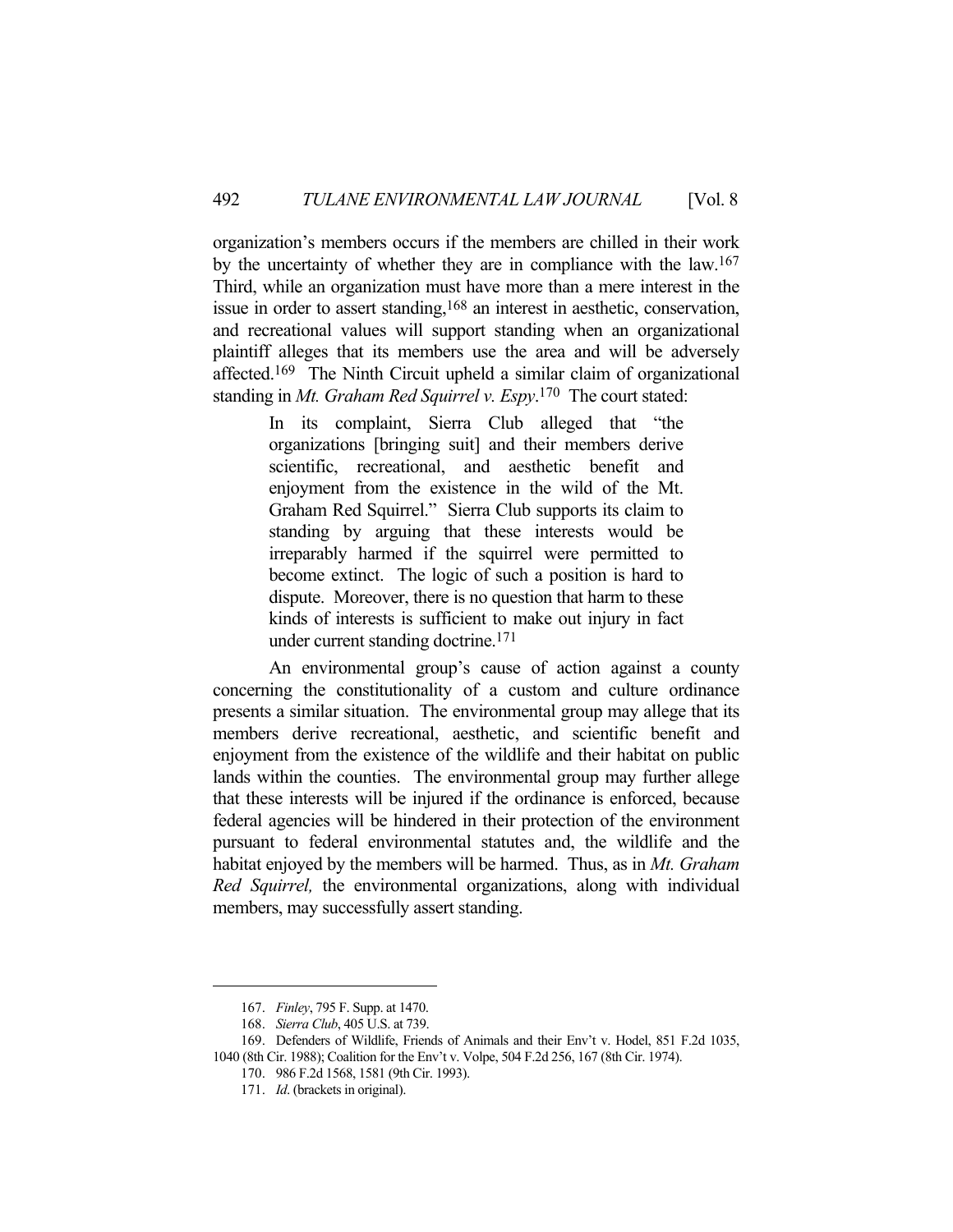### *B. Establishing Ripeness*

 In addition to a successful assertion of standing, the case and controversy section of Article III of the United States Constitution requires plaintiffs to assert that their claim is fit for judicial review. "[R]ipeness requires are an additional inquiry into 'whether the harm asserted has matured sufficiently to warrant judicial intervention.'"172 In deciding whether an issue is ripe for review, the court evaluates "both the fitness of the issues for judicial decision and the hardship to the parties of withholding court consideration."<sup>173</sup> Those issues that are ripe for judicial review: (1) are primarily legal; (2) do not require further factual development; and (3) exist where the challenged action is final.<sup>174</sup>

 Establishing ripeness may be another difficult hurdle for environmental group plaintiffs to clear. Defendants of custom and culture ordinances may colorably argue that where a custom and culture ordinance has not yet been applied or enforced, the controversy will not be ripe for review until the ordinance is actually put into effect.

 However, "[a] challenge to a statute or regulation that has not yet been applied is generally considered fit for judicial determination if the issue raised is a 'purely legal one,' or one which 'further factual development will not render more concrete."<sup>175</sup> Thus, a facial challenge to the legality of a law may be ripe for judicial review, even though the law has not yet been enforced. "Where the inevitability of the operation of a statute against certain individuals is patent, it is irrelevant to the existence of a justiciable controversy that there will be a time delay before the disputed provisions will come into effect."176

 An allegation that an ordinance is preempted by federal law, even before the ordinance is applied, is ripe for review where the ordinance's validity will not likely depend upon the factual setting in which it is applied, and where its operation is not hypothetical or speculative.177

 <sup>172.</sup> Pacific Legal Found. v. State Energy Resources Conservation & Dev. Comm'n, 659 F.2d 903, 915 (9th Cir. 1981), *cert. granted sub nom.*, Pacific Gas & Electric Co. v. State Energy Resources Conservation & Dev. Comm'n, 457 U.S. 1132 (1982), *cert. denied*, 457 U.S. 1133 (1982), *aff'd*, 461 U.S. 190 (1983) (quoting Warth v. Seldin, 422 U.S. 490 (1975)).

 <sup>173.</sup> Abbott Labs v. Gardner, 387 U.S. 136, 149 (1967).

 <sup>174.</sup> Standard Alaska Prod. Co. v. Schaible, 874 F.2d 624, 627 (9th Cir. 1989), *cert*. *denied*, 495 U.S. 904 (1990).

 <sup>175.</sup> *Pacific Legal Found.*, 659 F.2d at 915 (citations omitted).

 <sup>176.</sup> Regional Rail Reorganization Act Cases, 419 U.S. 102, 143 (1974) (citation omitted).

 <sup>177.</sup> *Pacific Legal Found.*, 659 F.2d at 915 (citations omitted).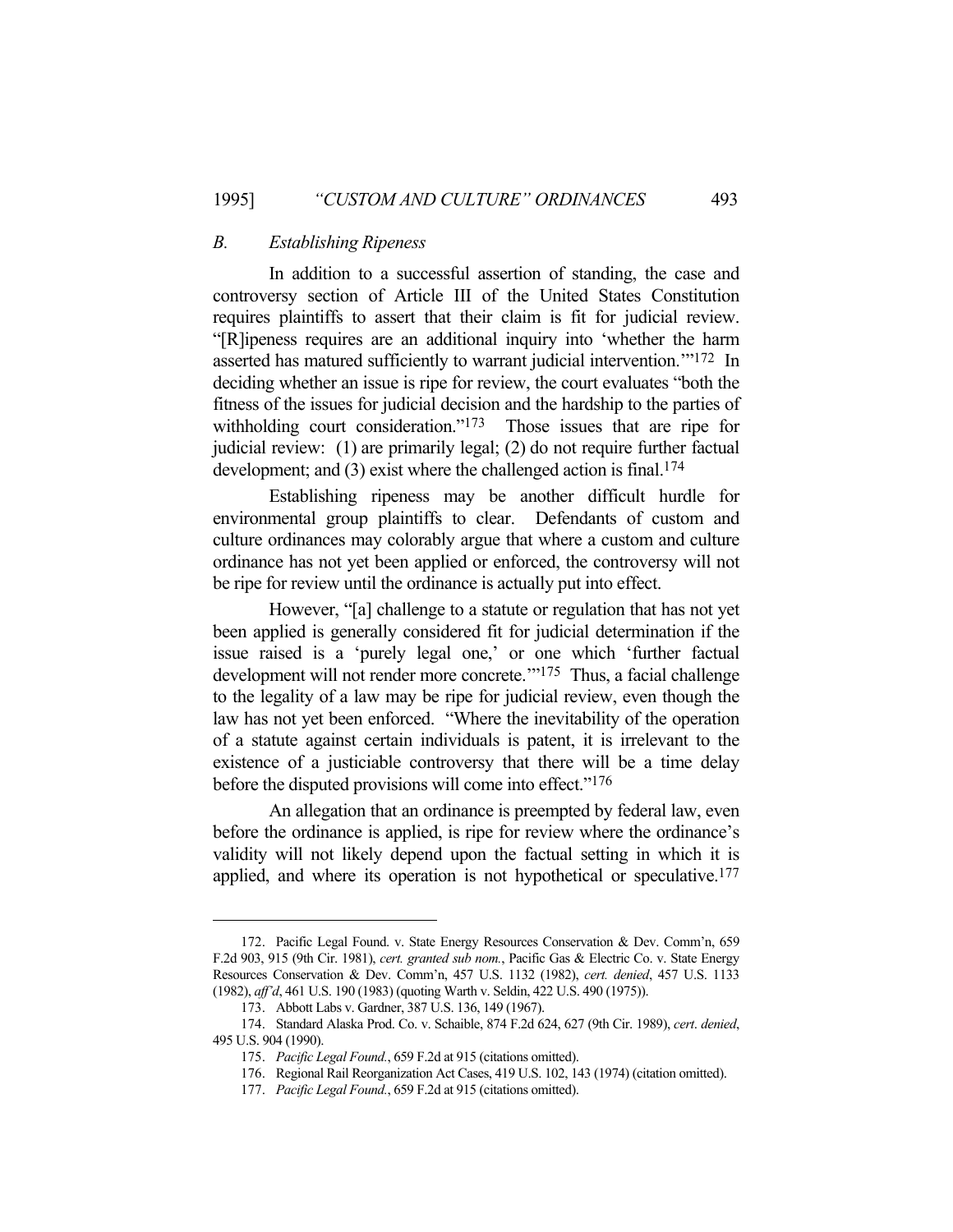"One does not have to await the consummation of threatened injury to obtain preventive relief. If the injury is certainly impending that is enough."<sup>178</sup> Thus, a facial challenge of unconstitutionality is ripe when plaintiffs are challenging the entire custom and culture ordinance, not just the outcome of applying the ordinance to a particular factual setting.

 The Supreme Court found a challenge to disposal requirements based on a claim of federal preemption to be ripe for review in *Pacific*  Gas & Electric Co. v. State Energy Resources Conservation & Dev. *Comm'n*. 179 The Court based its determination on the fact that the question of preemption is predominantly legal, and that the postponement of a decision would work a substantial hardship on the plaintiffs.180 Similarly, the Ninth Circuit held that the issue of whether a county could require an oil company to obtain a permit, or whether the county's requirement was preempted by federal law, was ripe for review.181 The Ninth Circuit found the issue fit for judicial review even though the county had not yet enforced its permit requirement, because the issue of whether the county could exercise such control without violating the Supremacy Clause would persist, whether or not a permit was ever granted.182

 The Seventh Circuit reached the same conclusion in *Kerr-McGee Chemical Corp. v. City of West Chicago*183 when it held that a chemical company's challenge to certain city regulations as preempted by federal law and its prayer for injunctive and declaratory relief were ripe for review.184 In reaching its determination, the court noted that the chemical company was not just objecting to the application of a particular section of the regulations, but had alleged that the regulations at issue were completely preempted.<sup>185</sup> The court also noted that the regulations directly affected the chemical company's disposal plans, and the city had made clear its intent to enforce the regulations through several different means, including arrest.186

 <sup>178.</sup> Pennsylvania v. West Virginia, 262 U.S. 553, 593 (1923).

 <sup>179. 461</sup> U.S. 190 (1983).

 <sup>180.</sup> *Id*.

 <sup>181.</sup> Ventura County v. Gulf Oil Corp., 601 F.2d 1080, 1085 (9th Cir. 1979), *aff'd*, 445 U.S. 947 (1980).

<sup>182.</sup> *Id*.

 <sup>183. 914</sup> F.2d 820 (7th Cir. 1990).

 <sup>184.</sup> *Id.* at 825.

 <sup>185.</sup> *Id.* at 824.

 <sup>186.</sup> *Id.* at 823-24.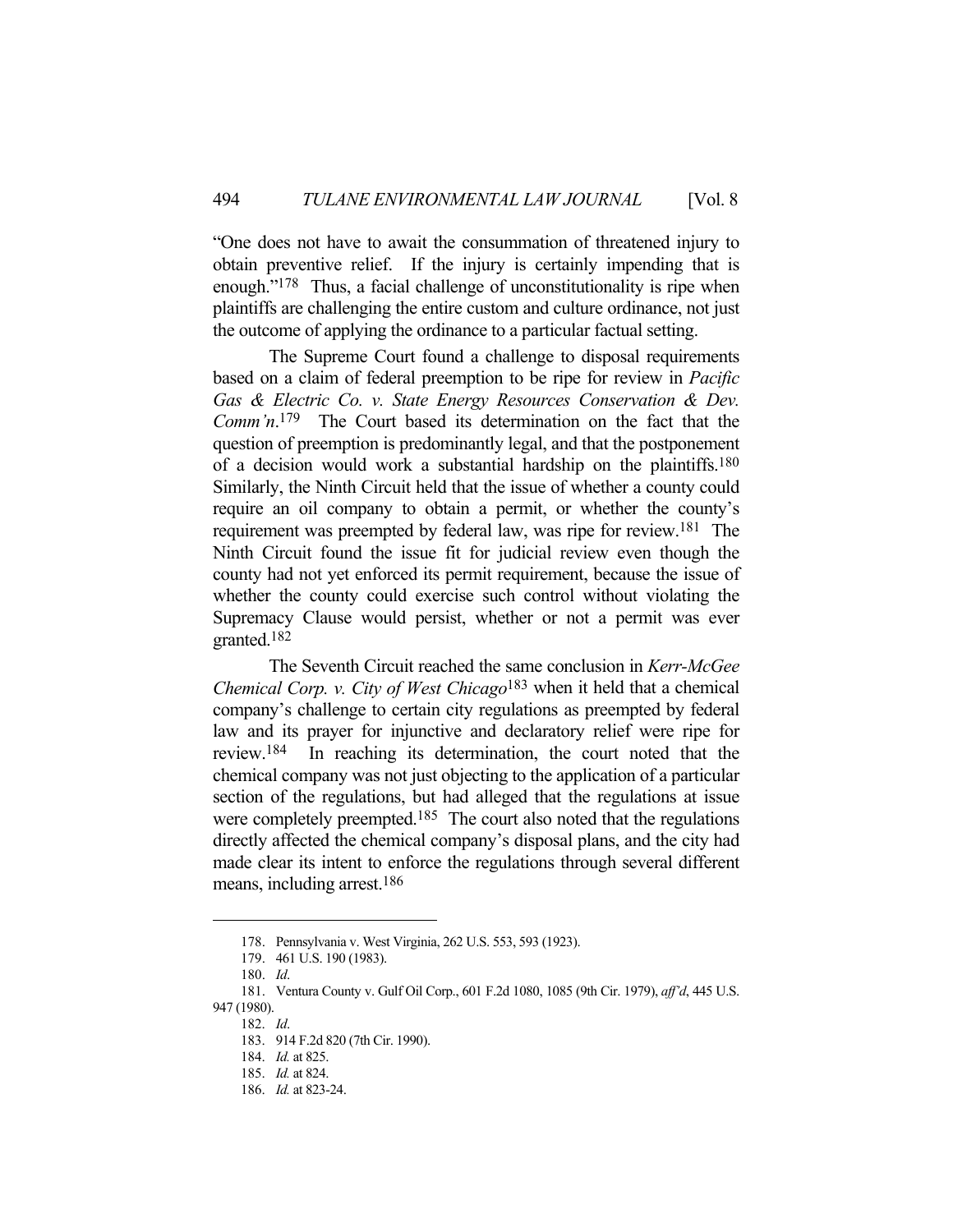Similarly, the Idaho state judge also held in *Boundary Backpackers* that the environmental group's suit was ripe for review. The court's determination was based on Idaho law, however, under which "[p]laintiffs do not have to demonstrate that a specific action be taken by the County as a prerequisite to obtaining declaratory relief. A declaratory judgment can afford preventive relief or may relate to a right that 'is only yet in dispute or a status undisturbed but threatened or endangered."<sup>187</sup> The court stated that Boundary County's intent to follow the ordinance could cause loss of public lands that plaintiffs use recreationally and aesthetically.188 Thus, because the lawsuit involved "actual and existing facts which threaten or endanger the rights of one or more of the Plaintiffs," the matter was justiciable because "[r]uling on the constitutionality of the Ordinance will clarify and settle the legal relations in issue."<sup>189</sup>

#### *C. Filing in State or Federal Court*

 Several considerations come into play when a potential plaintiff is deciding whether to file a complaint in federal or state court. Weighing in favor of filing in federal court is the possibility that a federal court decision may be more useful as precedent. For instance, if a custom and culture ordinance was defeated in Washington federal court, although that decision would not be binding in other districts, a federal court decision, much more than a state court decision, would constitute significant persuasive precedent. Further, a success in federal court would firmly establish that environmental groups have standing to pursue custom and culture ordinances. Similar victories in state courts are not always as beneficial to future lawsuits in federal courts, because the standard that must be met in order to establish standing differs from that which must be met in order to establish standing in federal court. Further, the standard for establishing standing in state court is often less onerous than the standing burden that must be met in federal court.

 Also weighing in favor of filing in federal court is the general belief that federal judges are more likely to render a favorable decision for environmental groups and are less likely than state court judges to

 <sup>187.</sup> Boundary Backpackers v. Boundary County, No. CV 93-9955, slip op. at 11 (1st Jud. Dist. of Idaho Jan. 27, 1994) (citations omitted).

 <sup>188.</sup> *Id.*

<sup>189.</sup> *Id*. at 12.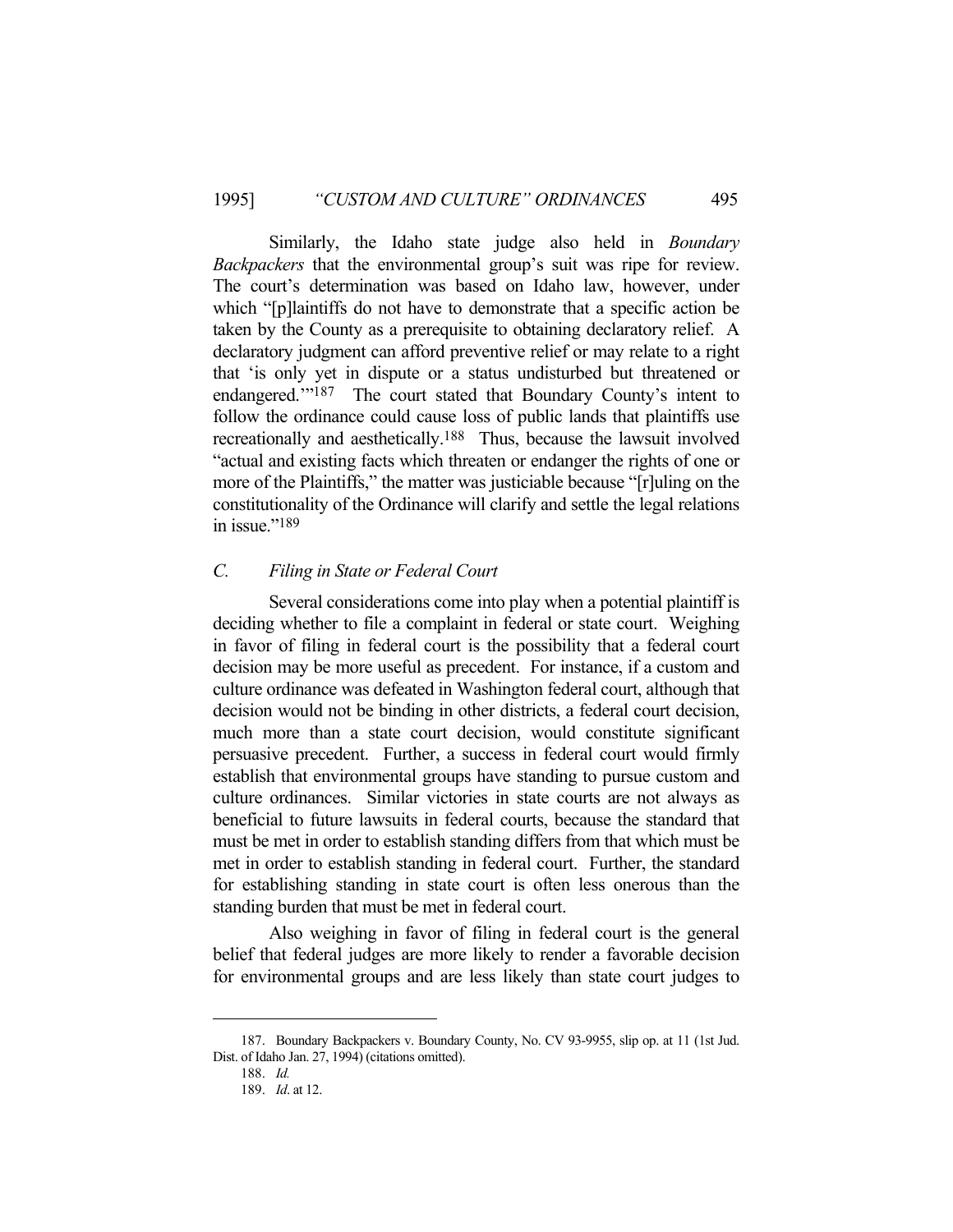favor the local attorneys and the policies behind custom and culture ordinances, including gaining greater local control. However, the flip side of this coin is that obtaining a favorable decision in state court beats the Wise Use proponents at their own game. A large part of the Wise Use Movement's platform and appeal stems from its "us against them" philosophy—the idea that the huge federal bureaucracy is trampling on the rights of the little people. Because the Movement is using this battle cry as its platform, a decision from a federal court judge may, in the long run, garner additional support for the Movement's contention that outsiders are coming in and telling the county citizens how to manage their lands. However, invalidation of a custom and culture ordinance by a local judge at the state court level stands a good chance of discrediting the Movement's us against them theme and, at the least, will not provide the Movement with even more fuel for its claim that the big bad government is coming in from the outside and trampling the little guy.

## *D. Seeking Remedies*

 Another matter that a prospective plaintiff must address prior to filing a complaint against a custom and culture ordinance is which type of relief to seek. In addressing this issue, a prospective plaintiff must consider both what type of relief a court is most likely to grant as remedy to an unconstitutional ordinance, and what type of relief will most quickly and completely rectify the harm caused by the contested custom and culture ordinance.

1. Declaratory Relief

 By requesting declaratory judgment in its prayer for relief, plaintiff is asking the court to declare the binding legal obligations of the defendant. The power to grant declaratory relief is conferred upon the courts by 28 U.S.C.  $\S 2201$ .<sup>190</sup> The existence of another adequate remedy does not preclude a judgment for declaratory relief in cases where

 <sup>190.</sup> Specifically, the statute states that:

In a case of actual controversy within its jurisdiction . . . any court of the United States, upon the filing of an appropriate pleading, may declare the rights and other legal relations of any interested party seeking such declaration, whether or not further relief is or could be sought. Any such declaration shall have the force and effect of a final judgment or decree and shall be reviewable as such.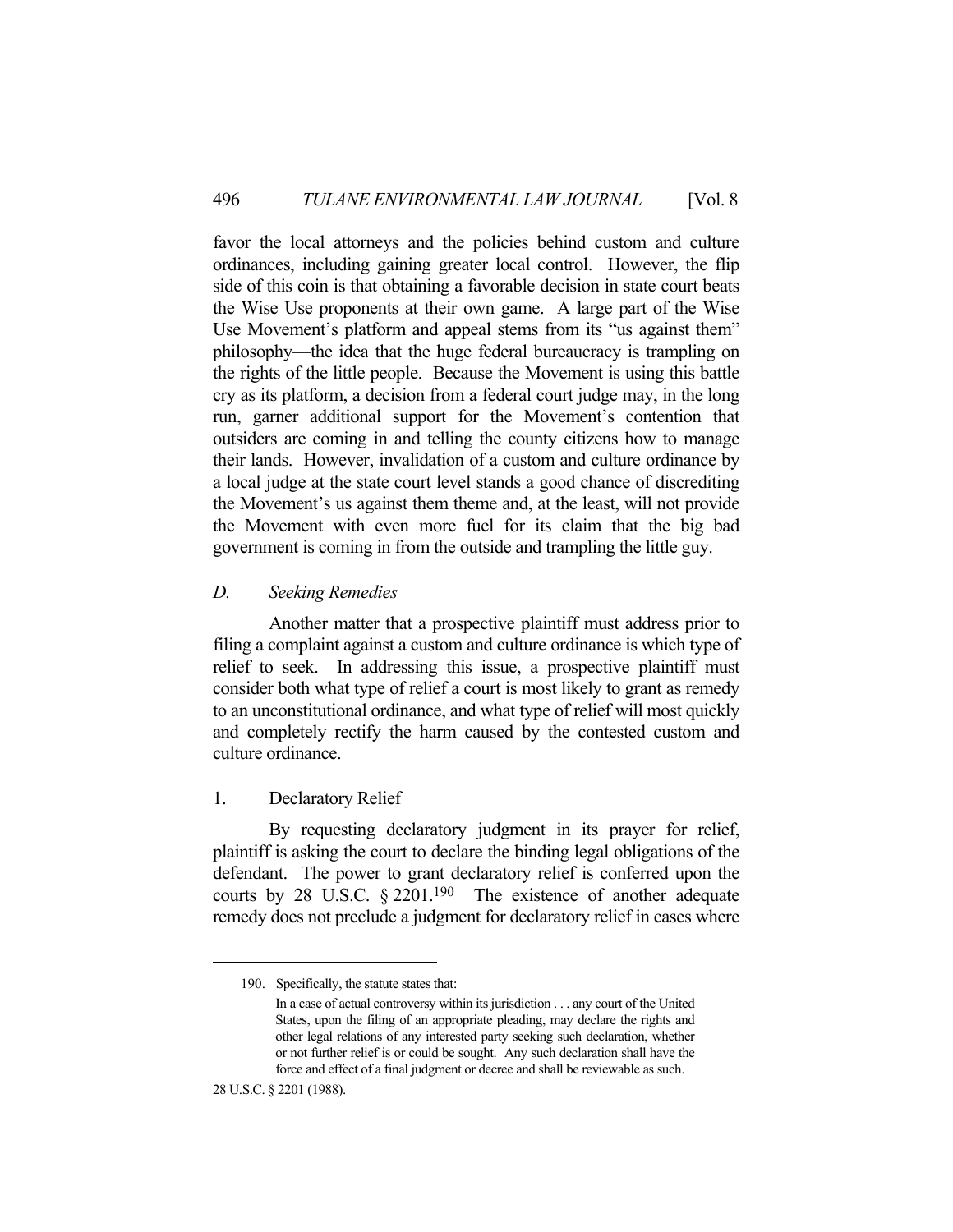it is appropriate.<sup>191</sup> Further, a party is not required in all instances to "take irretrievable steps and accrue peril" before it may obtain declaratory relief.192

 The only hard and fast prerequisite to a grant of declaratory judgment is the requirement that a "case of actual controversy" must exist.193 Once this prerequisite has been met, a grant of declaratory relief is within the district court's discretion, and is to be exercised in the public interest.194 Two principal criteria weigh in favor of rendering a declaratory judgment: (1) when the judgment will serve a useful purpose in clarifying and settling the legal relations in issue; and (2) when the judgment will terminate and afford relief from the uncertainty, insecurity, and controversy giving rise to the proceeding.195

 A prayer for declaratory relief would be proper with regard to an environmental group's complaint against a county's passage of a custom and culture ordinance, because declaratory judgment is the quickest, most efficient way to strike the ordinance off the books completely, in addition to preventing the ordinance from being enforced.

2. Injunctive Relief

 Declaratory relief may be used as a predicate to further relief, including injunctive relief.196 Injunctive relief is proper when necessary to prevent state officials from interfering with federal rights. 197 In particular, injunctive relief is proper to prevent state officials from violating the federal laws or the United States Constitution.198

 In order to obtain permanent injunctive relief, plaintiff must establish: (1) success on the merits of plaintiff's claim; (2) that irreparable harm to the environment and to plaintiff's interests will result if injunctive relief is not granted; (3) that injunctive relief is in the public interest; and (4) that the harm to the environment that will result if the

 <sup>191.</sup> FED.R.CIV. P. 57.

 <sup>192.</sup> A. S. Abell Co. v. Chell, 412 F.2d 712, 719 (4th Cir. 1969).

 <sup>193. 28</sup> U.S.C. § 2201 (1988).

 <sup>194.</sup> Provident Tradesmens Bank & Trust Co. v. Patterson, 390 U.S. 102, 126 (1968).

 <sup>195.</sup> McGraw-Edison Co. v. Preformed Line Prods. Co., 362 F.2d 339, 342 (9th Cir.), *cert*. *denied*, 385 U.S. 919 (1966).

 <sup>196.</sup> FED.R.CIV. P. 57; 28 U.S.C. § 2202; Powell v. McCormack, 395 U.S. 486 (1969).

 <sup>197.</sup> *Ex Parte* Young, 209 U.S. 123, 160-62 (1908); Shaw v. Delta Airlines, Inc., 463 U.S. 85, 96 n.14 (1983).

 <sup>198.</sup> CHARLES A. WRIGHT & ARTHUR R. MILLER, FEDERAL PRACTICE AND PROCEDURE § 3566 (1984).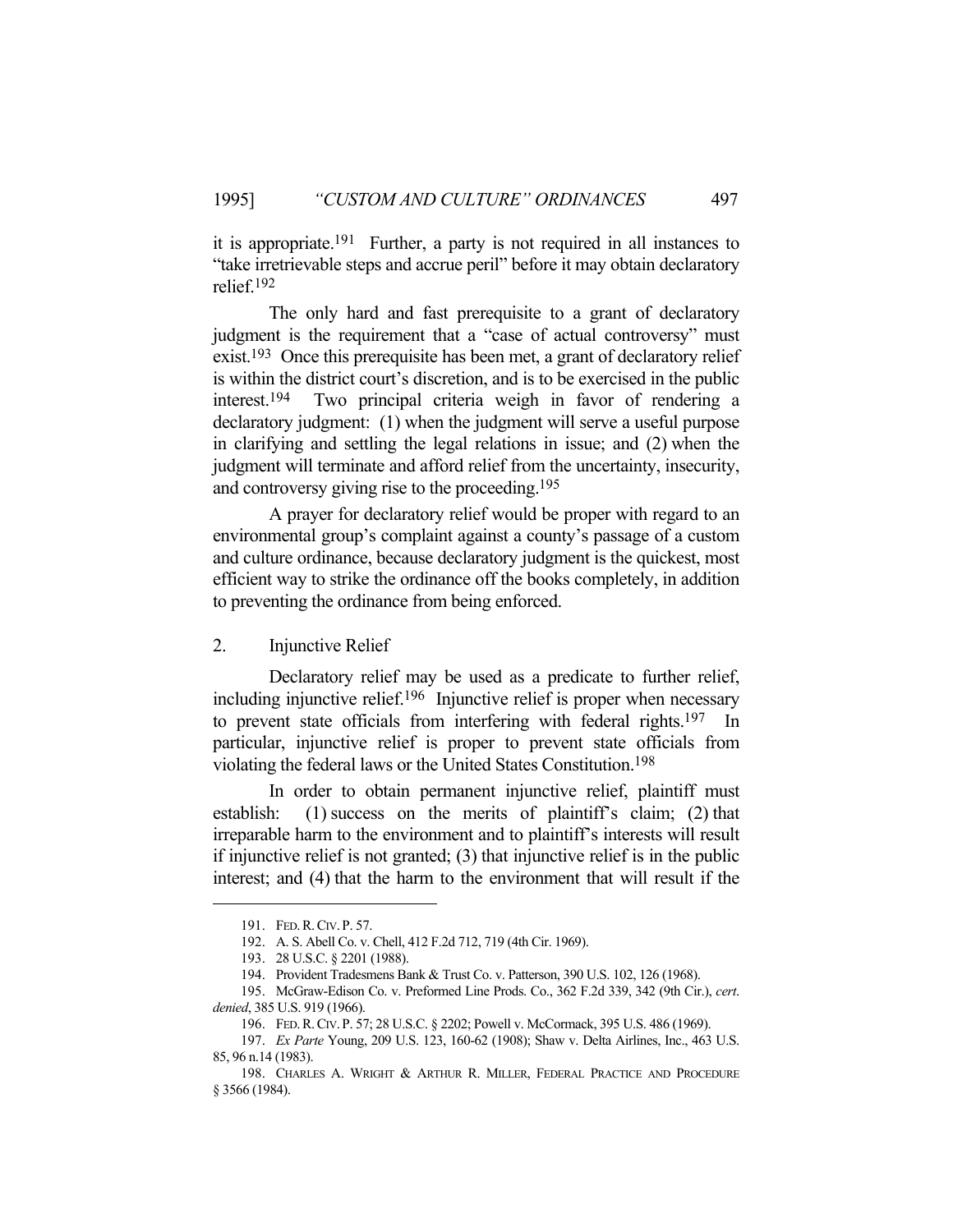injunction is not granted outweighs the harm to the defendant that will result if the injunction is granted.199

 Although injunctive relief would only prevent the enforcement of a custom and culture ordinance, but would not eliminate it from the books, a prayer for injunctive relief may be proper to ensure that a county does not enforce the ordinance while a lawsuit is pending. Injunctive relief would be proper in this instance because enforcement of the ordinance would violate the Due Process Clause of the 14th Amendment and the Supremacy Clause of Article IV of the United States Constitution. Therefore, an injunction prohibiting county officials from enforcing the ordinance would prevent the officials from violating the Constitution.

### *E. Potential Lawsuit Patterns*

 Finally, other questions of legal strategy should be addressed by potential plaintiffs before pursuing complaints against custom and culture ordinances. In analyzing these considerations, potential plaintiffs should focus on what they hope to accomplish by challenging custom and culture ordinances: do they simply want to strike down existing ordinances, or do they wish to use the publicity generated by successful lawsuits to discourage passage of similar ordinances across the West?

 First, interested parties should consider whether the best course of action is to pursue a lawsuit against only one custom and culture ordinance as a case study, in hopes that a victory will discourage other county governments from enacting similar ordinances. Of course, if other parties do not challenge custom and culture ordinances in other counties, and if the counties that still have such ordinances on the books refuse to voluntarily nullify them, then all of the plaintiff's efforts have resulted only in the deletion of one custom and culture ordinance. In contrast, potential plaintiffs may decide to file as many lawsuits as financially feasible, in an attempt to strike down as many custom and culture ordinances as possible. One possible complication of this course of action is that plaintiffs may end up with a mixed bag of results: some courts may nullify the ordinances, but plaintiffs' claims may be rejected by other courts. The result would be a confusing mixture of cases that did not state definitively whether custom and culture ordinances are

 <sup>199.</sup> Half Moon Bay Fishermans' Marketing Ass'n v. Carlucci, 857 F.2d 505 (9th Cir. 1988).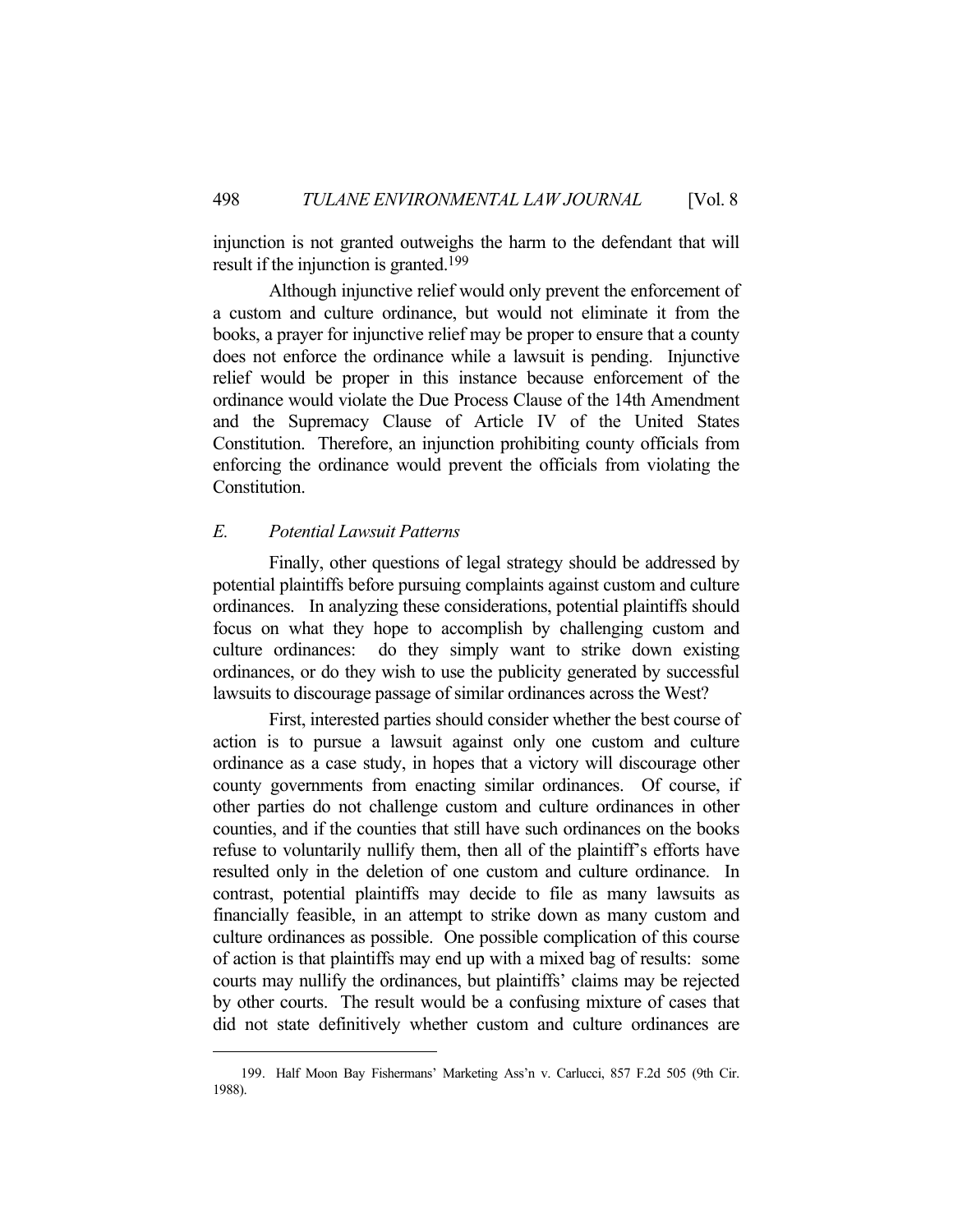lawful. If the legal status of custom and culture ordinances was unclear, it is doubtful that many counties would be discouraged from continuing to pass or enforce such ordinances.

 Second, interested parties should consider whether to challenge Catron County-style lawsuits, which contain the most egregious language, or to pursue second generation ordinances, which have been more carefully drafted in an attempt to avoid constitutional challenges. Because Catron County ordinances contain flagrantly unconstitutional provisions, court challenges to these ordinances may be the easier battles to win. However, defeat of a Catron County ordinance may only encourage counties to resort to second generation ordinances in the future. Defeat of a second generation ordinance, on the other hand, may nip any further Wise Use county government efforts in the bud. The down side to this approach is that a judicial victory over second generation ordinances is not nearly as assured. Therefore, in order to win, plaintiffs will have to dedicate more time, energy, and money to the court battle, and even then, victory is not guaranteed.

 Third, interested parties should determine whether the best approach is to pursue custom and culture ordinances individually, or to form a coalition that is able to share information and tactics. This query may raise interesting issues if the potential parties include established environmental public interest organizations, among which battles have previously been waged as to whether coalition-building is the most effective means of pursuing the respective goals of the organizations. Because different philosophies exist among national environmental public interest groups, working together in some organized fashion in an attempt to eliminate custom and culture ordinances may also cause dissention with regard to some of the issues mentioned above. Such issues may include which types of ordinances should be pursued and how many lawsuits are necessary to accomplish the goals of the organizations.

 One final valid point for potential plaintiffs to consider before challenging custom and culture ordinances is whether eliminating the ordinances is worth the time, effort, and financial commitment that goes into a lawsuit. It may be argued that there is no need to strike down the ordinances, because most of the counties will never attempt to enforce them and, even if a county did jail a federal employee for implementing federal environmental laws without following ordinance policies, the federal government would nip any such enforcement in the bud.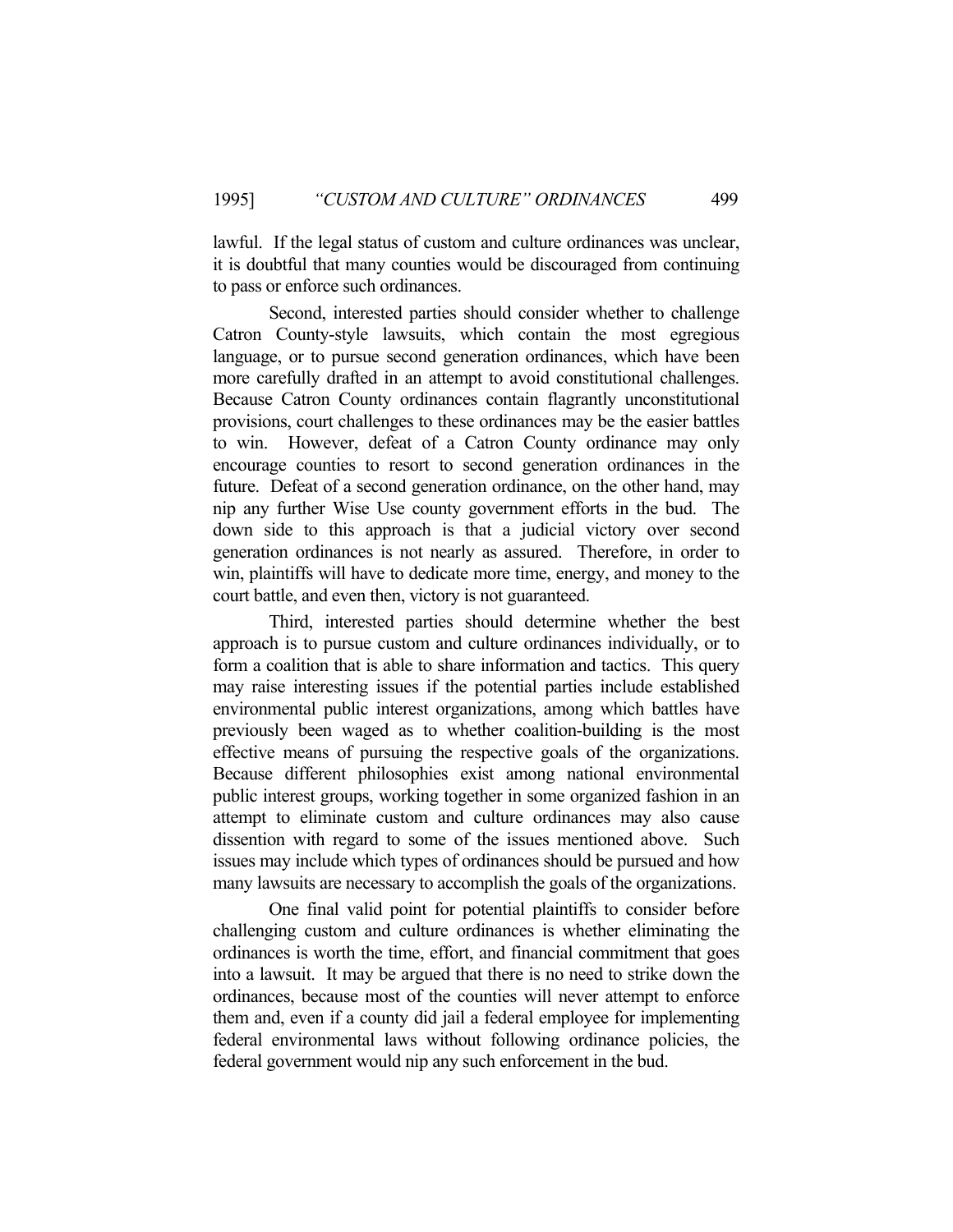In fact, a plaintiff challenging the validity of a custom and culture ordinance may even have trouble getting a federal court to consider his cause of action. If the court concludes that the ordinance is unlikely to be enforced, or that federal agencies are unlikely to heed the ordinance and will not be prosecuted as a result, the court may conclude that no controversy exists sufficient to satisfy the case or controversy requirement of Article III of the federal Constitution.200 The Supreme Court reached such a conclusion in *Tileston v. Ullman*, 201 where it refused to consider whether a Connecticut statute prohibiting the use of contraception by unmarried couples was lawful, because the statute had never been enforced against the plaintiff. Only when the state of Connecticut actually enforced the statute did the Court render a decision on the merits of the plaintiff's claim.<sup>202</sup>

 However, several strong arguments exist in favor of dedicating resources to fighting custom and culture ordinances in court. First, one or more counties may actually attempt to enforce the ordinances, and may succeed in doing so without federal intrusion. The impact of custom and culture ordinances on the environmental health of both public and private lands in the affected counties may be significant. The ordinances will potentially undermine the protective provisions of federal environmental statutes. For instance, the ordinances often seek to prevent federal agencies from acquiring land and implementing recovery plans for habitat and wildlife protection, as provided for under the Endangered Species Act. Another example is the effect of the ordinances on enforcement of the Clean Air Act. According to the ordinances, the counties often are no longer required to comply with the air quality standards established for the State. The ordinances also often interfere with enforcement of the Clean Water Act by allowing the counties to define what areas constitute a "wetland," and therefore what areas deserve protection under the Clean Water Act.

 Also, by threatening criminal prosecution, custom and culture ordinances may chill federal employees' ability and willingness to carry out their duties, as stated in various federal environmental statutes and regulations. If federal employees are chilled from carrying out their

 <sup>200.</sup> U.S.CONST. art. III, cl. 2.

 <sup>201. 318</sup> U.S. 44 (1943).

 <sup>202.</sup> Griswold v. Connecticut, 381 U.S. 479 (1963) ("[D]oubts [of whether a 'case or controversy' exists] are removed by reason of a criminal conviction" springing from the state statute at issue.). *Id.* at 481.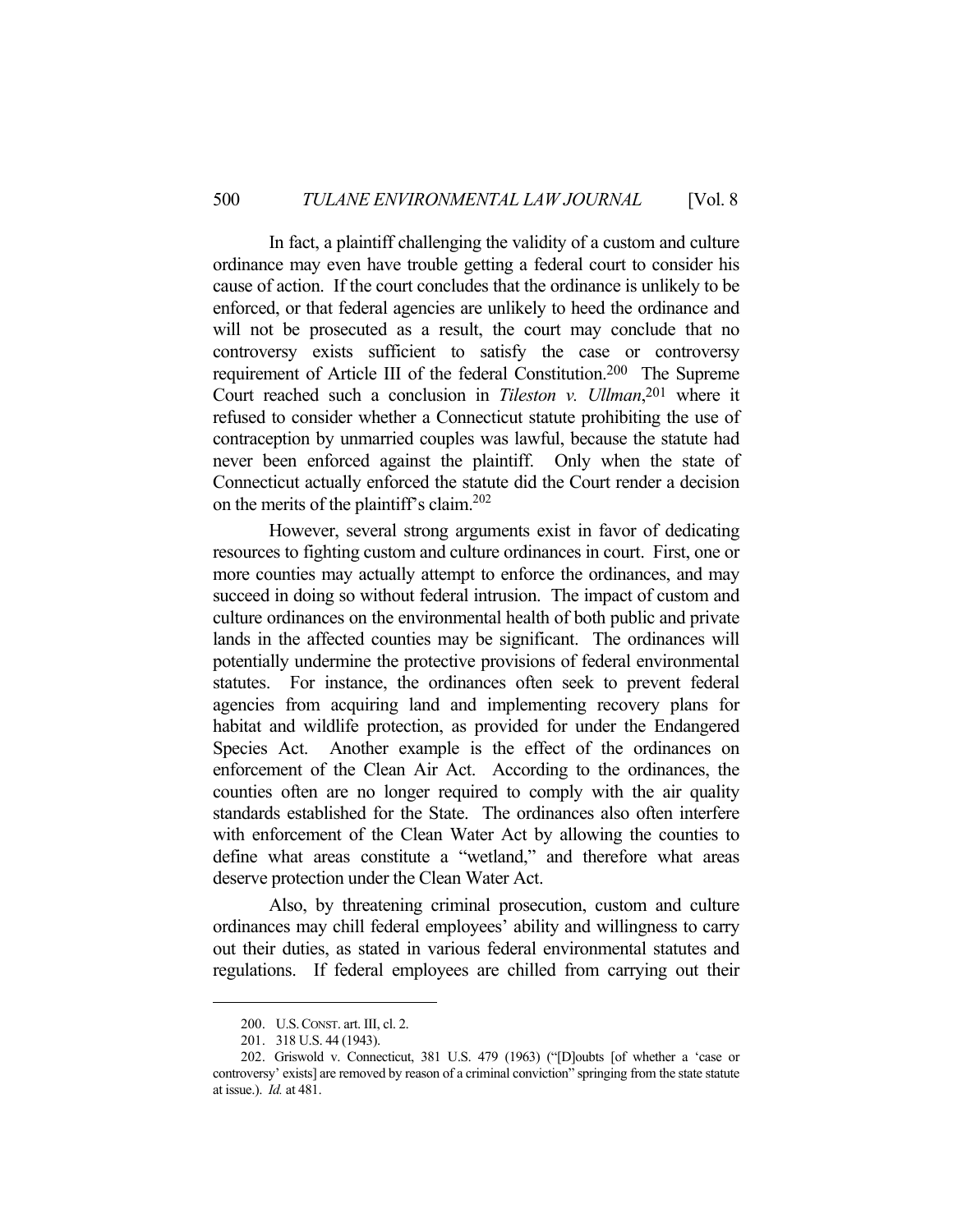duties, federal environmental laws will no longer be effectively implemented and enforced. For example, many of the ordinances prohibit federal employees from reducing the number of cows on a grazing allotment because a reduction is not consistent with the counties' custom and culture. Many of the ordinances also prohibit federal employees from implementing recovery plans for threatened and endangered species in the counties unless a higher standard of proof is met than is currently required by the Endangered Species Act. Similarly, many of the ordinances prohibit federal employees from enforcing portions of the Clean Water Act and Clean Air Act, instead requiring that the employees comply with the counties' designation of what constitutes a wetland and what constitutes acceptable ambient air quality standards. As a result of federal employees' inability to implement and enforce federal environmental statutes and regulations, the wildlife and habitat within the counties will receive even less protection than what is currently provided by the federal government.

 The ordinances may also succeed in altering the balance of environmental, cultural, and economic considerations that go into federal agencies' implementation of federal environmental statutes. For example, the ordinances usually require the agencies to consider the effects of any agency action on the counties' custom, culture, and economic stability. The ordinances often state that federal agencies may not take any action (even if that action includes implementation of an environmental statute) if that action would render economically inefficient any livestock, agricultural, or timber harvesting activities within the counties.

 Thus, the overriding result of the presence of custom and culture ordinances may be to chill federal employees' ability and willingness to carry out their duties, as stated in various federal environmental statutes and regulations. As a result, environmental laws will not be effectively implemented, and the protection provided for wildlife and habitat that is implicit in those laws will cease to exist.

 A second reason for pursuing custom and culture ordinances is that environmental groups and other interested parties may be able to generate favorable publicity from successful lawsuits against the ordinances, helping to further their policies in other arenas as well. Similarly, striking down custom and culture ordinances may be an effective means of destroying support and publicity that the Wise Use Movement garners from successful passage of the ordinances.